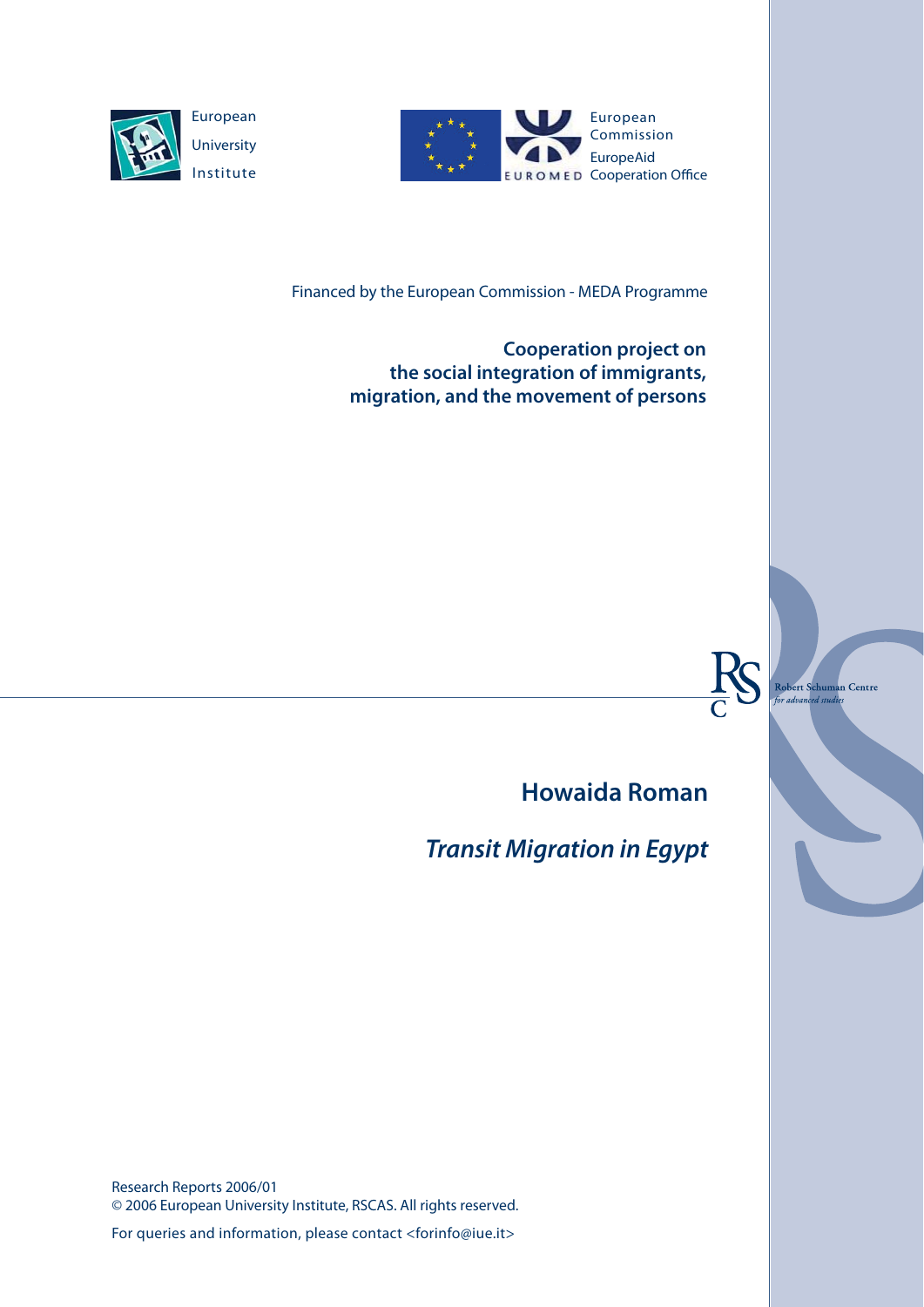# **EUROPEAN UNIVERSITY INSTITUTE, FLORENCE ROBERT SCHUMAN CENTRE FOR ADVANCED STUDIES**

*Transit Migration in Egypt* 

**HOWAIDA ROMAN**

**Assistant Professor of Political Science The National Centre for Sociological and Criminological Researches Cairo, Egypt** 

**CARIM Euro-Mediterranean Consortium for Applied Research on International Migration** 

> **Research Reports, CARIM -RR 2006/01 BADIA FIESOLANA, SAN DOMENICO DI FIESOLE (FI)**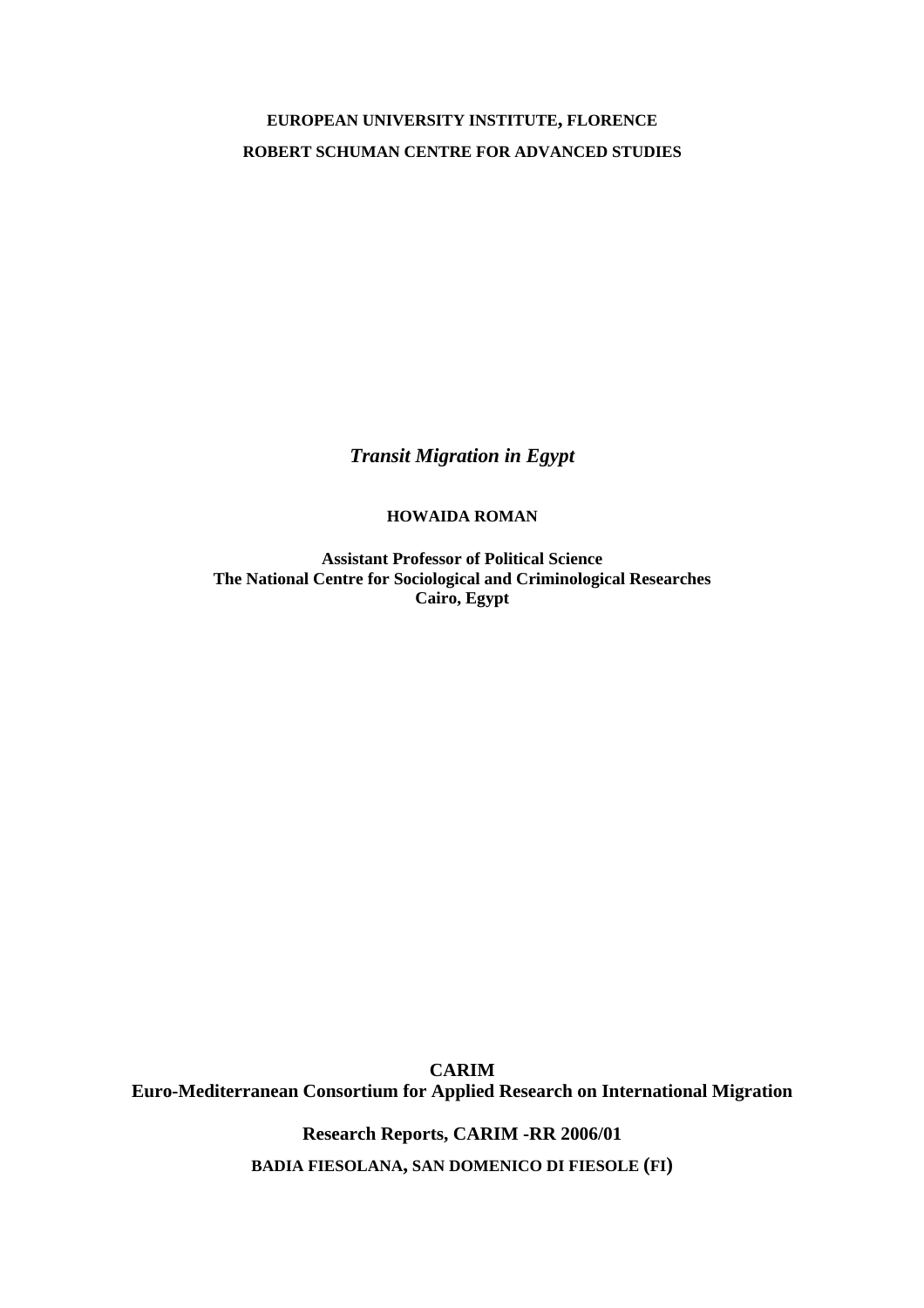All rights reserved.

No part of this publication may be quoted, reproduced, distributed or utilised in any form or by any means, electronic, mechanical, or otherwise, without the prior permission in writing from the Robert Schuman Centre for Advanced Studies.

Download and print of the electronic edition for teaching or research non commercial use is permitted on fair use grounds—one readable copy per machine and one printed copy per page. Each copy should include the notice of copyright.

For quotations, source should be acknowledged.

Full information and requests for authorisation can be obtained from forinfo@iue.it

© 2006 European University Institute, Robert Schuman Centre for Advanced Studies

Printed in Italy in March 2006 European University Institute Badia Fiesolana I – 50016 San Domenico di Fiesole (FI) Italy <http://www.iue.it/RSCAS/Publications>

<http://www.carim.org/Publications>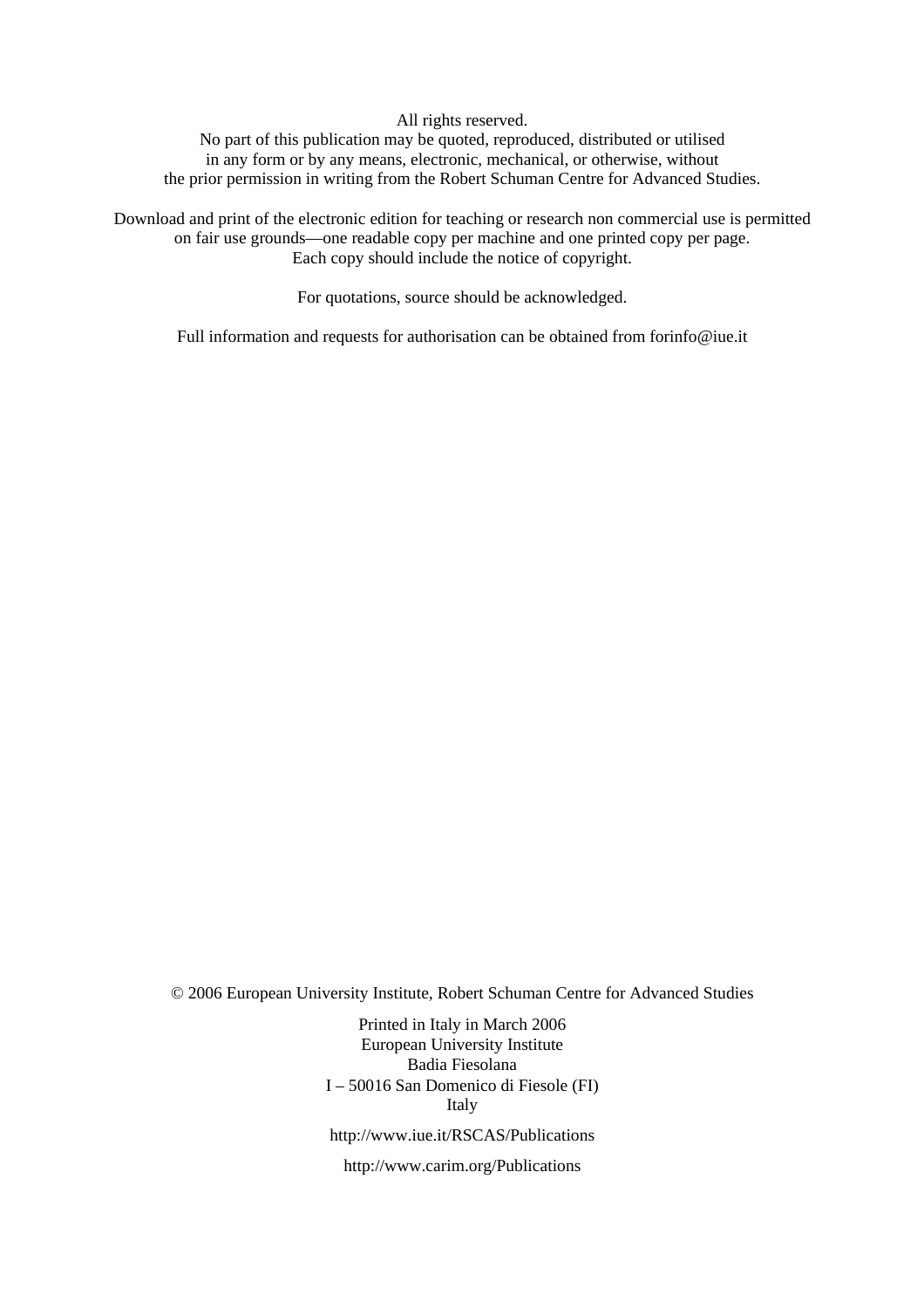# **CARIM The Euro-Mediterranean Consortium for Applied Research on International Migration**

In November 1995, the European and Mediterranean Ministries of Foreign Affairs met in Barcelona in order to establish the basis of a new partnership, which is described in the Barcelona Declaration. The main goal is to transform the Mediterranean region in a peaceful and prosperous area, and to progressively establish a Euro-Mediterranean free-market zone. In order to promote dialogue, stability and good governance values in the Region, as envisaged by the Barcelona process, the Valencia Ministerial Meeting in April 2002 outlined a regional cooperation programme on justice, police and migration issues, which was adopted by the European Commission in December 2002.

The present report is produced in the framework of the "Cooperation project on the social integration of immigrants, migration and the movement of persons" (EuroMed Migration), which is a MEDA regional initiative launched by the European Commission (EuropeAid Cooperation Office) in February 2004 as part of the above programme. It aims at creating an instrument for observing, analysing and forecasting the migratory movements, their causes and their impact, in the EU and in the [Mediterranean partners Morocco,](http://www.iue.it/RSCAS/Research/) Algeria, tunisia, Egypt, Palestinian Territories, Israel, Jordan, Lebanon, Syria and Turkey.

The Euro-Mediterranean Consortium for Applied Research on International Migration (CARIM) has [been set up in order to implement the E](http://www.iue.it/RSCAS/Publications/)uroMed Migration project. The Consortium is composed of a coordinating unit established at the Robert Schuman Centre for Advanced Studies of the European University Institute (Florence), and a network of thirty scientific correspondents based in Mediterranean partner countries. External experts from the north and the south also contribute to its activities. CARIM carries out the following activities: setting up and updating of a Mediterranean migration database, studies and research training.

*For further information:*  CARIM Robert Schuman Centre for Advanced Studies European University Institute Via delle Fontanelle, 19 50016 San Domenico di Fiesole (FI), Italy

 $Fax: + 390554685770$ E-mail: carim@iue.it Web site: http://www.carim.org/

# **Robert Schuman Centre for Advanced Studies**

The Robert Schuman Centre for Advanced Studies carries out disciplinary and interdisciplinary research in the areas of European integration and public policy in Europe. It hosts the annual European Forum. Details of this and the other research of the centre can be found on: http://www.iue.it/RSCAS/Research/

Research publications take the form of Working Papers, Policy Papers, Distinguished Lectures and books. Most of these are also available on the RSCAS website: http://www.iue.it/RSCAS/Publications/

The EUI [and the RSCAS are not](http://www.carim.org/) responsible for the opinion expressed by the author(s).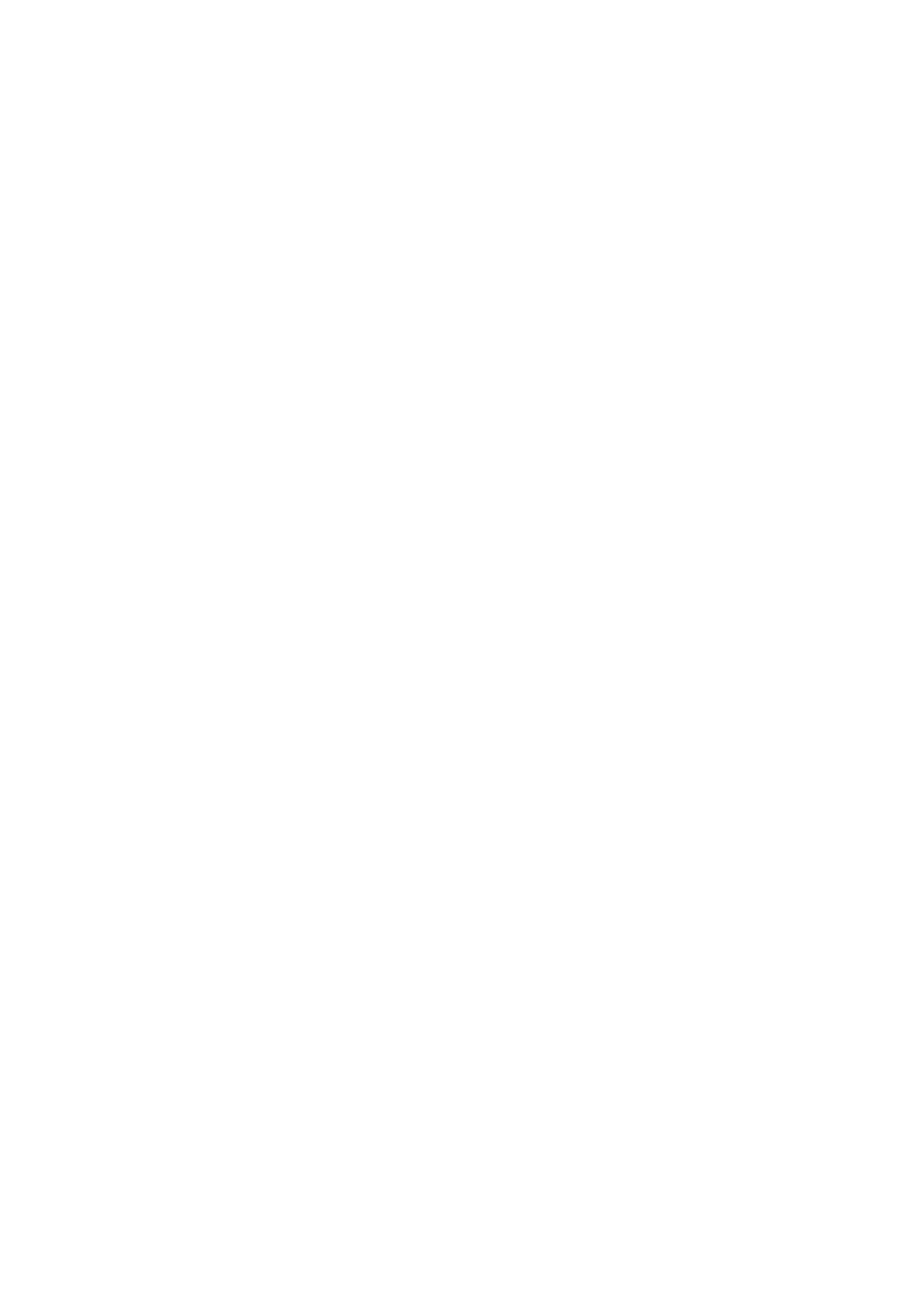## **Abstract**

Egypt is a big receiver to different kinds of migration, legal and illegal, documented and undocumented. The influx of refugees to Egypt started in the 1990s as a result of wars in the Horn of Africa, especially Sudan, Ethiopia, Eritrea and Somalia, and most of them were destined for Cairo. Due to lack of local integration prospects in Egypt and the continuing conflicts in their home countries, resettlement to a third county becomes the only feasible durable solution.

The study focuses particularly on Sudanese and Somali transit migrants. It tackles their patterns of flight and legal status, the causes of transit migration and its consequences, the living conditions of migrants in Egypt, their social interaction with Egyptians and with other refugee groups, the way civil society deals with refugees in Egypt, and the cooperation between transit countries and destination countries in regularizing migration. The study also includes an analysis of the Sudanese refugees crisis in Egypt in December 2005.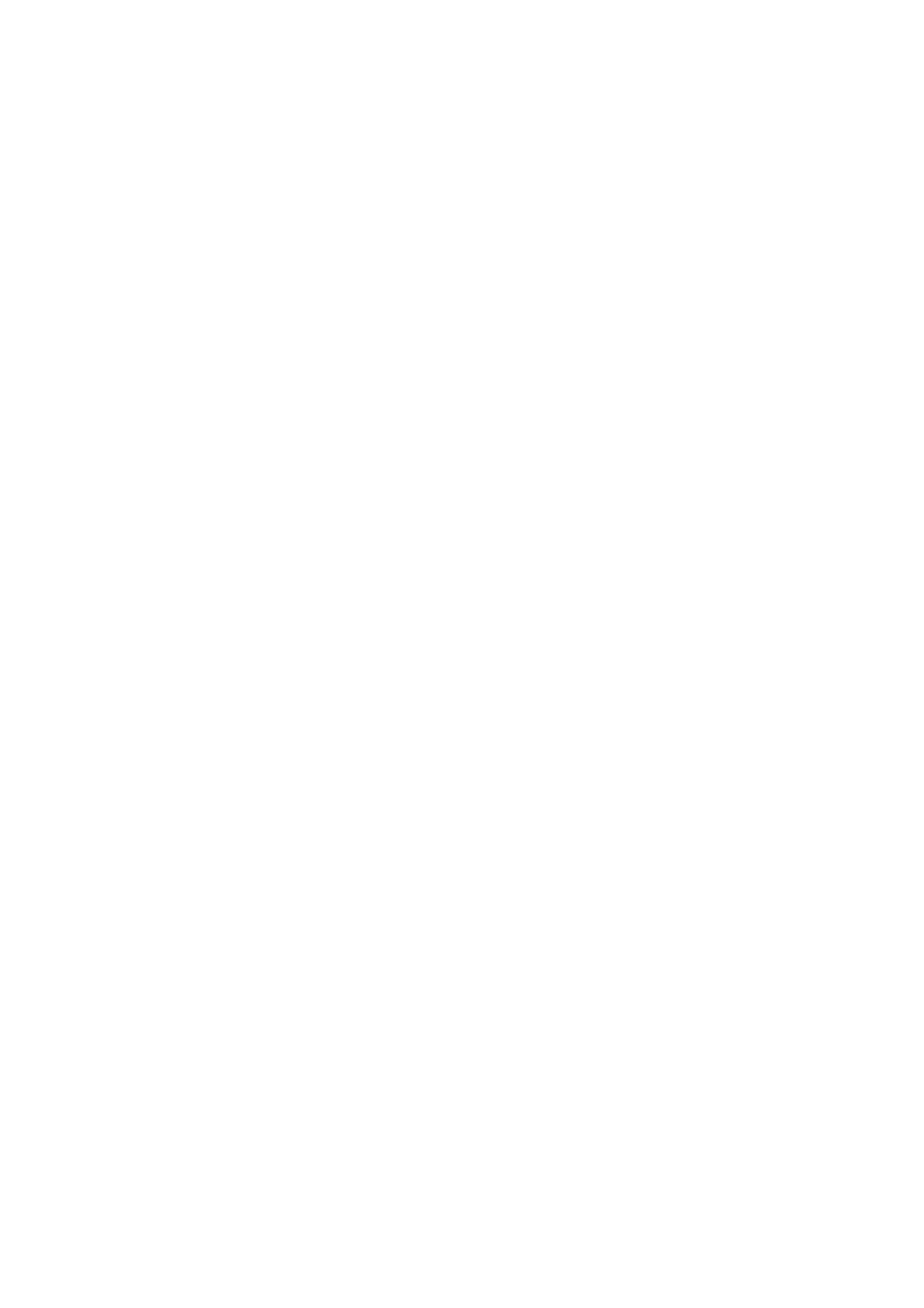### **Theoretical introduction**

Every year, millions of people migrate from one country to another in search of protection, jobs or better living standards. For many of them, migration means a journey lasting weeks, months or even years. People in transit are a substantial part of the world migration flows.<sup>1</sup> The phenomenon of transit migration has received considerable interest in the last decade especially after the onset of the process of globalization. This coincidence is often interpreted causally: global restructuring generates some irregular migratory flows, and in turn, the irregular movement of people across borders is an indication of the globalizing world.<sup>2</sup>

The process of globalization has created enormous wealth and has lifted millions of people out of poverty, but it has not narrowed the gap between rich and poor, and in some cases, economic disparities are widening. Many developing countries are struggling to cope with high levels of demographic growth and are failing to create enough jobs for the millions of young people now entering the labour market. Although more people than ever before are citizens of states with pluralistic political systems, many still live in countries characterized by poor governance, low levels of human security, corruption, authoritarianism, human rights violations and armed conflict. It is not surprising then that many people are looking for a future beyond the borders of their own country.<sup>3</sup>

International migratory flows are directed to centres such as Western Europe, North America and Australia via the peripheral or semi-peripheral zones such as the Mediterranean Basin, Central America and South-East Asia.<sup>4</sup> Transit migration raises questions about the geopolitical order of wealth and poverty, stability and war.<sup>5</sup>

Economic theories focus on migration as a choice of people who wish to improve their economic circumstances, whereas in much sociological and anthropological literature it is seen, negatively, as a last resort of the poor in response to economic, demographic, environmental and political shocks, that lead to their exploitation and further impoverishment. Whilst migration does occur in response to crisis for some, it is also a key livelihood strategy for many people in the face of physical, economic, social and political adversity.<sup>6</sup>

For example, the Mediterranean Sea marks one of the sharpest demographic and economic divides currently on the world map. To the North lie countries with very low demographic growth and whose standard of living is among the highest in the world. To the South lie the countries of North Africa, with very high rates of natural increase and whose economies, while not uniformly weak, provide their populations on average with incomes worth only 6% of the values of incomes in Western Europe.<sup>7</sup>

According to UN/ECE transit migration is understood as "migration in one country with the intention of seeking the possibility there to emigrate to another country as the country of final

 $\overline{\phantom{a}}$ 

<sup>1</sup> Ivakhniouk, I., People in Transit: Need for Managing and Protection, Preparatory Meeting of the Regional Conference on Transit Migration, Strasbourg, 12 March 2004, p. 1.

<sup>2</sup> Icduygu, A., The Uncertain Migration, The Case of Transit (Abstracts), International Symposium of Migration across Southern/Eastern Borders, University of Crete, Greece, 21-24 Oct. 2004.

<sup>3</sup> Global Commission on International Migration (GCIM), Migration in an Interconnected World, New Directions for Action, GCIM Report, Oct. 2005, p. 6.

<sup>4</sup> Icduygu, op. cit.

<sup>5</sup> Dietrich, H., External EU Border: Enlargement in the East, Blocking the South?, (Abstracts), International Symposium of Migration Across Southern/Eastern Borders, University of Crete, Greece, 21-24 Oct. 2004.

<sup>6</sup> Waddington, H. and Sabated-Wheeler, R., How Does Poverty Affect Migration Choice? A Review of Literature, Development Research Centre on Migration, Globalization and Poverty, University of Sussex, Dec. 2003, p. 10.

<sup>7</sup> Zohry, A., Migration Without Borders: North Africa as a Reserve of Cheap Labour for Europe, UNESCO, 2005, p. 1.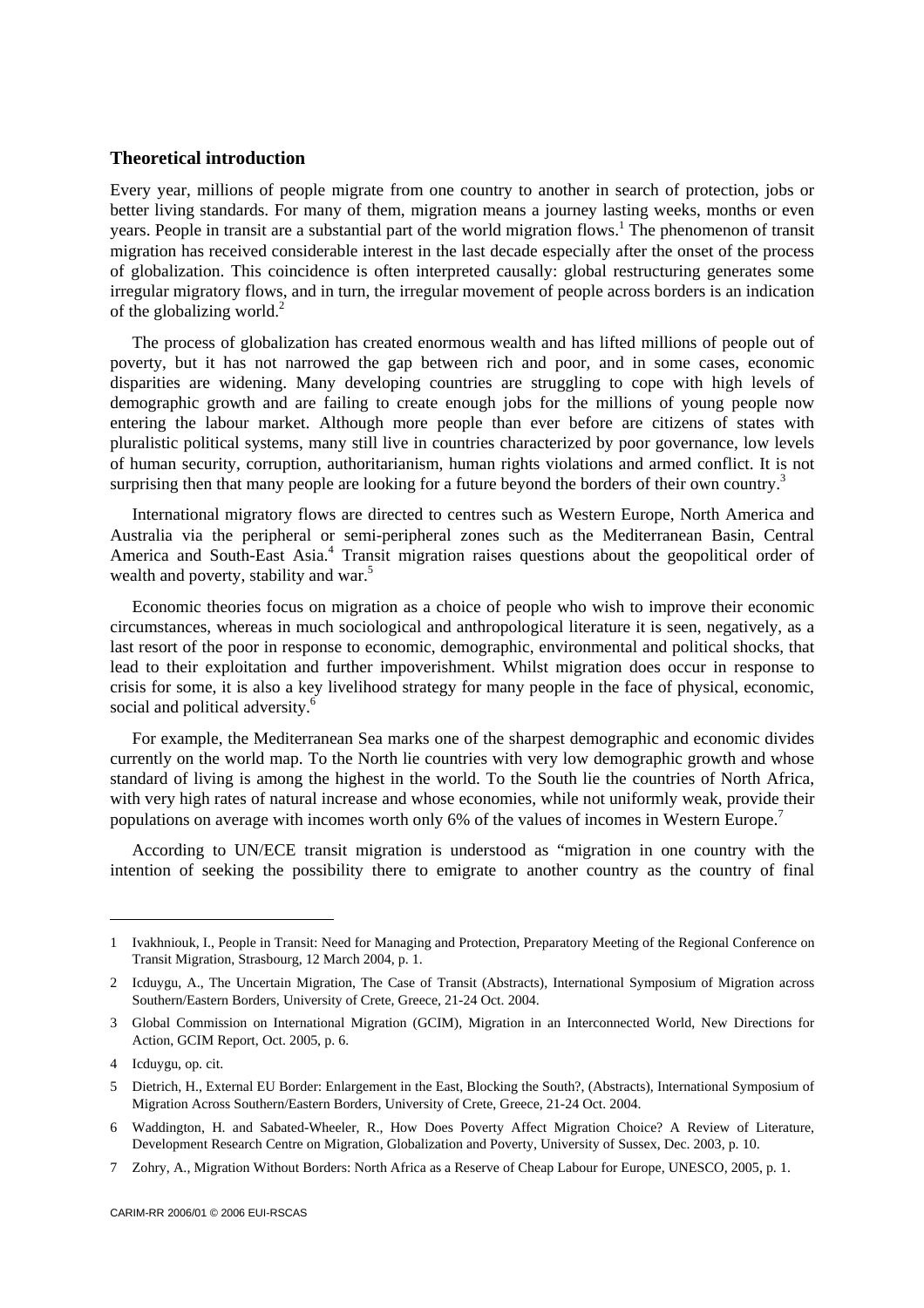destination.<sup>8</sup> The IOM glossary defines transit migration as "refugees awaiting resettlement".<sup>9</sup> Transit, that is, the stage between emigration and settlement, is used in the analysis as an exemplary situation that displays the overlap between asylum and irregular migration.<sup>10</sup>

Therefore, it is more effective to understand transit migration as the indeterminate residence of migrants, legal or illegal, in a receiving country, that may or may not develop into further emigration according to a combination of structural and individual factors, such as the policy framework of the receiving country and the role of social/family networks in directing the movement of migrants. In other words, transit migration does not always lead to further emigration but can become permanent settlement.<sup>11</sup>

Transit migration takes place for a number of reasons. First , because of the first host countries' inability to meet the migrants' needs such as employment opportunities and good living conditions. The asylum country does not provide effective protection and durable solutions for refugees. Second, because of the countries' key geographical position next to an area of significant political and economic gravity (such as the EU). Moreover, transit migration is a consequence of restrictive migration policies: the more restrictive policies of destination countries, the more likely are migrants to "get stuck" in the buffer zone. Third, because of gaps in legislation and administrative procedures, porous borders and insufficient control capability, incomplete migration policy developments. Finally, transit migration occurs for reasons of family reunification.<sup>12</sup>

Since the 1990s transit migration has been regarded as a complex and multidimensional problem with broad implications for countries of transit and transit migrants alike. This was the result of a major shift in the European migration scenario resulting from political and social change in Europe. Since 1989 the post-communist countries have become open for international migration flows and very rapidly turned into a highly complex migration area characterized by a variety of old and new types of migration movements. Consequently the European migration vocabulary has become rich in new terms such as 'transit migration', 'incomplete migration', 'migrant trafficking', and 'labour tourism'.<sup>13</sup>

We can observe two types of transit migration to Europe: transit migration occurring outside the European Union (EU), in the neighbouring countries of the East and South; and transit migration occurring inside the EU, in member states of the European periphery.<sup>14</sup>

Transit migration clearly signifies an environment of uncertainty for all main actors of the international migratory regimes, especially the countries of transit and destination. In the 1990s, the concept of 'the enemy' was: irregular migrants and refugees and western countries and international agencies started a so-called "campaign against illegal immigration" whose aim is to implicate "sending and transit countries" in the governance of international im/mobility.15

Harn, head of the Technical Cooperation Service, International Organization for Migration (IOM) referred to the same meaning in OSCE Mediterranean Seminar (November 2004) when he stated that,

<sup>8</sup> Papadopoulou, A., Exploring the Asylum-Migration Nexus: a Case Study of Transit Migrants in Europe, Global Commission on International Migration (GCIM), Global Migration Perspectives, No. 23, Jan. 2005, p. 4.

<sup>9</sup> IOM, Glossary on Migration, International Migration Law, Geneva, 2004, p. 53.

<sup>10</sup> Papadopoulou, op. cit., p. 2.

<sup>11</sup> Ibid., p. 4.

<sup>12</sup> Ibid., p. 5.

<sup>13</sup> Ivakhniouk, op. cit., pp. 1-2.

<sup>14</sup> Papadopoulou, op. cit., p. 2.

<sup>15</sup> Walters, W., Theorizing Anti-Immigration Policy: Genealogy and Geopolitics, (Abstracts), International Symposium of Migration across Southern/Eastern Borders, University of Crete, Greece, 21-24 Oct. 2004.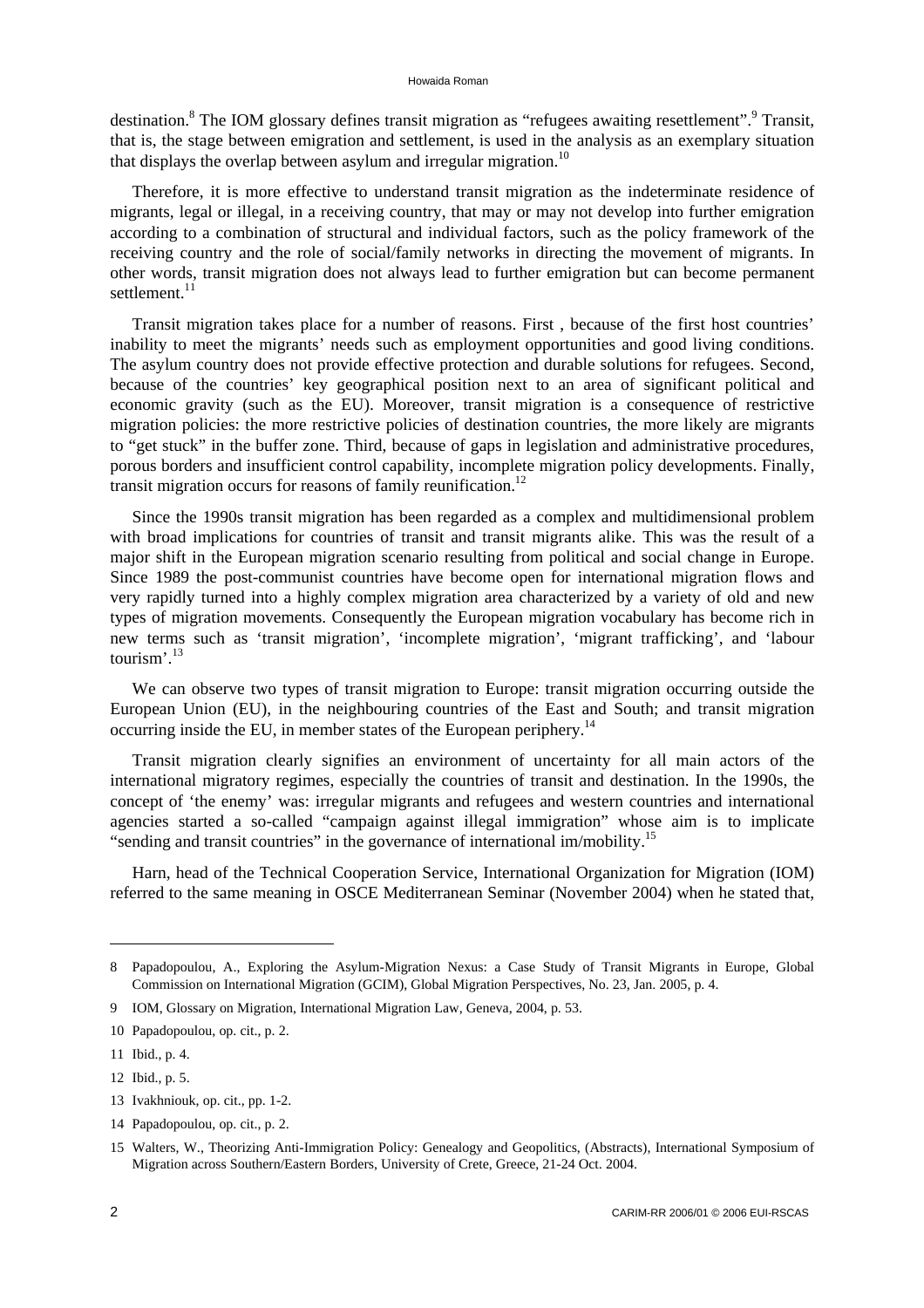"We are immediately and dramatically challenged to consider the relationship between migration and terrorism".<sup>16</sup>

Transit migration concerns no only the counties of the West, but also the countries of the East and South. For EU member states, transit migration in neighbouring regions raises concerns of potential influx. For transit countries, the phenomenon created numerous internal political problems and external pressure from the West for border control.<sup>17</sup> For example, the presence of illegal or semi-legal migrants puts pressure on security departments, reinforces intolerance towards migrants and impedes the process of integration.<sup>18</sup>

The growing focus on transit migration is related to the fact that it is treated as irregular migration. More precisely, people may enter a transit country regularly/legally and subsequently remain stay there after the expiry of their visa and terms of transit, thus becoming 'irregular', and deprived of their basic human rights. Lacking for means of subsistence, they are forced to seek employment in the shadow economy and illegal sector, meeting a threat of violence, abuse, deception, etc. Once in abusive situations, lack of papers and fear of arrest or deportation often prevent transit migrants from seeking help from the authorities. The alternative framework of protection is provided by the informal ethnic solidarity or criminal organizations.19

In spite of the legal difference between irregular migration and asylum, $^{20}$  there is some overlap between the two categories. On the one hand, those in need of international protection increasingly take the irregular migration path in order to reach European territory; they enter the first asylum country illegally and may also remain in the country undocumented, hoping to apply for asylum in another European country at a later stage. Rejected asylum seekers also become irregular when they remain in the country of asylum after the rejection of their claim. On the other hand, those trying to migrate to Europe but not in need of protection, tend to enter the asylum system, hoping to use this as an alternative means of immigration.<sup>21</sup>

These two aspects create a number of problems: dangerous and life-threatening journeys, illegal border-crossing, the growth of criminal activity such as human smuggling and trafficking, obstacles to protection for those in need, human rights violations, asylum abuse and, consequently increasing policy restrictionism and the "securitization" of migration. This overlapping between irregular migration and asylum is often referred to as the "asylum-migration nexus".<sup>22</sup>

It is crucially important to understand that international migration is now a well-organized global business that operates huge financial resources, manipulates hundreds of thousands of workplaces and persons world-wide and is managed by a network of organizations and institutions.<sup>23</sup>

l

19 Ivakhniouk, op. cit, p. 2.

<sup>16</sup> IOM, Maximizing the Potential of Migration in a Security-sensitive Environment, OSCE Mediterranean Seminar, Nov. 2004, p. 4.

<sup>17</sup> Papadopoulou, op. cit., p. 5.

<sup>18</sup> Ibid., p. 15.

<sup>20</sup> Irregular migration is treated as part of border control, security and migration management, while asylum is well established in a set of institutional and international legal norms designed to provide protection and assistance to displaced persons.

<sup>21</sup> Papadopoulou, op. cit., p. 2.

<sup>22</sup> Ibid.

<sup>23</sup> Ivakhniouk, op. cit., p. 2.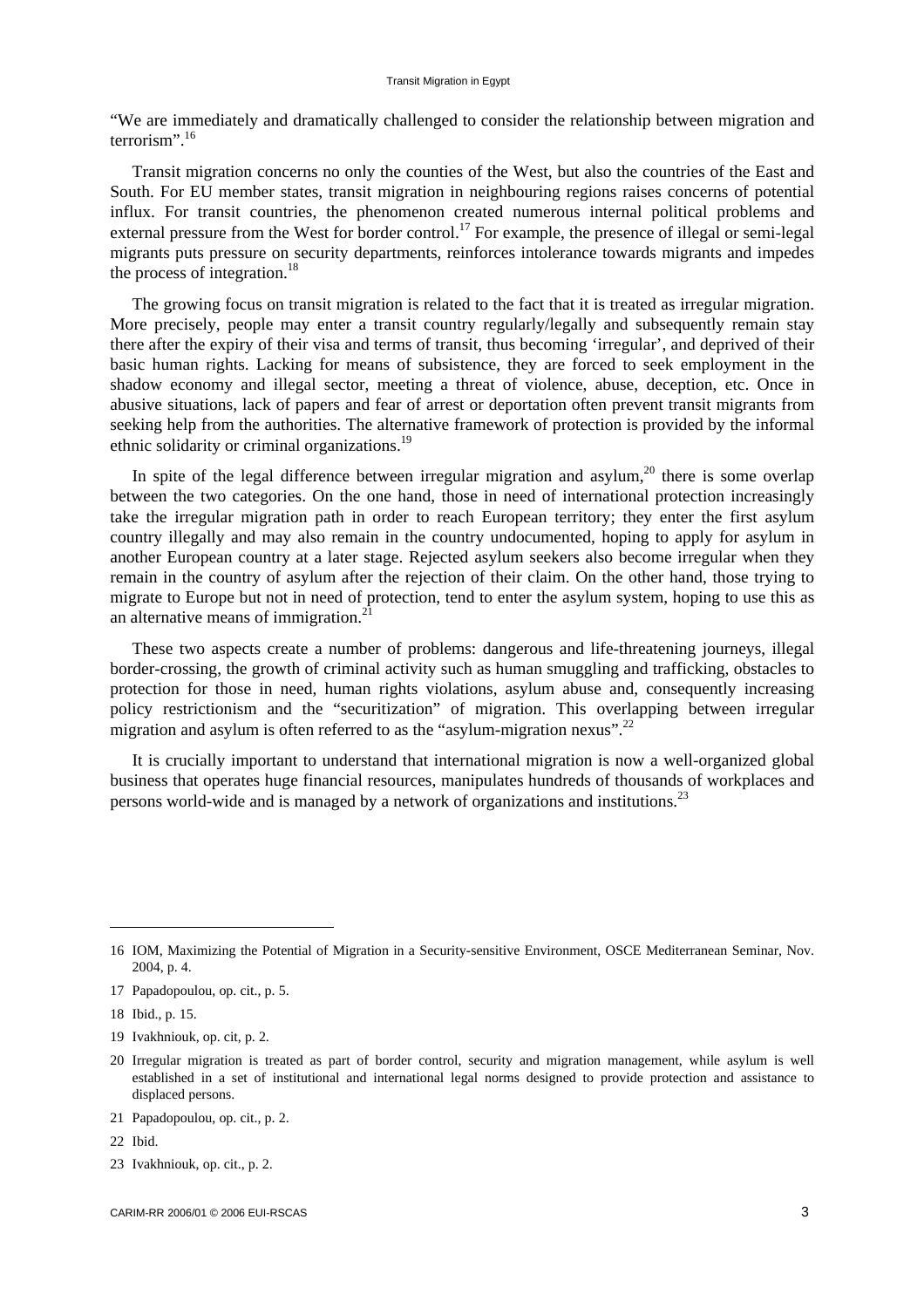### **MENA region — general features**

The migratory patterns for the MENA region have become much more diversified and complex due to patterns of globalization, a series of wars and conflicts, a changing labour market, transit migration and emerging transnational networks. Many factors account for the large flows of involuntary migration within MENA: political instability, repression of oppositions groups, religious and ethnic discrimination, civil wars and poverty. Sudanese, Kurds, Lebanese, Palestinians, Somalis are among the main population groups which have experienced large-scale forced migration and displacement in the region.24

The MENA region has increasingly become a location for irregular migration, with migrants coming mainly from sub-Saharan Africa en route to Europe, transiting through Algeria, Morocco, Tunisia, Egypt and Libya. Transit migrants in the MENA region include undocumented labour migrants, refugees and trafficked migrants.<sup>25</sup> Thus, Europe's attention has shifted from East to South: the Mediterranean, particularly, its southern shores have emerged as a major transit space for immigrants and refugees trying to reach Europe. $^{26}$ 

This development is mainly due to two factors. First, pressures from sub-Saharan populations in the form of poverty, demographic growth, lack of natural resources, civil wars, persecution and political instability, have pushed large numbers of Africans to the Northern shore of the continent with the ultimate hope of reaching Europe. Second, the key geographical position of these countries.<sup>27</sup>

Because of the restrictive policies of destination countries, migrants 'get stuck' in the region for anything from a couple of weeks to a number of years. The ICMPD estimates that about 100,000– 120,000 migrants cross the Mediterranean illegally annually, of which 35,000 are of sub-Saharan origin.28

In general, the region of North Africa has risen to the fore as a transit region since the tightening of European migration policies (tougher rules governing asylum and the entry and residence of foreigners in the Schengen states). These measures have severely limited the opportunities for migrating to and settling in Europe. The hardening of European migration policies has come at a time when, in the South, opportunities for employment in and migration to the Gulf oil-producing countries have shrunk. $^{29}$ 

As a part of MENA, Egypt is a big receiver to different kinds of migration, legal and illegal, documented and undocumented. The influx of refugees to Egypt started in the 1990s as a result of wars in the Horn of Africa, especially Sudan, Ethiopia, Eritrea and Somalia, and most of them were destined for Cairo.<sup>30</sup>

The number of refugees and asylum seekers in Egypt has grown rapidly in recent years, making the UNHCR office in Cairo (UNHCR-Cairo) the largest office for refugee status determination (RSD) in

<sup>24</sup> Al-Ali, N., The Relationship between Migration within and from the Middle East and North-Africa and Pro-Poor Policies, Report by the Institute of Arab and Islamic Studies, University of Exeter for the Department for International Development, July 2004, p. 23.

<sup>25</sup> Ibid., p. 20.

<sup>26</sup> Papadopoulou, op. cit., p. 7.

<sup>27</sup> Ibid., p. 7.

<sup>28</sup> Ibid., p. 7.

<sup>29</sup> Boubakri, H., Transit Migration between Tunisia, Libya and Sub-Saharan Africa: Study based on Greater Tunis, Regional Conference on Migrants in Transit Countries: Sharing Responsibility for Management and Protection, Istanbul 30 Sept.–1 Oct. 2004, p. 4.

<sup>30</sup> Grabska, K., Living on the Margins, The Analysis of the Livelihood Strategies of Sudanese Refugees with Closed Files in Egypt, American University in Cairo, Forced Migration and Refugee Studies (FMRS), June 2002, p. 4.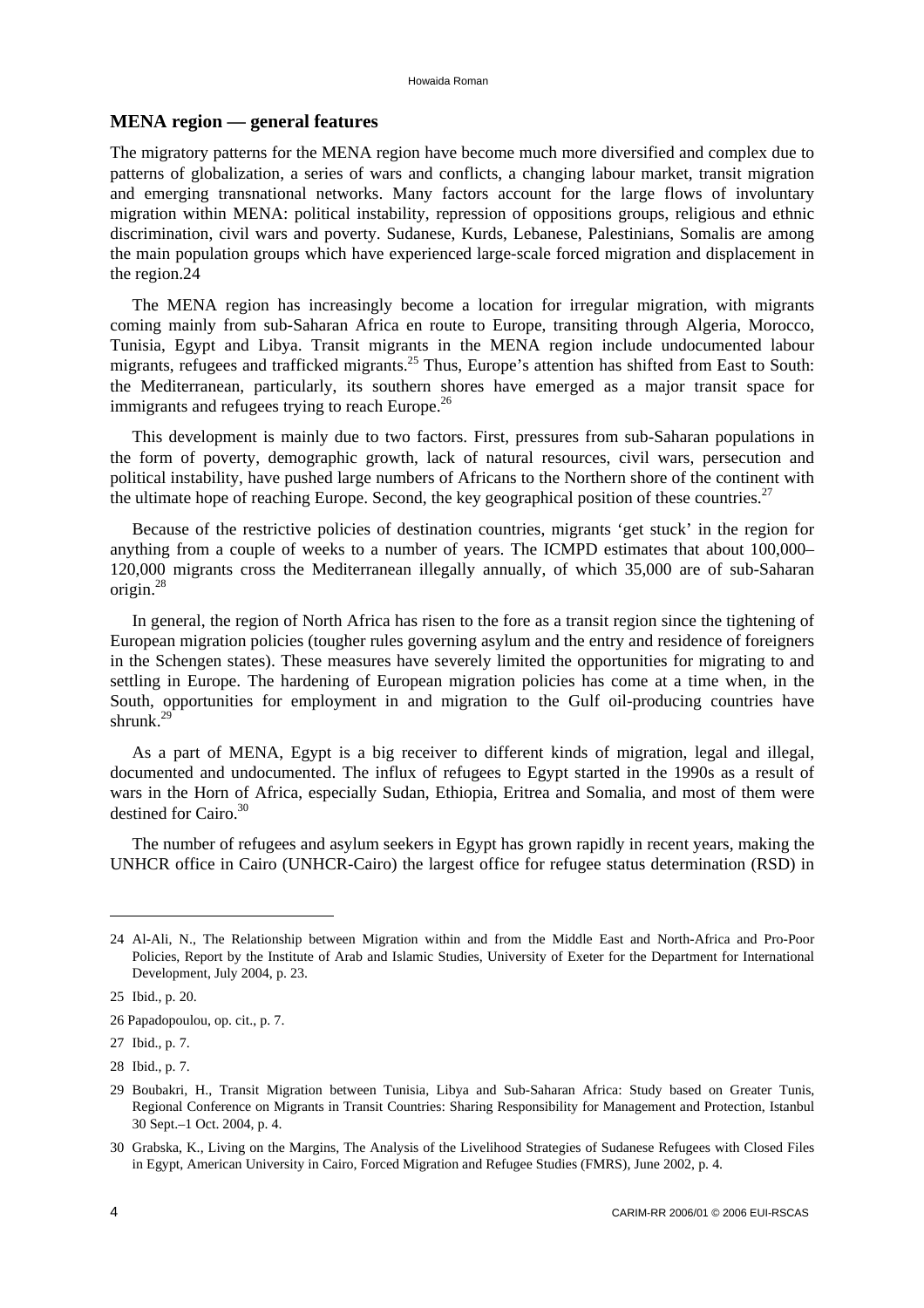the world in 2001.<sup>31</sup> An important element making Egypt an attractive destination is the existence of one of the world's largest resettlement programmes, both through the UNHCR and the private sponsorship programmes to Canada, Australia, USA and Finland.<sup>32</sup>

### **Main themes and issues**

The research covers three main issues:

- Description of transit migration
- Causes of transit migration
- Consequences of transit migration

### **Preliminary remarks**

Any social researcher in Egypt faces problems of access to statistics and data. Moreover, this is some contradiction between the formal and informal sources on one hand, and between national and international estimates on the other. Consequently, there is lack of reliable data on the number of migrants.

The distinction between economic migrants and genuine refugees fleeing persecution in their home countries is not easy. Many economic migrants pretend to be refugees or try to acquire refugee status so that they can find new homes in the West, where the prospects of employment and education are better. In practice, it is often very hard to distinguish between the two categories when it comes to citizens from poor and underdeveloped countries. It is often impossible to know whether an individual or family faces a genuine threat to their safety in their country of origin or whether they are simply hoping to improve their life chances.<sup>33</sup> Thus the boundaries between voluntary and involuntary migration are blurred by the impact of extreme poverty on coercing population movement, whilst the decision to move may be technically "voluntary", the severely or chronically poor may have no feasible alternative survival choice.<sup>34</sup>

Traditionally the distinction between forced (political) and voluntary (economic) migration has been viewed as clear-cut. However, since the end of the cold war, it has become increasingly hard to differentiate between economic migrants and political refugees. At the macro structural level, it is difficult to separate the economic from the political causes of migration. Similarly, at an individual micro level, notions of a continuum between forced and voluntary migration have gained in currency. Almost all migration involves some degree of both compulsion and choice, and forced migrants make choices but within a narrower range of options.<sup>35</sup>

Under certain conditions, the decision to move may be made after due consideration of all relevant information, rationally calculated to maximize net advantage, including both material and symbolic rewards. At the other extreme, the decision may be made in a state of panic during a crisis that leaves few alternatives but escape from intolerable threats.<sup>36</sup>

<sup>31</sup> Kegan, M, and Doctor, J., Assessment of Refugee Status Determination Procedure at UNHCR's Cairo Office 2001-2002, The American University in Cairo, Forced Migration and Refugee Studies (FMRS), Dec. 2002, p. 3.

<sup>32</sup> Ibid., p. 5.

<sup>33</sup> Nkrumah, G., "Open Arms, Tight-Fisted", Al Ahram weekly 20-26 Dec. 2001.

<sup>34</sup> Weddington and Sabates-Wheeler, op. cit., p. 12.

<sup>35</sup> See in detail, Vanhear, N., New Diasporas: the Mass Exodus, Dispersal and Regrouping of Migrant Communities, London, University College London Press, 1998.

<sup>36</sup> Middleton, D., Why Asylum Seekers Seek Refugee in Particular Destination Countries: An Exploration of Key Determinants, Global Migration Perspective, No. 34, May 2005, Global Commission on International Migration, p. 3.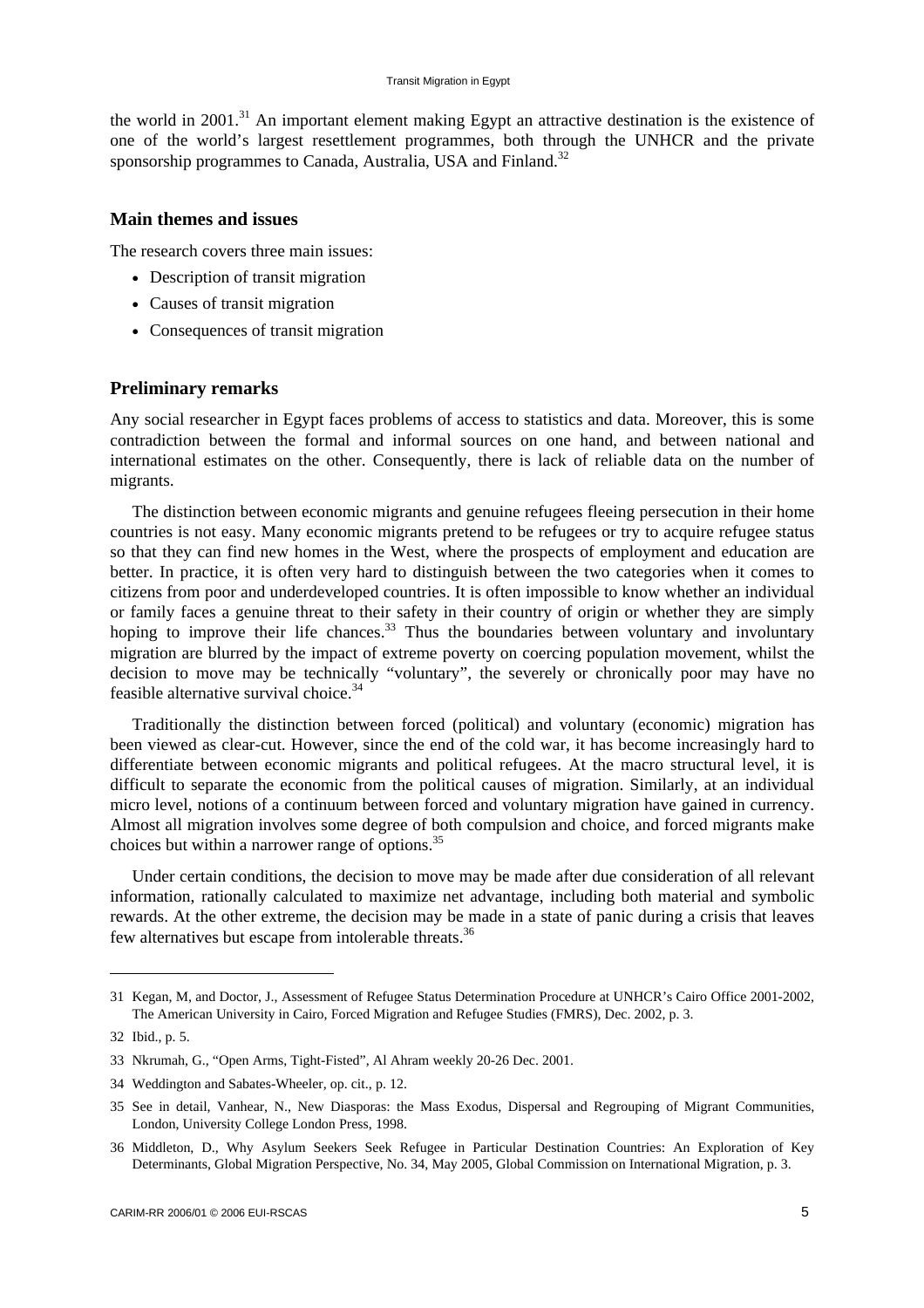Between the two extremes of proactive and reactive migrants, there are a large proportion of people who cross state borders, responding to economic, social and political pressures over which they have little control, but who exercise a limited degree of choice in the selection of destination and the timing of their movements.<sup>37</sup>

# **Description of transit migration**

The MENA region witnessed many forms of migration, whether labour or forced migration. In recent years, the region has produced large numbers of migrants and asylum seekers. War and conflicts in the region are responsible for MENA having the largest refugee population in the world, with over 6 million refugees.<sup>38</sup>

# **Profile of refugees in Egypt**

### *Size of migrant populations and their nationalities*

Egypt hosts one of the five largest urban refugee populations in the world, the vast majority being Sudanese, followed by Somalis, then Ethiopians, Eritreans and refugees from African's Great Lakes region. This assessment is based on the numbers of asylum seekers received by the UNHCR.<sup>39</sup> UNHCR-Cairo also reported that the two largest nationalities of asylum seekers in Egypt are Sudanese and Somalis.<sup>40</sup>

| <b>Lable 1. Refugees and asylum-seekers in Egypt</b> |       |       |       |       |       |       |       |       |       |
|------------------------------------------------------|-------|-------|-------|-------|-------|-------|-------|-------|-------|
| Origin                                               | 1994  | 1995  | 1996  | 1997  | 1998  | 1999  | 2000  | 2001  | 2002  |
| Sudan                                                | 755   | .221  | .461  | .,587 | ,863  | 2,577 | 2,833 | 4,659 | 7,629 |
| Somalia                                              | 6,058 | 3,579 | 3,493 | 3,546 | 3,119 | 2,568 | 2,610 | 77    | .639  |
| Yemen                                                |       | 122   | 559   | 631   | 669   | 678   | 683   | 628   | 412   |
| Ethiopia                                             | 32    | 37    | 47    | 59    | 44    | 56    | 54    | 102   |       |

**Table 1:** *Refugees and asylum-seekers in Egypt* 

*Source*: UNHCR, *UNHCR Statistical Yearbook 2003*

On 1 January 2005, there were 20,300 refugees in Egypt recognized by the UNHCR under its mandate. Sudanese constituted 73% of the refugee population, followed by Somalis at 18%. The remainder included refugees from 27 other countries mainly from Africa. Despite the cessation of hostilities between the government of Sudan and the SPLM/SPLA, Southern Sudanese have continued to enter Egypt in large numbers. In 2004, UNHCR-Cairo registered some 8,000 new Southern Sudanese applicants.<sup>41</sup> In early 2003, there were some 1,600 Somalis recognized by the UNHCR under its mandate, but by 1 January 2005, that number had more than doubled to  $3,810^{42}$ 

By the end of 2004, there were 459 Ethiopian refugees recognized by the UNHCR in Egypt. Ethiopian refugees fled to Egypt in three waves: 1977-1979 to escape the Mengistu regime; 1991–992 with the fall of the regime; and 1998-2000 as a result of the border conflict with Eritrea, and the

 $\overline{\phantom{a}}$ 

<sup>37</sup> Ibid., p. 4.

<sup>38</sup> Al-Ali, op. cit., p. 20.

<sup>39</sup> Zohry, A. and Harrell-Bond, B., Contemporary Egyptian Migration: An Overview of Voluntary and Forced Migration, The Development Research Centre on Migration, Globalization and Poverty, University of Sussex, Dec. 2003, p. 49.

<sup>40</sup> Kegan and Doctor, op. cit, p. 9.

<sup>41</sup> UNHCR, Country Operations Plan, Arab Republic of Egypt, Planning Year 2006, p. 3.

<sup>42</sup> Ibid., p. 3.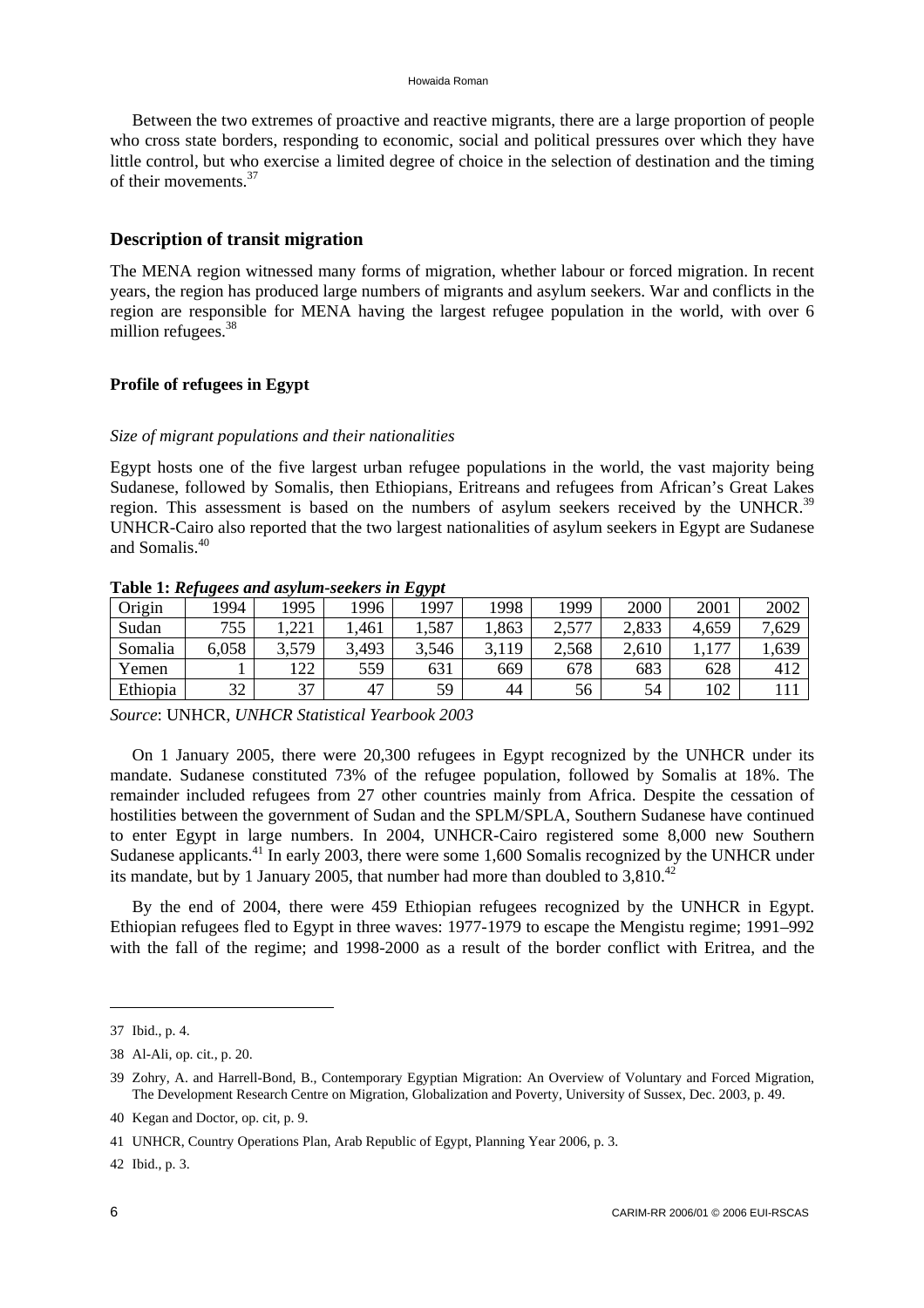suppression of civil liberties and economic hardship.<sup>43</sup> By the end of  $2004$  the number of Eritrean refugees recognized by the UNHCR in Egypt was 158. It is estimated that there are around 5,000 Ethiopians and Eritreans in Egypt, most of whose asylum claims have been rejected by the UNHCR.<sup>44</sup>

| Age group        | Female | $\%$ | Male  | %  | Total | $\%$ |
|------------------|--------|------|-------|----|-------|------|
| $0-4$ years      | 1068   |      | 1292  | O  | 2360  |      |
| $5-17$ years     | 2147   |      | 2462  |    | 4609  | 23   |
| $18-59$ years    | 4559   | 22   | 8607  | 42 | 13166 | 65   |
| 60 years or over | 15     |      | 93    | U  | 208   |      |
| Total            | 7889   | 39   | 12454 | 61 | 20343 | 100  |

**Table 2:** *Refugee population by age and gender*

*Source*: UNHCR, *Country operation plan, planning year 2006*

As shown in Table 2, males represent 61% of refugees and two-thirds of the refugee population are aged18-59 years.

The UNHCR attributed the large influx since 1998 to continued instability in the countries of origin, coupled with relatively easy access to Egypt and its perceived better environment.<sup>45</sup>

Due to lack of local integration prospects in Egypt and the continuing conflicts in their home countries, resettlement to a third county becomes the only feasible durable solution whether through the UNHCR or private sponsorship programmes. In 2004, about 3,884 refugees left Egypt for resettlement. Some refugees have also been resettled to Canada and Australia through sponsorship programmes. However, since June 2004 and with the progress made towards the signing of the Sudan peace process, the UNHCR has scaled back its resettlement opportunities especially for Sudanese refugees and has established new criteria for refugees to be eligible for resettlement.<sup>46</sup>

With the growing Sudanese refugee population and with limited chances of securing adequate living conditions in Egypt, resettlement to a third country became a preferred durable solution for Sudanese, with increasing numbers being resettled to Australia, Canada, USA and Finland since 1997. According to the UNHCR, between 1997 and March 2004, over 67,000 Sudanese approached the UNHCR and claimed asylum. Of these, over 28,700 were recognized and 7,300 are pending a decision. From the rough calculations, over 20,000 cases have been rejected, of which some 15,000 files have subsequently been closed. Of those recognized, over 14,300 people have been resettled through the UNHCR. However, it is believed that equally high numbers have been resettled through the private sponsorship and family reunification programmes administered directly by the Australian and Canadian embassies.<sup>47</sup>

Many refugees in Egypt are eventually resettled to third countries, although UNHCR protection does not automatically mean resettlement. Of the over 8,000 UNHCR recognized refugees currently in Egypt, less than 3,000 will be referred by the UNHCR for resettlement in the coming years. Resettlement is not an internationally recognized right and many refugees in Egypt are never resettled. The countries that provide resettlement opportunities do so voluntarily out of humanitarian concern.<sup>48</sup>

<sup>43</sup> FMO Research Guide, <http://www.forcedmigration.org/guides/fmo029/>

<sup>44</sup> Ibid.

<sup>45</sup> Kegan, op. cit., p. 9.

<sup>46</sup> FMO, op. cit, p. 8.

<sup>47</sup> Grabska, op. cit., pp. 17-18.

<sup>48</sup> Kegan, op. cit., p. 12.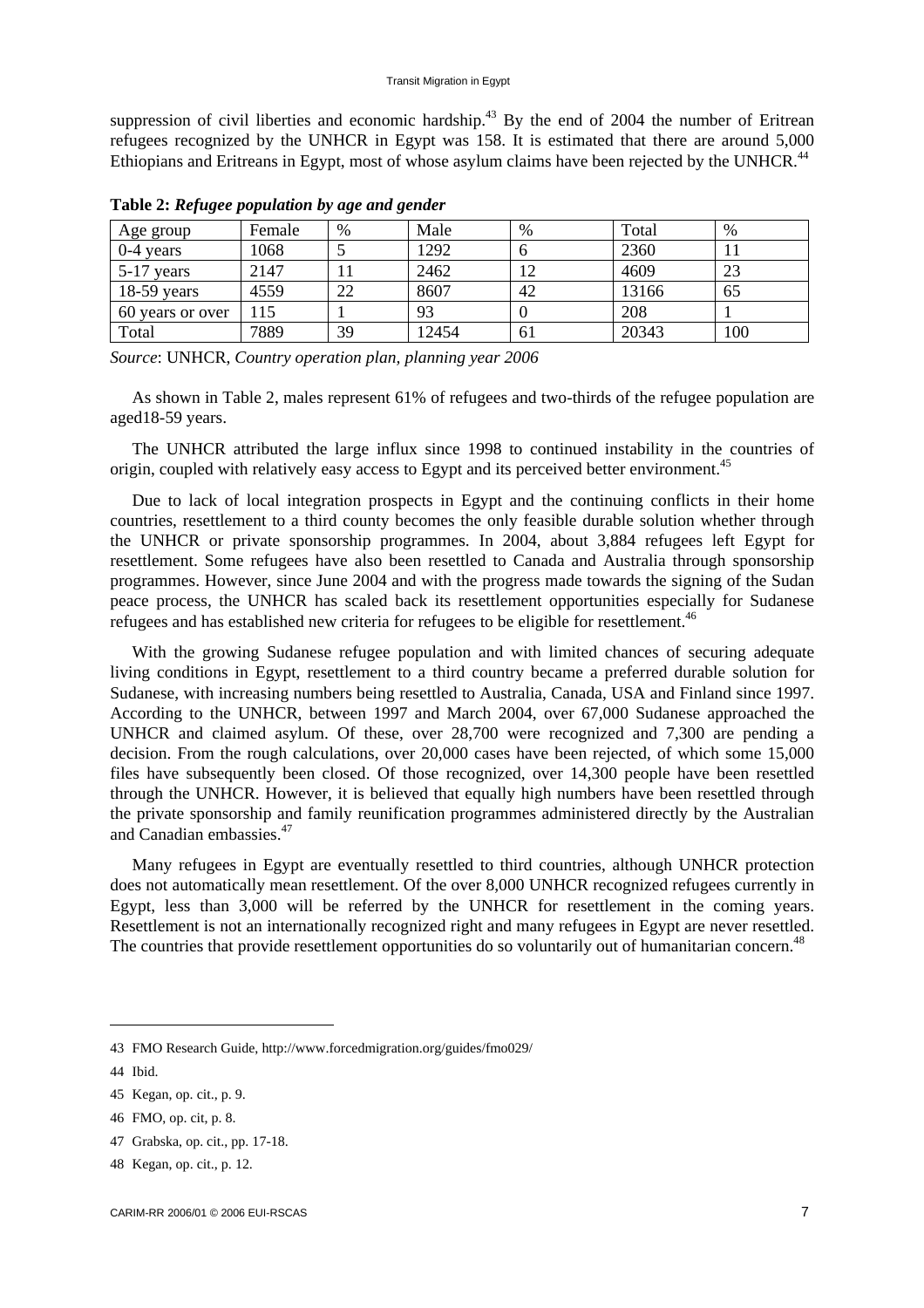The granting of refugee status by UNHCR-Cairo has been linked with resettlement. Resettlement depends on RSD in Egypt. Four countries, Australia, Canada, Finland, and the USA, regularly accept for resettlement refugees who have come first to Egypt. Although final decisions on resettlement cases are made by these governments, most refugees resettled from Egypt are first referred by UNHCR-Cairo. Because a UNHCR referral is often necessary to access resettlement, the effectiveness of these countries' refugee programmes depends on the fairness of the UNHCR's refugee status determination.<sup>49</sup>

According to the UNHCR-Cairo's country operation plan 2006, the UNHCR has continued to rely on resettlement both as a tool of international protection and as a durable solution. The UNHCR's resettlement programme in 2004 benefited over 4,000 refugees. The vast majority, over 90%, of all refugees referred for resettlement continue to be Sudanese.<sup>50</sup>

Somalis refugees in Egypt are the second largest group. The term "Somali refugee" refers to all Somalis who identify themselves as having had to flee their homeland due to a lack of security and stability since the civil war in  $1991$ <sup>51</sup>

In Cairo, according to UNHCR-Cairo's operations situations report of March 2003, there are currently 1,832 recognized Somali refugees, 952 rejected applicants and 1,544 asylum seekers whose cases have yet been decided.

It is worth noting that the Somalis in Egypt are part of well connected transnational communities of Somali refugees who have settled in various western countries since the civil war, and for whom Egypt is a transit point.

Unlike the Sudanese refugees, there has been relatively little awareness of Somali refugees among scholars and organizations. According to Sharamani, there have been very few studies on Somalis refugees in Cairo despite the fact that they constitute the second largest African refugee population in  $E$ gypt. $52$ 

Some refugees facing rejection by the UNHCR, especially Somalis, have left Egypt for Libya in order to reach Italy using traffickers. Other refugees, such as Liberians and Rwandans, use traffickers to reach Israel.<sup>53</sup>

In general, the overall number of refugees in Egypt is unknown. There are no recent official estimations and the other estimates, whether international or unofficial, are contradictory. The estimates vary widely from 500,000 to 3 million. According to the US Committee of refugees, in 2003, there were about 3 million Sudanese living in Egypt and it is not known how many of those feared persecution and how many resided in Egypt for economic or other reasons (USCRI World Refugee Survey, Egypt Report 2004).<sup>54</sup> The UNDPs 2004 Human Development Report indicated that the number of refugees in Egypt was  $89,000$  (UNDP 2004).<sup>55</sup> According to WCC Feature, 2–5 million Sudanese came to Egypt in recent years.<sup>56</sup> Wikipedia, the internet free encyclopedia, cites some 23,000 Sudanese refugees living in Egypt, among a much larger population of Sudanese migrants who

<sup>49</sup> Ibid., p. 13.

<sup>50</sup> UNHCR, Country Operation Plan, op. cit., p. 7.

<sup>51</sup> Al-Sharmani, M., Livelihood and Identity Constructions of Somali Refugees in Cairo, the American University in Cairo, Forced Migration and Refugees Studies (FMRS), Working Paper No. 2, July 2003, p. 4.

<sup>52</sup> Ibid., p. 9.

<sup>53</sup> Zohry and Harrel-Bond, op. cit., p. 61.

<sup>54</sup> United States Committee for Refugees and Immigrants Egypt Report 2004, [http://www.refugees.org/countryreports.aspx.](http://www.refugees.org/countryreports.aspx)

<sup>55</sup> UNDP Human Development Report 2004, [http://hdr.undp.org/reports/global/2004/.](http://hdr.undp.org/reports/global/2004/)

<sup>56</sup> [Ferris, E., Churches Reach out to Refugees in Egypt, WCC Feature, 29 Sept. 2000, http://www.wcc](http://www.wcc-coe)coe.org/wcc/news/press/00/18feat-e.html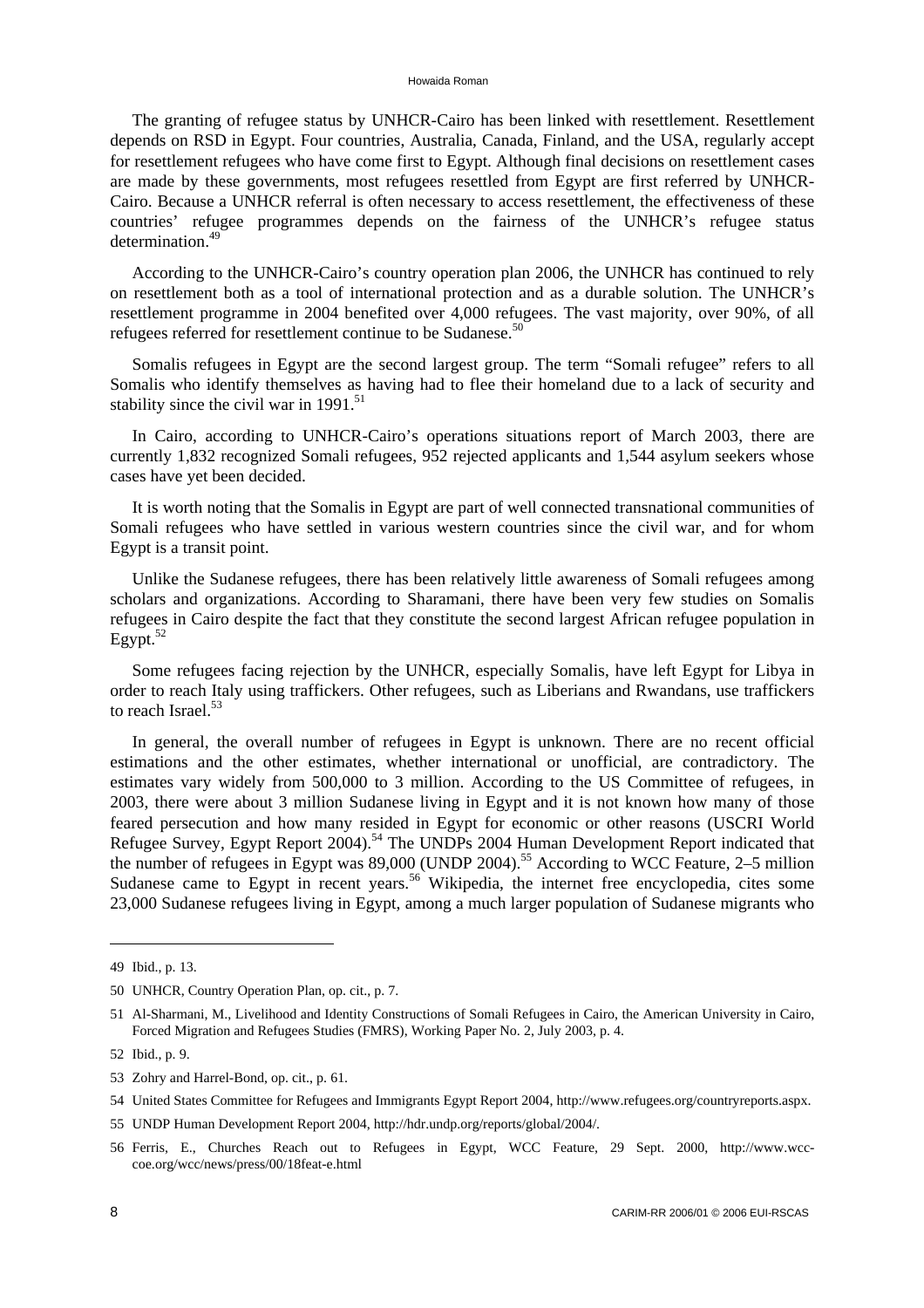live in Egypt of over 3 million Sudanese.<sup>57</sup> The main justification for this contradiction in estimates is arguably the overlapping between the refugees and migrants who come to Egypt voluntary for work or for other tasks, temporarily or permanently.

#### **Determinants of choosing Egypt as a transit country**

The Sudanese in Egypt have long enjoyed a status close to that of nationals on account of a number of bilateral agreements, the most recent being the 1976 Nile Valley Agreement which inter alia allowed for free movement of goods and people across common borders.<sup>58</sup>

The relatively cheap and practible transport links between Egypt and Sudan through Wadi Halfa and an easy entry to Egypt provide an alternative for Sudanese to seek refuge in Egypt. The longstanding relationships between the two countries and the relatively large number of Sudanese already residing in Egypt facilitate the flow of Sudanese into Egypt in search of asylum. The presence of Sudanese opposition groups and their well-established position in Cairo play an important role in the choice of destination for refugees, especially for the politically active.<sup>59</sup>

According to Grabska, one of the main factors pulling migrants to Egypt rather than elsewhere to seek asylum was the existence of the resettlement programme in Cairo. Over 65% of Sudanese respondents had relatives and friends living abroad, almost all of whom had been resettled, mainly in Canada, Australia and the USA. Over half the refugee households interviewed reported knowing about the UNHCR before coming, and were aware of the possibilities of migrating to the West.<sup>60</sup> It was logical that those who already had relatives and friends resettled to Western countries through Cairo would have high expectations of resettlement.

The message passed by relatives and friends in Cairo and those resettled to other countries was of the ease of migrating to the West through the UNHCR to escape the political and economic hardships in Sudan. "Success stories" of migrating to the West are nurtured by the already resettled and those waiting their turn in Cairo. For the most part, the hard conditions in Cairo, lengthy procedures, limited protection and lack of assistance are not mentioned. Many rejected refugees do not convey to their families and friends in Sudan stories of failure and living in legal limbo in Egypt. Many feel ashamed that they have not succeeded in moving to the West and, as a matter of pride, do not tell these stories.<sup>61</sup>

Moreover, Egypt is a transit country for women trafficked from Eastern Europe and Russia into Israel for sexual exploitation. Various sources indicate that unspecified numbers of women, particularly from Moldova, Ukraine and Uzbekistan, are smuggled or trafficked through the Sinai desert into Israel. Bedouin smugglers appear to play a key role in this matter. According to the Egyptian government, 154 persons, including 93 women, who entered Egypt in 2004 on tourist visas, remain unaccounted for.62

### **Patterns of flight and legal status**

There are differences among the patterns of flight of the Sudanese. The majority of Southerners arrived directly from Sudan, with the exception of a group of Southern Sudanese students (the SOSSA group) who studied in Egypt in the early 1990s on government scholarships and were unable to return

 $\overline{\phantom{a}}$ 

<sup>57</sup> Wikipedia, the Free Encyclopedia, Sudanese Refugees in Egypt, [http://en.wikipedia.org/wik/sudanese\\_refugees\\_in\\_egypt](http://en.wikipedia.org/wik/sudanese_refugees_in_egypt)

<sup>58</sup> Zohry and Harrel-Bond, op. cit., p. 55.

<sup>59</sup> Grabska, op. cit., p. 17.

<sup>60</sup> Ibid., op. cit., p. 30.

<sup>61</sup> Ibid., p. 30.

<sup>62</sup> Country Narrative—Egypt (extracted from US State Dept Trafficking in Persons Report, June 2005), [http://gvnet.com/humantrafficking/Egypt.htm.](http://gvnet.com/humantrafficking/Egypt.htm)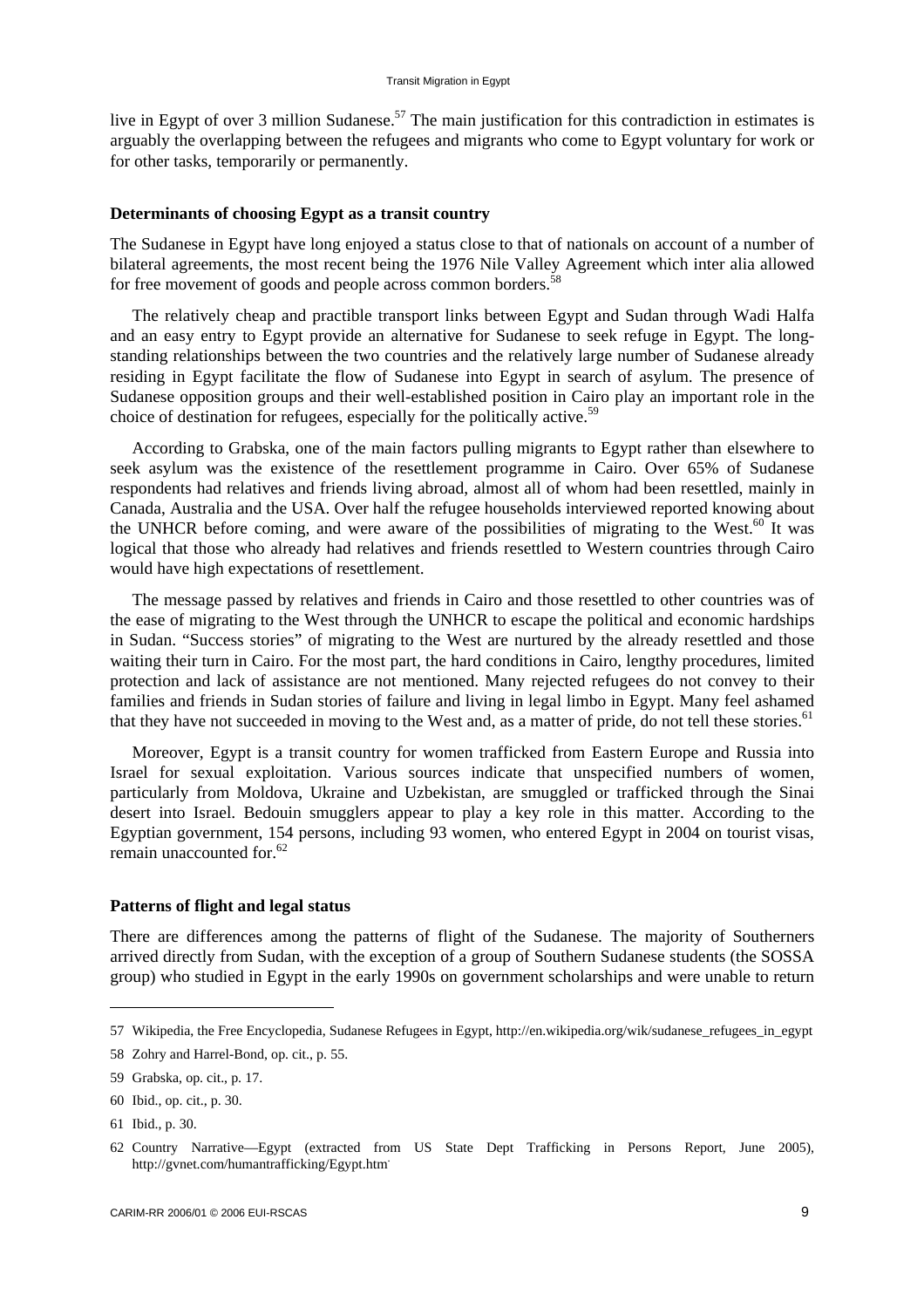due to renewed fighting in the South of Sudan and fear of persecution. Those from the West and North of Sudan usually travel to Egypt through a third country. Some refugees travel to the Gulf or to Libya in search of jobs. When the Khadafi regime expelled all foreign workers, the Sudanese either returned to their country or went directly to Egypt. Sudanese who belonged to the SPLA started from Eritrea and then travelled on to Egypt with the help of a Sudanese opposition in Egypt.

The entry of Sudanese to Egypt does not require large sums of money. All Sudanese entered Egypt legally, either securing a visa directly at the Egyptian consulate in Khartoum or through a middleman. Those who entered before 1995 did not require a visa and were allowed to move freely between the two countries. After 1995, when the political situation between Egypt and Sudan worsened, obtaining an Egyptian entry visa and Sudanese exit permit became more difficult.<sup>63</sup>

Sudanese refugees who fail to obtain RSD or legal status, become illegal in Egypt. Illegality and lack of refugee status means insecurity and fear of arrest and deportation. Therefore rejected refugees resort to other methods of obtaining legal status, either through middlemen or by enrolling at universities. Other ways of obtaining residence in Egypt or keeping their documents valid are through the office of the opposition party and the National Democratic Alliance. Finally, one way of 'being legal' in the eyes of the Egyptian authorities is the possession of a valid driving license. These are issued only to those with legal residency and are valid for 10 years, some Sudanese buy them from Egyptian middlemen.<sup>64</sup>

Sharamani carried out a survey of 300 Somalis refugees in Egypt. He concluded that slightly over half the interviewees (166) did not live in any other host society prior to moving to Egypt. These refugees flew to Cairo and entered the country with an entry visa purchased with the help of a family or clan member, or a friend already living in Egypt. In some cases, interviewees obtained entry visas as the spouses, parents, children, or siblings, of a real family member or a friend residing legally in Egypt. The other half of the interviewees lived in one or two African and/or Middle Eastern countries before their arrival in Egypt such as Kenya, Saudi Arabia, Libya, and Yemen. Many of the interviewees had family members still living in previous host societies and family members living in the West and the homeland. Some of the interviewees who previously lived in Libya came to Cairo by bus. Those who had lived in Yemen or Saudi Arabia returned to Somalia by plane or boat and flew to Cairo from the homeland with legal entry visas.<sup>65</sup> Unlike previous years, recent arrivals arrive directly from Somalia.<sup>66</sup>

There are two categories of refugees: those with legal residence in Egypt, and those living in the country without residence. Recognized refugees obtained residence through the UNHCR, others who were not recognized refugees, obtained residence in one of the following ways: enrolling themselves or their children in Al-Azhar schools (Islamic schools) or private Egyptian schools; purchasing residence from Somali and Egyptian middlemen for \$200; and obtaining residence through spouses or parents who are already legally resident in Egypt. It is important to note that over the past year the Department of Immigration and Residence repeatedly denied residence to Somali refugees who applied for it through school enrolment. Furthermore, since January 2003 the Egyptian government stopped issuing entry visas to Somali applicants, which consequently affected the number of refugees entering the country by air.

Those who obtained legal residence through non-UNHCR means often have problems of renewing their residence status. Refugees who obtain residence through the UNHCR complain of the long time

<sup>63</sup> Grabska, op. cit., p. 32.

<sup>64</sup> Ibid., p. 39.

<sup>65</sup> Sharamani, op. cit., p. 16.

<sup>66</sup> UNHCR, Country Operation Plan, Arab Republic of Egypt, Planning Year 2006, p. 3.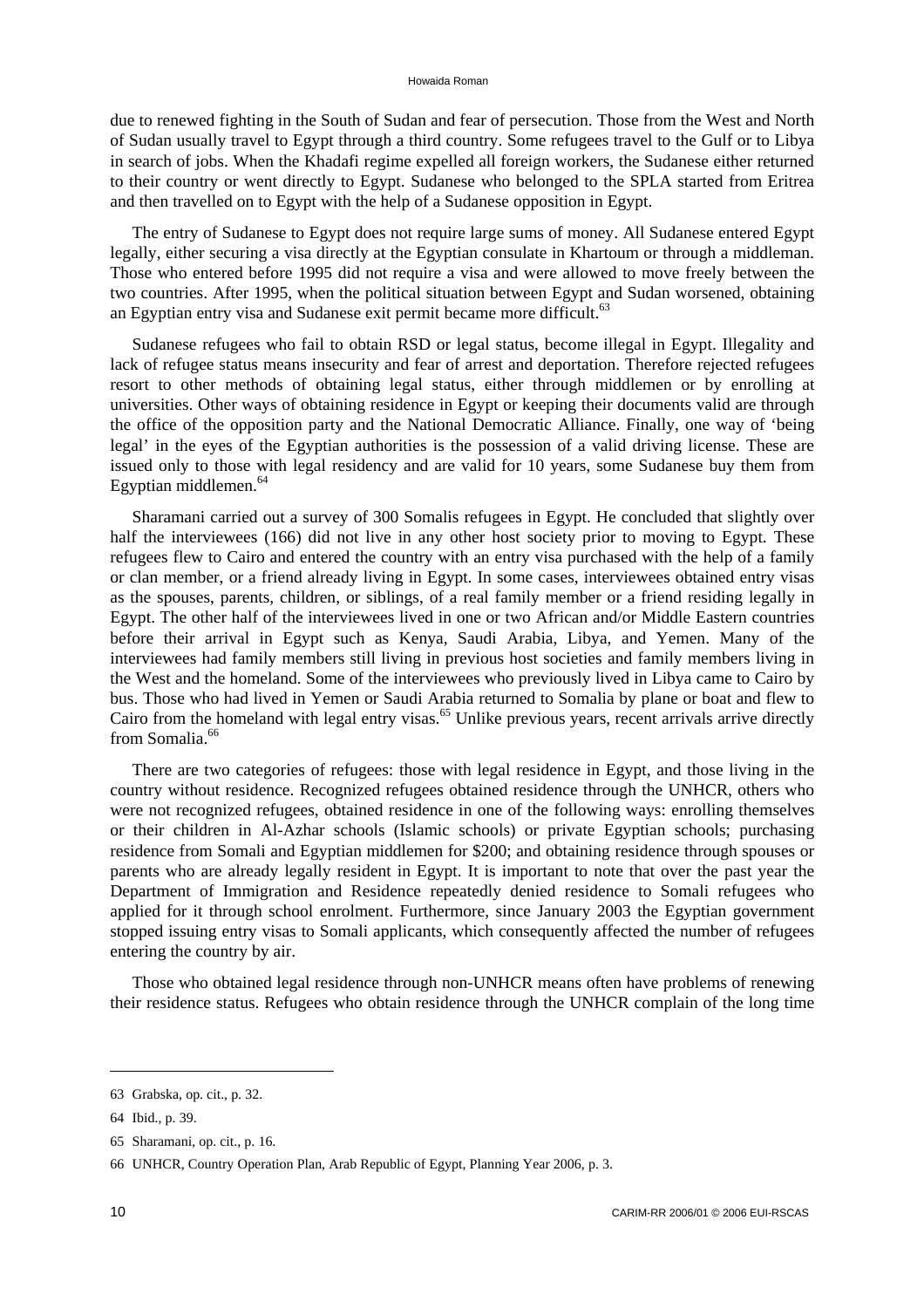it takes to renew their residence. Thus, one can say that both unrecognized and recognized refugees suffer varying degrees of legal instability. $67$ 

### **Living conditions of migrants in Egypt**

Urban refugees in MENA are vulnerable in terms of their access to protection and to resources. Problems arising from the lack of domestic protection for undocumented refugees in cities are matched by the lack of access to resources. For example, in Egypt, there are free health clinics for poor Egyptians, while refugees are not entitled to use these facilities. Refugees are often excluded from the distribution of subsidized foods and goods, and children are excluded from access to public education. There is evidence that livelihoods pursued on the margins of urban society in developing countries expose people to the risk of exploitation and injury, and increased informal employment opportunities.68

The living conditions of Sudanese are deteriorating in general, and they are deprived from the basic rights. A survey carried out by Grabska, examined the livelihood strategies of 269 households of Sudanese refugees in Cairo. The respondents were Muslims and Christians, with a slight majority of Muslims but represent a wide range of ethnic groups.

| Religion    | .   | $\%$ |
|-------------|-----|------|
| Christian   | 130 | 48.3 |
| Muslim      | 137 | 50.9 |
| Traditional | -   | . .  |
| Total       | 269 | 00.0 |

**Table 3:** *Sample survey of Sudanese migrants in 2002: distribution by religion* 

*Source: Grabska, 2002* 

| ு<br>ື່       |     |      |  |  |
|---------------|-----|------|--|--|
| Region        |     | %    |  |  |
| South Sudan   | 124 | 46   |  |  |
| East Sudan    |     | 2.5  |  |  |
| North Sudan   |     | LО   |  |  |
| West Sudan    | 66  |      |  |  |
| Central Sudan |     | 10.5 |  |  |
| Total         | 269 | 100  |  |  |

**Table 4***: Sample survey of Sudanese migrants in 2002: distribution by region of origin* 

*Source: Grabska, 2002* 

As regards educational profile, most respondents were relatively well-educated: almost 50% had finished secondary school, 20% had graduated from university and only 10% were illiterate. Most of the illiterate refugees came from Southern Sudan, whereas the best educated came from the North. Men were better educated than women. These findings reflect the unequal educational situation in Sudan.

Grabska concluded that Sudanese refugees live throughout Cairo, with the biggest groups located in the neighbourhoods of Ain Shams, Arba wu Nuss, Maadi, Nasr City and 6 October City. They tend to settle in areas where there is already a family network or kin connections. Proximity to relatives and friends of the same ethnic background created a more familiar environment and enables refugees to support each other economically, psychologically, culturally and socially. It also provides security and feeling of safety, especially for those who are living in Egypt illegally. The proximity of service

<sup>67</sup> Sharmani, op. cit., p. 17.

<sup>68</sup> Al-Ali, op. cit., p. 26.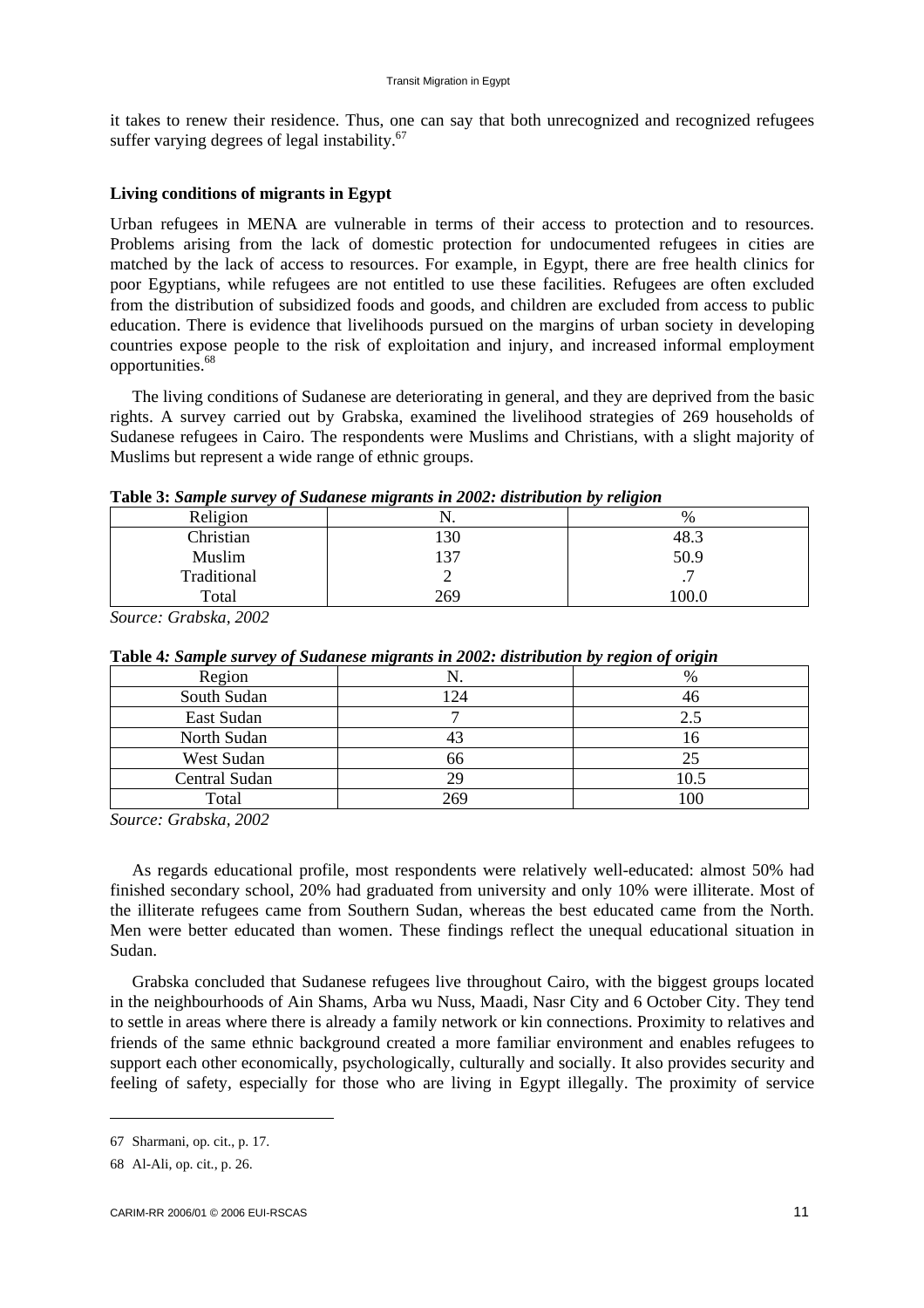providers, especially churches, and the availability of cheap accommodation play an important role in the choice of residence. The data indicate that the respondent's refugee status does not appear to have an effect on the choice of residence. The Arba W Nuss area is an irregular resettlement on the outskirts of Cairo and a displacement territory for both Egyptians and Sudanese Poor Egyptians and Sudanese face similar economic hardships and living conditions, the two groups represent aliens in the context of Cairo.<sup>69</sup>

Housing is a big problem for the Sudanese in Egypt. Their choice of accommodation takes into consideration the safety of area, presence of other Sudanese (preferably from the same ethnic background, friends and relatives), services available (e.g. proximity of churches that provide assistance and security for refugees). In Cairo, Ain Shams area has traditionally hosted a large number of Sudanese, including those living there for generations. Many Sudanese refugees choose this area as it is easier to be "invisible" among the larger and long-established Sudanese migrant population. Moreover, the presence of Sudanese clubs and tribal associations provide a social support network. On other hand, areas such as Nasr City and 6 October City on the outskirts of Cairo offer work opportunities in factories and construction and attract large number of Sudanese. A spontaneous settlement on the edge of Cairo's urban zone, Arba W Nuss, has in the last ten years become a major destination for Egyptian migrants and Sudanese refugees. The presence of the St. Bakhita centre (linked to the church), its primary school and literacy programme for Sudanese, the assistance offered by the Coptic Church, and affordable rentable accommodation constitute pull factors mainly attracting large families or those without financial assistance from abroad. Others families opt for Alexandria because of lower rents.70

| ovr<br>$\sim$ $\sim$ $\sim$ $\sim$ $\sim$ $\sim$<br>Expenses in EGP | N.  | $\%$  |
|---------------------------------------------------------------------|-----|-------|
| 0                                                                   | 39  | 14.5  |
| $1 - 100$                                                           | 46  | 17.1  |
| 101-200                                                             | 69  | 25.7  |
| 201-300                                                             | 44  | 16.4  |
| 301-400                                                             | 31  | 11.5  |
| 401-500                                                             | 15  | 5.6   |
| 501-600                                                             | 8   | 3.0   |
| 601-700                                                             |     | 1.5   |
| 701-800                                                             |     | 1.1   |
| > 800                                                               |     | .4    |
| no response                                                         |     | 3.3   |
| Total                                                               | 269 | 100.0 |

**Table 5:** *Sample survey of Sudanese migrants in 2002: distribution by housing expenses per month in Egyptian Pounds (EGP)* 

*Source: Grabska, 2002* 

As foreigners, Sudanese tend to pay significantly higher rents than locals. Many Egyptian tenants pay much lower rents as a result of their long-residence and rent regulations. Almost all of Grabaska's sample lived in furnished or unfurnished rented apartments, and the majority paid EGP (Egyptian pounds) 300–500 per month. In the cheapest residential area, Arba W Nuss, most refugees paid EGP 50–250 per month for a small unfurnished cement room, sometimes without windows, in a compound

 $\overline{\phantom{a}}$ 

<sup>69</sup> Grabska, op. cit., p. 23. For details see the everyday interaction between Sudanese refugees and Egyptian society in one of Cairo's poorest neighbourhood, Le Houerou, F., Living with your neighbour, Forced migrants and their hosts in an informal area of Cairo, Arba wa Nus, paper submitted at the workshop co-sponsored by the Centre d'Etudes et de Documentation Economiques, Juridiques et Sociales (CEDEJ) and the Forced Migration and Refugees Studies/American University in Cairo "Diaspora in Cairo: Transient Presence and Transit Territory", 24 April 2004.

<sup>70</sup> Grabska, op. cit., p. 54.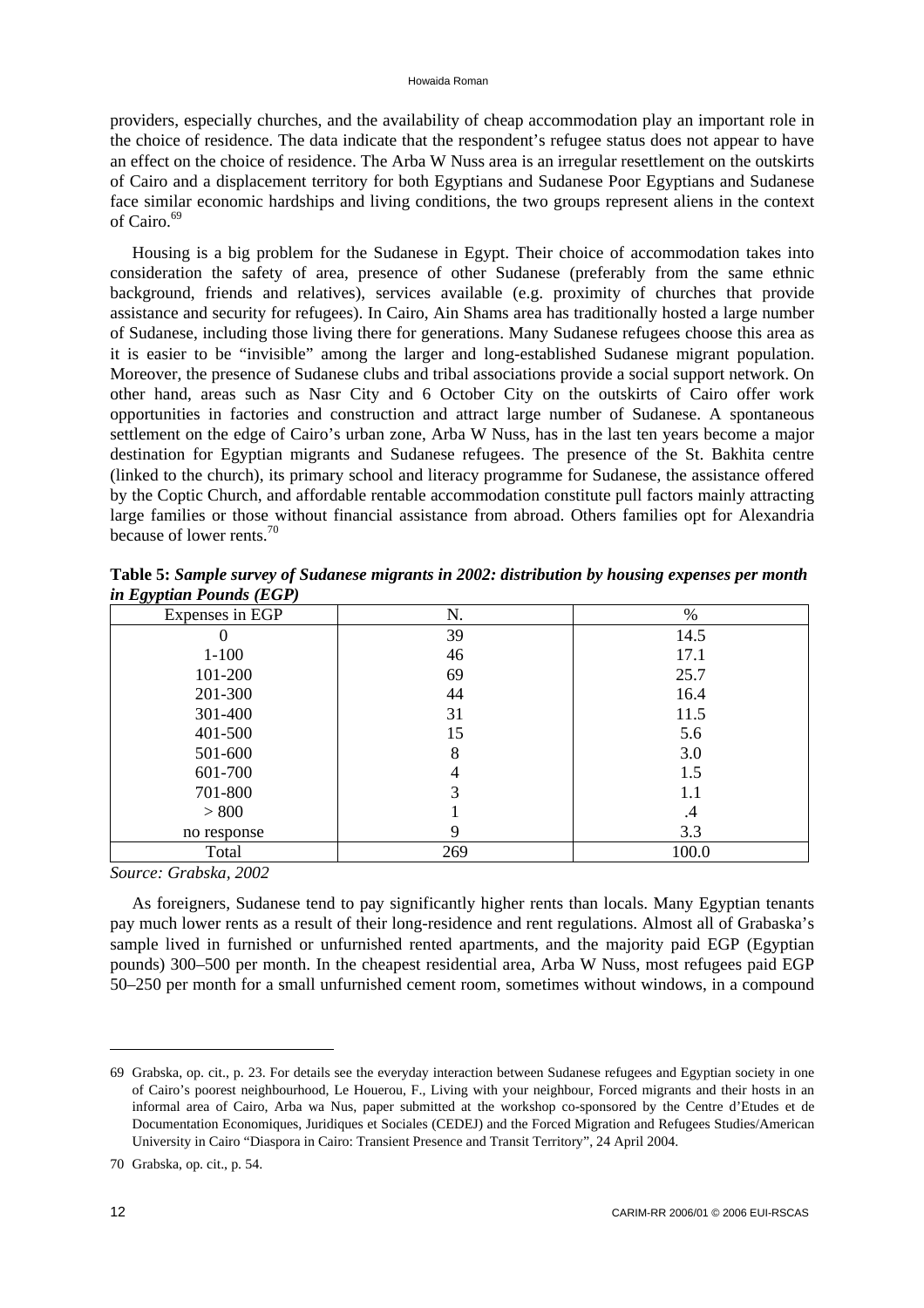of 10 other rooms, and a shared latrine and cooking space.<sup>71</sup> High rents and quarrels with neighbours and landlords often cause Sudanese refugees to move. Often they are evicted for failing to pay the rent.<sup>72</sup>

Concerning security, those without documents proving their legal status are at constant risk of arrest, detainment and, in extreme cases, deportation. However, the Egyptian government does not purposefully carry out deportation campaigns and usually they are allowed to stay in the country in a sort of legal limbo. While deportation is rare, random arrests and police harassment are common especially among the black foreign population, which usually coincides with the government's policy of crackdowns on illegal migrants.73 For example, on 27–29 January 2003, Egyptian police conducted raids of Sudanese, Liberian and sub-Saharan African residence in the Maadi area. Detainees, including those with refugee cards, reported ill treatment, beatings and abuse. Other detainees alleged that the police referred to the raids as "Black Day" and that police intake sheets were labelled "operation track down Blacks".<sup>74</sup>

#### *Living conditions of Somalis in Egypt*

Prior to the 1991 civil war, Somalis residing in Cairo fell into three main groups: diplomats and their families; university students with scholarships from the former Somali government or the Egyptian government in the bilateral educational relations between the two countries; and female-headed families who came to Egypt for the education of their children while the husbands were working in the Gulf area and sending income to their families in Cairo. The onset of the civil war resulted in a large number of Somalis coming to Cairo. For the first half decade after the onset of civil war in 1991, Somali refugees were mostly from urban backgrounds, had college degrees and had held professional or administrative jobs at home. They fled the country via Kenya or the Gulf region spending only a few days or weeks in the transit areas. In addition, some male refugees had wives and children already living in Cairo when the war broke out. A large number of Somalis who moved to Egypt immediately after the civil war broke out have been resettled in the West.

|             | $\sim$<br>IN. | %     |
|-------------|---------------|-------|
| Before 1999 |               |       |
| 1999        |               | ر.ر   |
| 2000        | 41            | 15.0  |
| 2001        | 160           | 53.3  |
| 2002        |               | 23    |
| Total       | 300           | 100.0 |

**Table 6:** *Sample survey of Somali migrants in 2003: distribution by Date of arrival in Cairo*

*Source: Sharamani, 2003* 

In a survey of 300 Somalis refugees by age group, sex, class affiliation, education, etc. Sharamani concluded that over the past five years, the profile of Somali refugees has changed. Many of those currently living in Cairo have been there for five years or less. The majority arrived in Cairo in 2001 and very few arrived before 1999. They are almost equally divided between male and female with slightly more females, and the majority of the interviewees are young (20–40 years).

<sup>71</sup> Ibid., p. 56.

<sup>72</sup> Ibid., p. 56.

<sup>73</sup> Ibid., p. 33.

<sup>74</sup> Wikipedia, op. cit.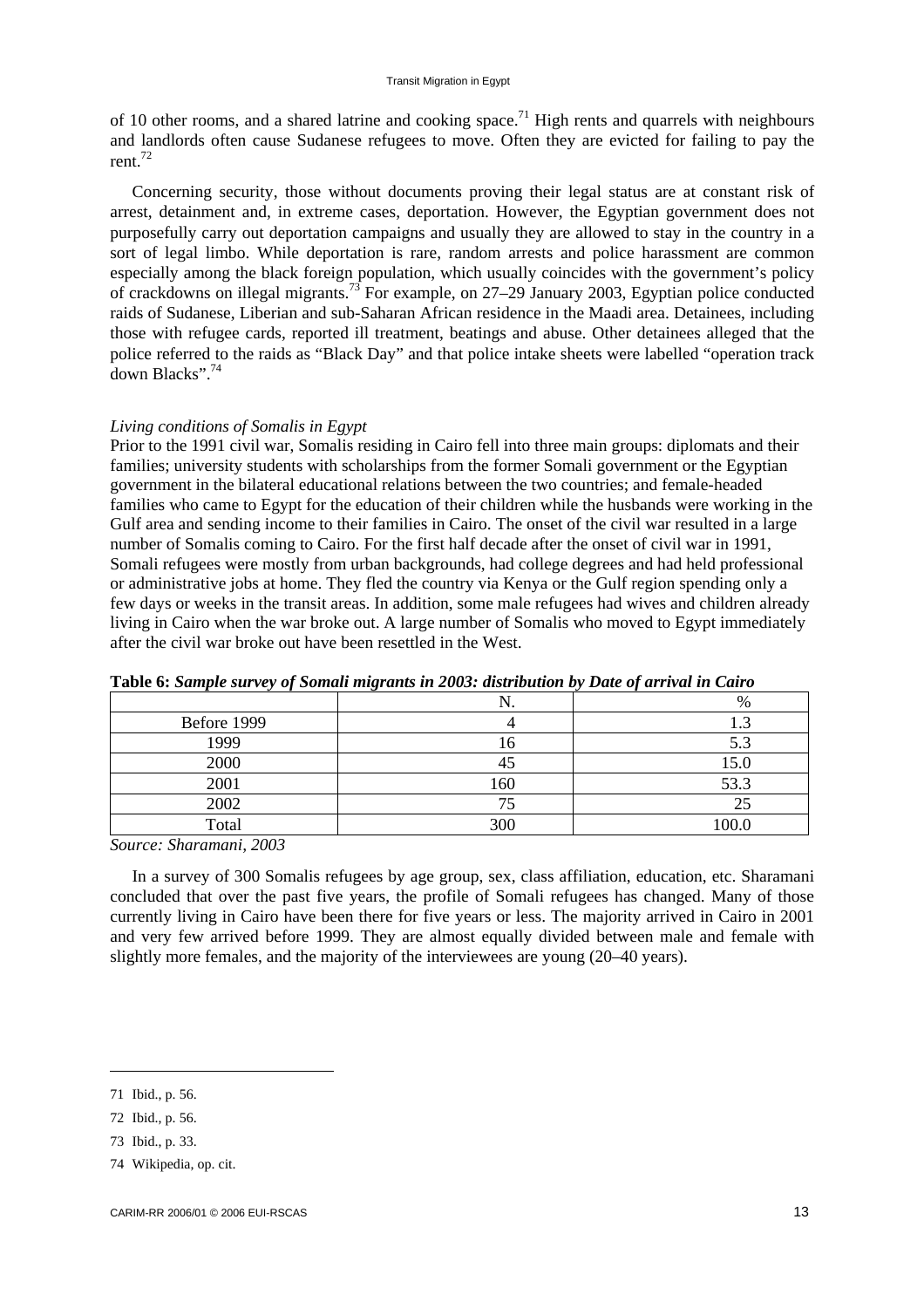| Table 7: Sample survey of Somali migrants in 2003: distribution by gender |  |
|---------------------------------------------------------------------------|--|
|---------------------------------------------------------------------------|--|

|        | 11. | %     |
|--------|-----|-------|
| Male   | 138 | 46.0  |
| Female | 162 | 54.0  |
| Total  | 300 | 100.0 |

*Source: Sharamani, 2003* 

**Table 8:** *Sample survey of Somali migrants in 2003: distribution by educational background of interviewees*

|                           | N.  | $\%$  |
|---------------------------|-----|-------|
| University graduate       | Q   | 3.0   |
| Dropped out of university |     |       |
| High school graduate      | 90  | 30.0  |
| High school drop-out      | 28  | 9.3   |
| Finished grade 8          | 67  | 22.3  |
| Finished primary school   | 47  | 15.7  |
| Languages classes         | 3   | 1.0   |
| attended Quranic school   | 33  | 11.0  |
| No education              | 22  | 7.3   |
| Total                     | 300 | 100.0 |

*Source: Sharamani, 2003* 

Moreover, today's incoming migrants are from a different socioeconomic background. The current groups are a more heterogeneous mix of Somalis from rural and urban backgrounds and have a much lower levels of education.

Sharamani notes that most interviewees did not have higher education and over half did not have any previous work experience. Only 3% are university graduates and a large number work as street vendors, drivers and in occasional jobs and petty sales.

There are two main neighbourhoods in Cairo where the largest number of Somalis refugees in Cairo reside Ard Il Liwa and Nasr City.

The Somalis suffer from lack of educational opportunities, and according to Sharamani two-thirds of the adult interviewees do not receive any kind of education. Children of recognized refugees are eligible for an annual educational grant of EGP 600 provided by the UNHCR. The grant money is paid to the refugees in two sums one in autumn and one in winter. Some refugees use this grant to enroll their children in formal schools. However, many who are eligible for the grant cannot use it because of the difficulty of receiving the money in time to pay school fees. Moreover, the grant is often not enough to cover all tuition fees and books, and there are cases of children of recognized refugees who interrupt schooling because of the difficulty of paying fees on time. Some Somalis benefit from the church-based educational programmes in Cairo. In addition, self-help schools organized by the Somali refugee committee of Egypt and other small NGOs initiatives provide an alternative for a few children. $75$ 

<sup>75</sup> Zohry and Harrel-Bond, op. cit., p. 57.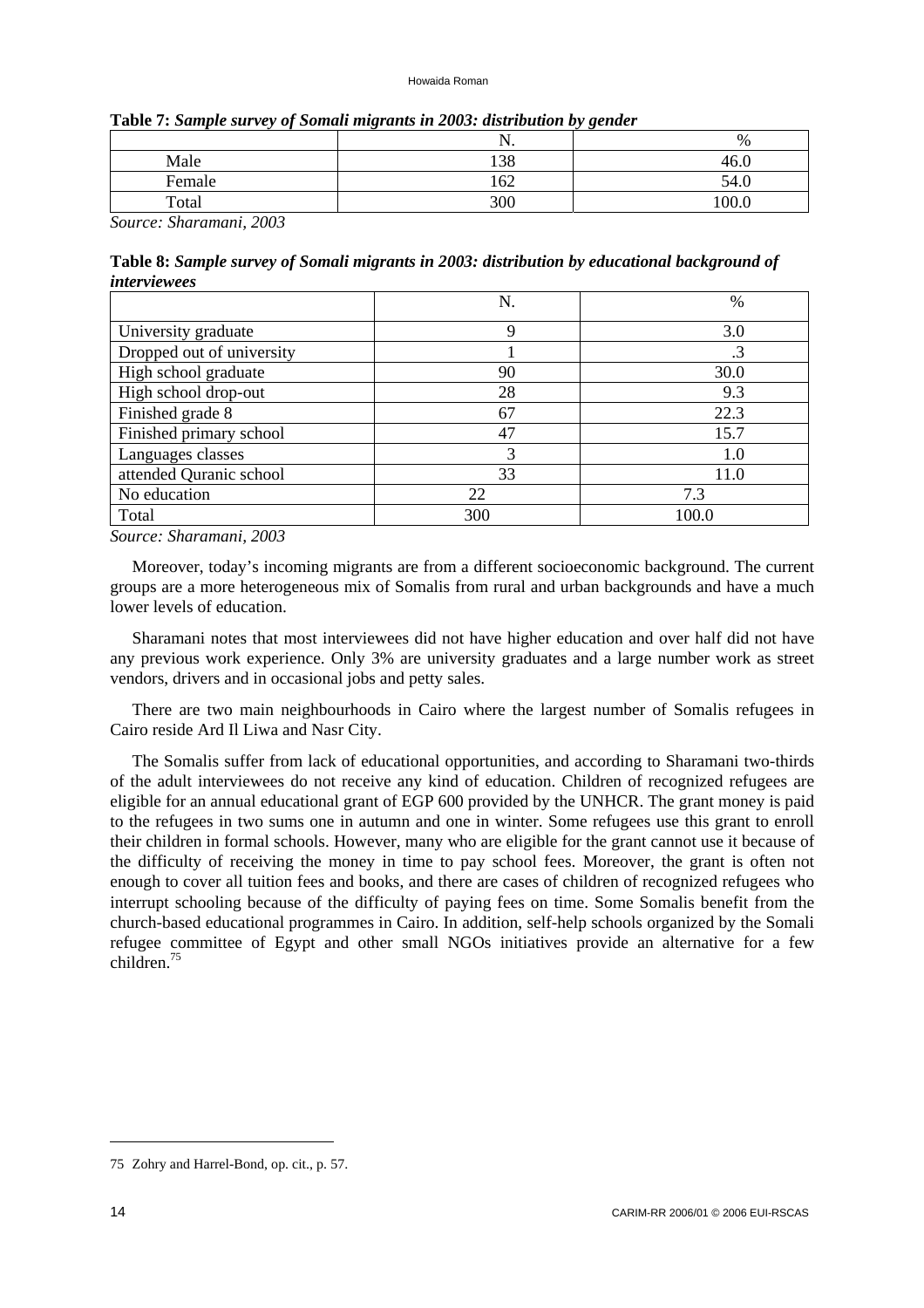|                                               | N.  | $\%$ |
|-----------------------------------------------|-----|------|
| None                                          | 200 | 66.7 |
| Private Egyptian language or computer centres | 23  | 7.7  |
| Azhar                                         | 18  | 6(   |
| Islamic language centres                      | Q   | 3.0  |
| Tutorials taught by non-Somalis               | 4   | 1.3  |
| Tutorials taught by Somalis                   | 11  | 37   |
| Government-run adult literacy programme       | 3   | 1.0  |
| Church-run education programme                |     | 1.7  |
| University students                           | 3   |      |
| Total                                         | 300 | 100. |

**Table 9:** *Sample survey of Somali migrants in 2003: distribution by* **e***ducational programmes in which interviewees are enrolled*

*Source: Sharamani, 2003* 

The total lack of employment rights is the main problem facing recognized and unrecognized Somali refugees alike. It means that they are unable to work and depend on monthly remittances from family numbers living in the West or the Gulf. Although most refugees receive a remittance every month, it is not enough to live on. Hence, some refugees engage in income-generating activities, mostly within their community such as selling Somali clothes, incense and food to other Somalis, working as housekeepers.<sup>76</sup> In general, most refugees find employment in the informal sector: street peddling, construction and domestic work.77

|           | N.  | $\%$  |
|-----------|-----|-------|
| None      | 36  | 12.0  |
| \$50-100  | 138 | 46.0  |
| \$101-150 | 27  | 9.0   |
| \$151-200 | 41  | 13.7  |
| \$201-250 | 12  | 4.0   |
| \$251-300 | 27  | 9.0   |
| \$301-350 | 5   | 1.7   |
| \$351-400 | 11  | 3.7   |
| \$401-450 |     | .3    |
| $$501 +$  | 2   | .7    |
| Total     | 300 | 100.0 |

**Table 10:** *Sample survey of Somali migrants in 2003: distribution by remittances from abroad*

*Source: Sharamani, 2003* 

As regards housing, the majority of Somalis live in rented furnished apartments and rent is the largest item of their monthly costs. Moreover, many refugees are forced to move several times because of high rents and tense relations with landlords. Landlords are often unhappy with the large size of Somali refugee households. In general, many refugees often suffer great hardship and economic deprivation due to the lack of national laws dealing with refugees and the current unwritten nonintegration policy of the Egyptian government.<sup>78</sup>

<sup>76</sup> Al Sharmani, op. cit, p. 19.

<sup>77</sup> FMO, op. cit., p. 4.

<sup>78</sup> Al–Ali, op. cit, p. 24.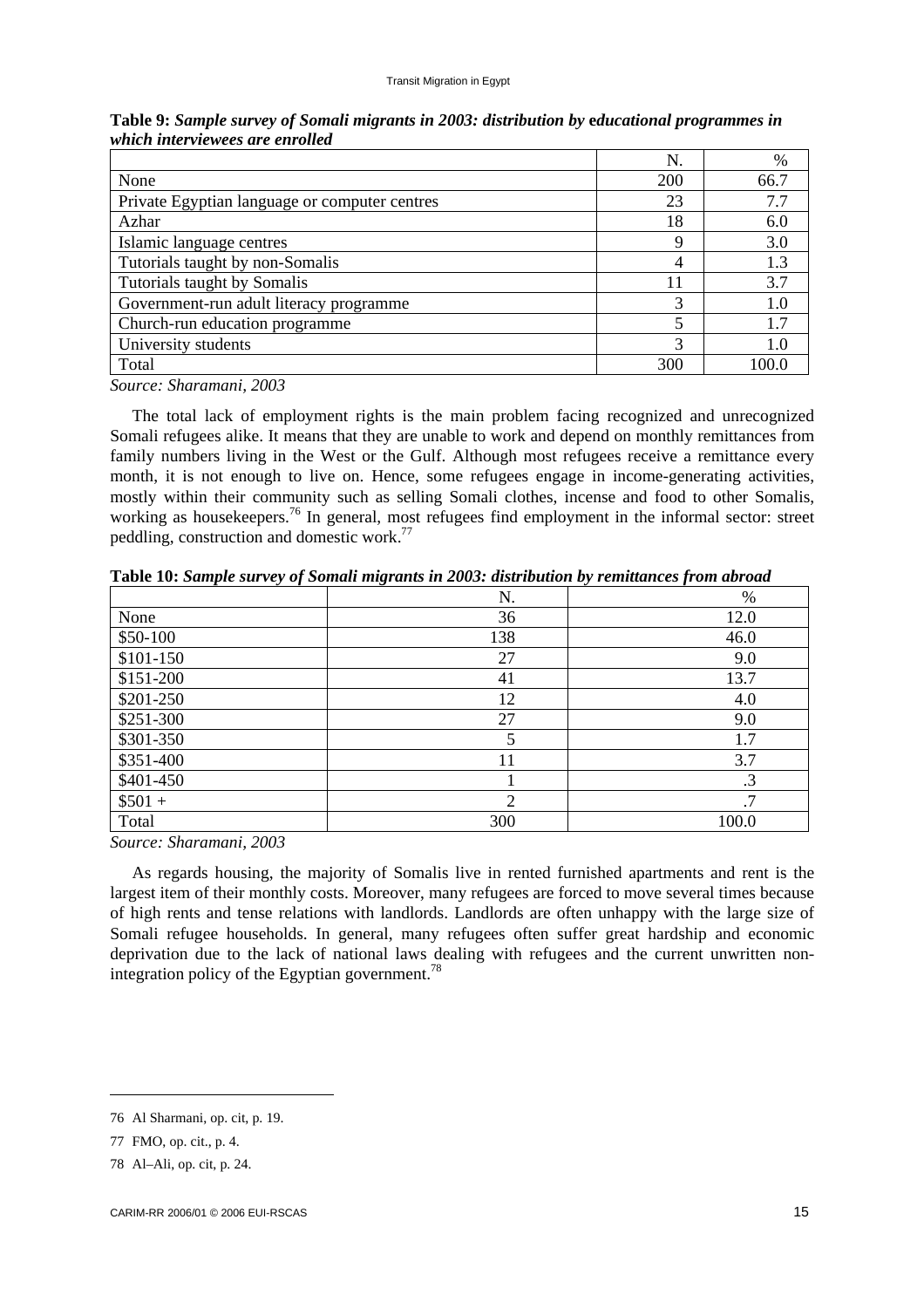|           | N.  | $\%$      |
|-----------|-----|-----------|
| None      | 238 | 79.3      |
| $$20-49$  | 10  | 3.3       |
| \$50-100  | 32  | 10.7      |
| \$101-150 | 6   | 2.0       |
| \$151-200 | 3   | 1.0       |
| \$201-250 | 3   | 1.0       |
| \$251-300 |     | 1.3       |
| \$301-400 |     | $\cdot$ 3 |
| $$400+$   |     | $\cdot$ 3 |
| Total     | 300 | 100.0     |

**Table 11:** *Sample survey of Somali migrants in 2003: distribution by income earned from activities in Cairo*

*Source: Sharamani, 2003* 

**Table 12:** *Sample survey of Somali migrants in 2003: distribution by total rent of interviewees' apartments*

|             | N.             | $\%$    |
|-------------|----------------|---------|
| EGP100-200  | 3              | $1.0\,$ |
| EGP 201-300 | 3              | 1.0     |
| EGP 301-400 | 20             | 6.7     |
| EGP 401-500 | 83             | 27.7    |
| EGP 501-600 | 102            | 34.0    |
| EGP 601-700 | 38             | 12.7    |
| EGP 701-800 | 30             | 10.0    |
| EGP 801-900 | 9              | 3.0     |
| EGP 1000+   | 4              | 1.3     |
| Live dorms  | $\overline{4}$ | 1.3     |
| Owner       |                | 1.3     |
| Total       | 300            | 100     |

*Source: Sharamani, 2003* 

In the 1990s the majority of Ethiopians and Eritreans in Cairo were educated and skilled single young Muslim and Christian men from urban areas. Financial support mainly came from relatives in the West and local churches. Most recent data on the composition of the Ethiopian and Eritrean refugees in Cairo are not available but their profile has greatly changed. Before 1990, most were men, but by 1992 more women than men were fleeing to Cairo. The Eritrean and Ethiopian community is now around 5,000, most of their files have been closed by the UNHCR, and they risk of detention and deportation and are still unable to return home.<sup>79</sup>

The difficulty of finding work in Egypt and the lack of resettlement opportunities have forced some refugees to resort to desperate solutions. Recently, some Sudanese asylum seekers made their way to Israel to work in the agricultural sector as a replacement for the Palestinians banned from Israel.<sup>80</sup> In early 2004 Egyptian newspapers published articles accusing Africans of making deals to be smuggled to Israel, and alleging that the aim of smuggling Africans to Israel was to expel the Palestinians labour and to populate the empty settlements. $81$ 

<sup>79</sup> Zohry and Harrell-Bond, op. cit., p. 58.

<sup>80</sup> Africa Analysis 2003, [http://www.unhcr.ch/cgi-bin/texis/vtx/rsd/+XwwBm4\]ey9mwwww](http://www.unhcr.ch/cgi-bin/texis/vtx/rsd/+XwwBm4]ey9mwwww) 

<sup>81</sup> FMO, op. cit., p. 9.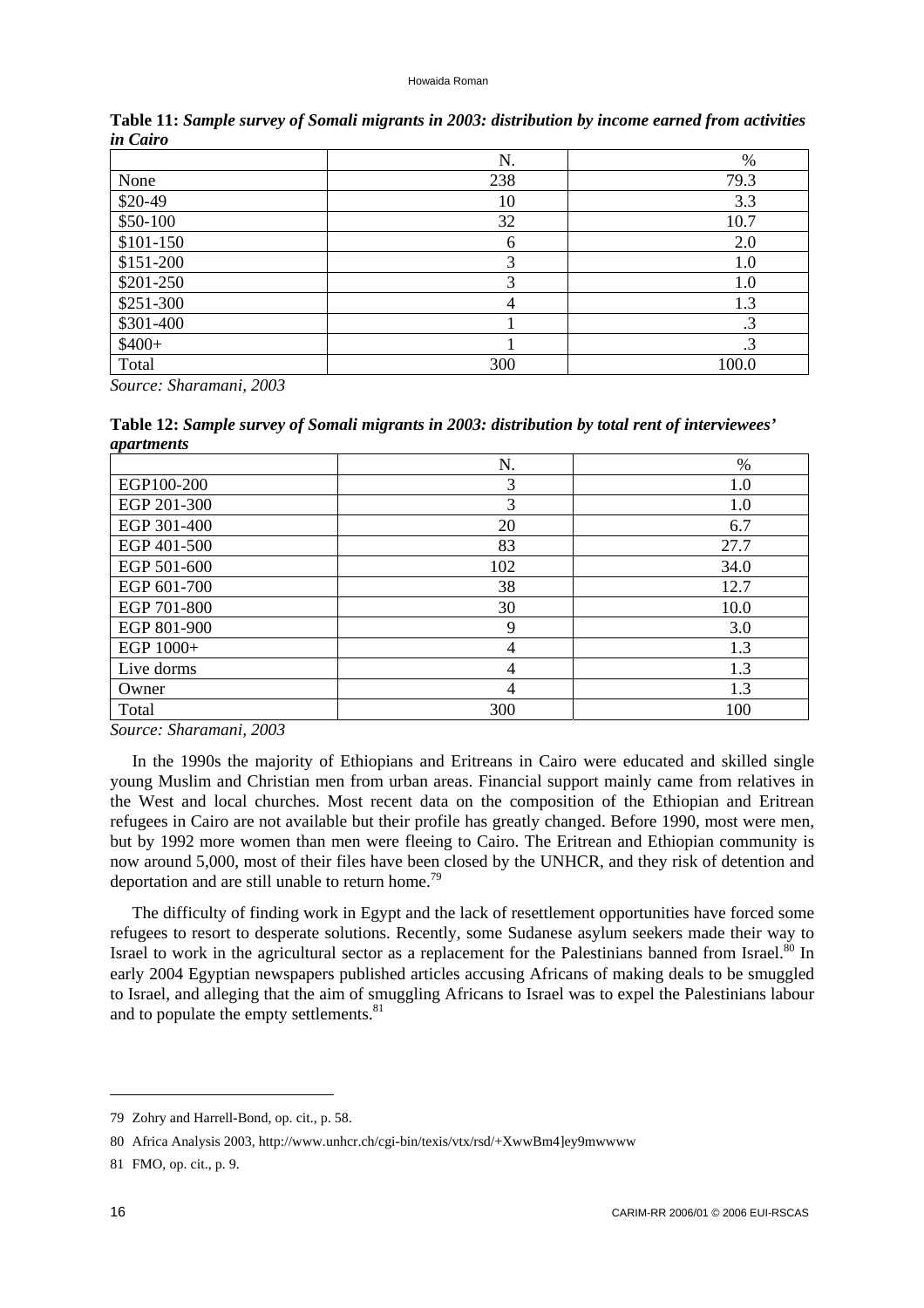#### Transit Migration in Egypt

In general, the lack of legal status has significant consequences on all aspects of refugees' lives. Illegality and lack of refugee status mean limited and disadvantaged access to jobs, education for children, health services, and not being able to claim their other rights in the host society including freedom of movement. In the context of the host society, this group of refugee and asylum seekers can be considered the most vulnerable, experiencing a higher degree of exclusion than those with refugee status and limited rights.<sup>82</sup> The recognized refugee enjoys the international protection guaranteed by the host government and the UNHCR and, hence, protection against expulsion. Being able to acquire a residence permit and being immune from the risk of deportation and arrest are considered the core benefits of the 'blue card'. Refugees who have been granted refugee status enjoy some limited rights in the host society and one of the rights fully implemented by the Egyptian government is the right to reside in Egypt and the right to move around the country. Recognized refugees receive a residence permit valid for a period of six months.<sup>83</sup>

From 2003, the Egyptian government has been very strict about making decisions on applications for residence filed by Somali refugees. Since January 2003 it stopped issuing entry visas to Somali applicants, which consequently affected the number of refugees entering the country by air.<sup>84</sup> Those with legal residence often face the problem of not being able to renew their residence status. Thus, both the unrecognized and recognized refugees suffer from varying degrees of legal instability. Many Somalis suffered from arrest and detainment by Egyptian police because of the issue of residence.<sup>85</sup>

Whether recognized or rejected, Sudanese refugees suffer varying levels of insecurity. This also applies to other groups like Somalis, Liberians and Ethiopians. This insecurity affects not only daily livelihood strategies, but also has a serious impact on their psycho-social well-being. Both groups, legal and illegal, encounter security problems and have limited access to rights.<sup>86</sup>

African refugees in Egypt complain of racism, harassment and mistreatment not only by the police and security forces, but also by Egyptian citizens.<sup>87</sup> The local integration of refugees is not supported either by the Egyptian government or by many Egyptians.

### **Causes of transit migration**

There are several main causes for migration: socio-economic conditions; the forced migration of people fleeing war and conflict; the forced migration of people escaping political persecution, oppressive regimes and lack of freedom of expression; and labour market needs. $\frac{8}{3}$ 

In all cases, citizenship is an important concept for understanding migration in general and forced migration in specifically. There are many cases of citizenship violation such as the inability of a state to meet the basic needs of its citizens or persecuting them. In situations of conflict, parts of the state's territory is under the control of rebel factions or characterized by lawlessness so that human rights abuses go unchecked. The state may also adopt a definition of citizenship that is not consistent with the reality of those living within its territory and which consequently excludes some minorities.<sup>89</sup> In

 $\overline{\phantom{a}}$ 

<sup>82</sup> Grabska, op. cit, p. 34.

<sup>83</sup> Ibid., p. 35.

<sup>84</sup> Al Sharamani, op. cit., p. 17.

<sup>85</sup> Ibid., p. 17.

<sup>86</sup> Ibid., p. 37.

<sup>87</sup> Sudan Tribune, 2003, [http://www.sudantribune.com/article.php3?id\\_article=1325;](http://www.sudantribune.com/article.php3?id_article=1325) See also IRIN News.org, Egypt: UNHCR Office Temporarily Halts Operations, [http://www.irinnews.org/print.asp?reportID=50207.](http://www.irinnews.org/print.asp?reportID=50207) 

<sup>88</sup> Grabska, op. cit., p. 3.

<sup>89</sup> Middleton, D., op. cit., p. 4.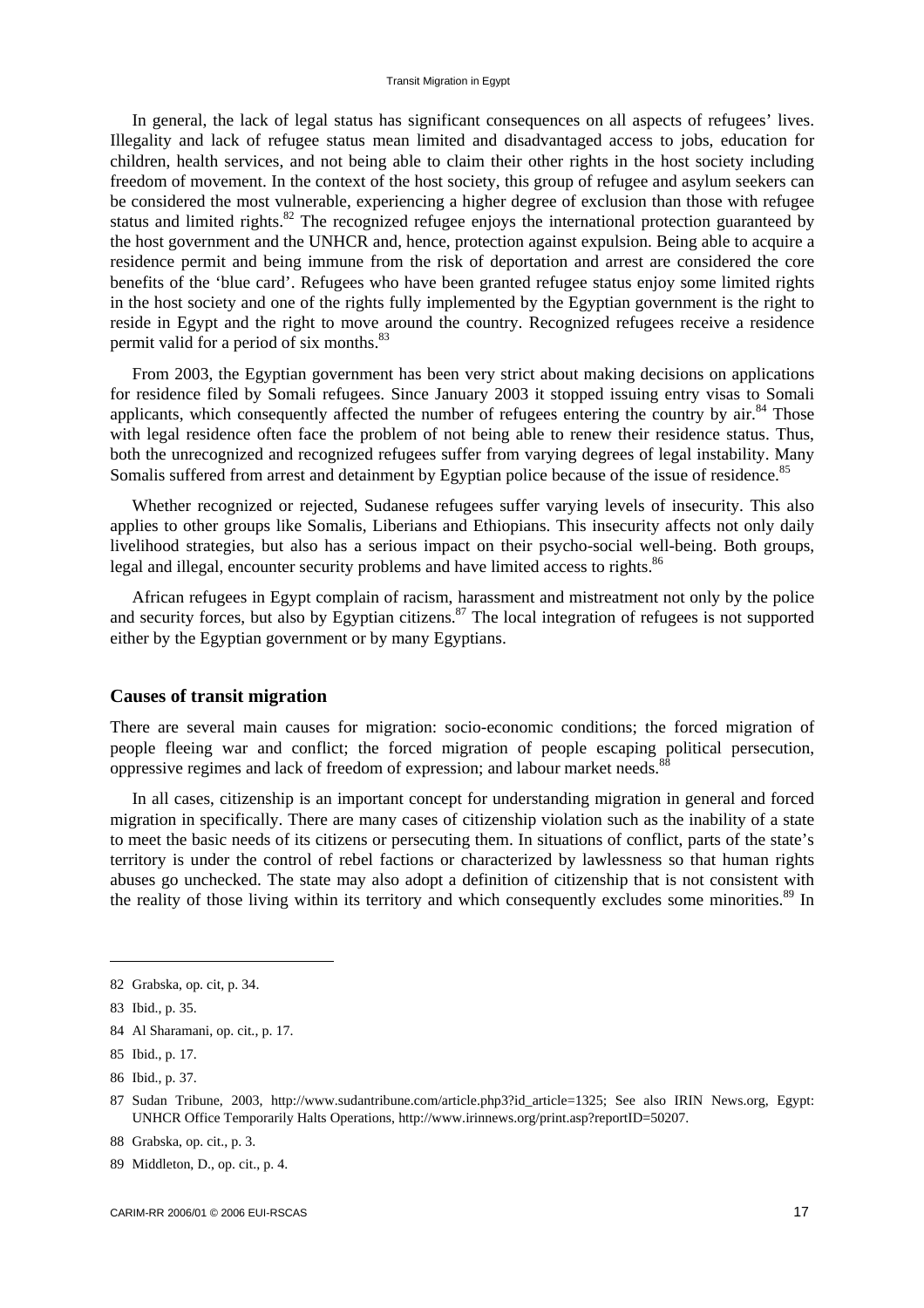the cases examined here the citizenship crisis is a key variable in understanding the causes of forced migration.

#### **Causes of Sudanese migration to Egypt**

The civil war in Sudan is considered Africa's longest civil war. Several factors fire these wars; disputes over religion, resources and governance.<sup>90</sup> The 1983 civil war in Southern Sudan resulted in a mass flight of people not only to the neighbouring countries of Uganda, Kenya and Ethiopia, but also to Khartoum. The internally displaced persons (IDPs) were forced to settle around the outskirts of the city and live in acute poverty under dire conditions. The most recent war, which started with the overthrow of the Sadiq Al-Mahadi's government produced large numbers of both IDPs and refugees. When the hard-line Islamist government came to power, many of the Southerners who were predominantly Christian and of a non-Arabic ethnic background felt insecure due to the imposition of Shari'ah in the North. Subsequently demolitions of IDP camps around Khartoum carried out by the government and the dire conditions of the Southern Sudanese IDPs forced them to flee to Egypt as the only accessible location. In addition, continuous human rights abuses and lack of freedom of expression in Sudan have produced an increasing number of political dissidents who also fled from the North. The relatively easy connection between the two countries as well as the presence of a large Sudanese expatriate community served as an incentive for those in search of protection.<sup>91</sup> Over the last decade, the war has evolved from a largely North-South conflict into a contest for power involving groups from across the nation and political spectrum. Since the *coup* that brought the national Islamic front to power, political and military organizations from all parts of Sudan, North, East, and West have joined Southern groups in armed opposition to the government.<sup>92</sup>

The new outbreak of fighting in the Western Sudanese region of Darfur in January 2003 resulted in ethnic cleansing, continuous human rights abuses and population displacement induced by the government-supported Janjaweed or Arab militias in response to the armed uprising led by Sudanese Liberation Army and Justice and Equality Movement. This conflict led to over 1 million internally displaced people and sent over 200,000 fleeing to Chad. The numbers of reported death range from 70,000 to 350,000.

Moreover the scale of human rights abuses in Sudan has been widespread—including slavery, bombing of civilian sites, rape, torture and detention. As a result, during the two decades of war, close to 5 million persons have been internally displaced and over half a million Sudanese fled to neighbouring countries such as Uganda, Ethiopia, Chad, Kenya and Egypt. In addition to the displacement of the population in the South, substantial numbers of dissidents from the North claimed asylum in Egypt and elsewhere.<sup>93</sup>

There are some recurrent, and usually intertwined, factors that forced people to leave Sudan, including political factors (ongoing war, political discrimination and harassment), and economic factors (deteriorating economic and social conditions, lack of access to education, jobs and financial security).  $94$ 

- 91 Ibid., p. 17.
- 92 Ibid., p. 15.
- 93 Ibid.
- 94 Ibid., p. 29.

<sup>90</sup> Grabska, op. cit., p. 14.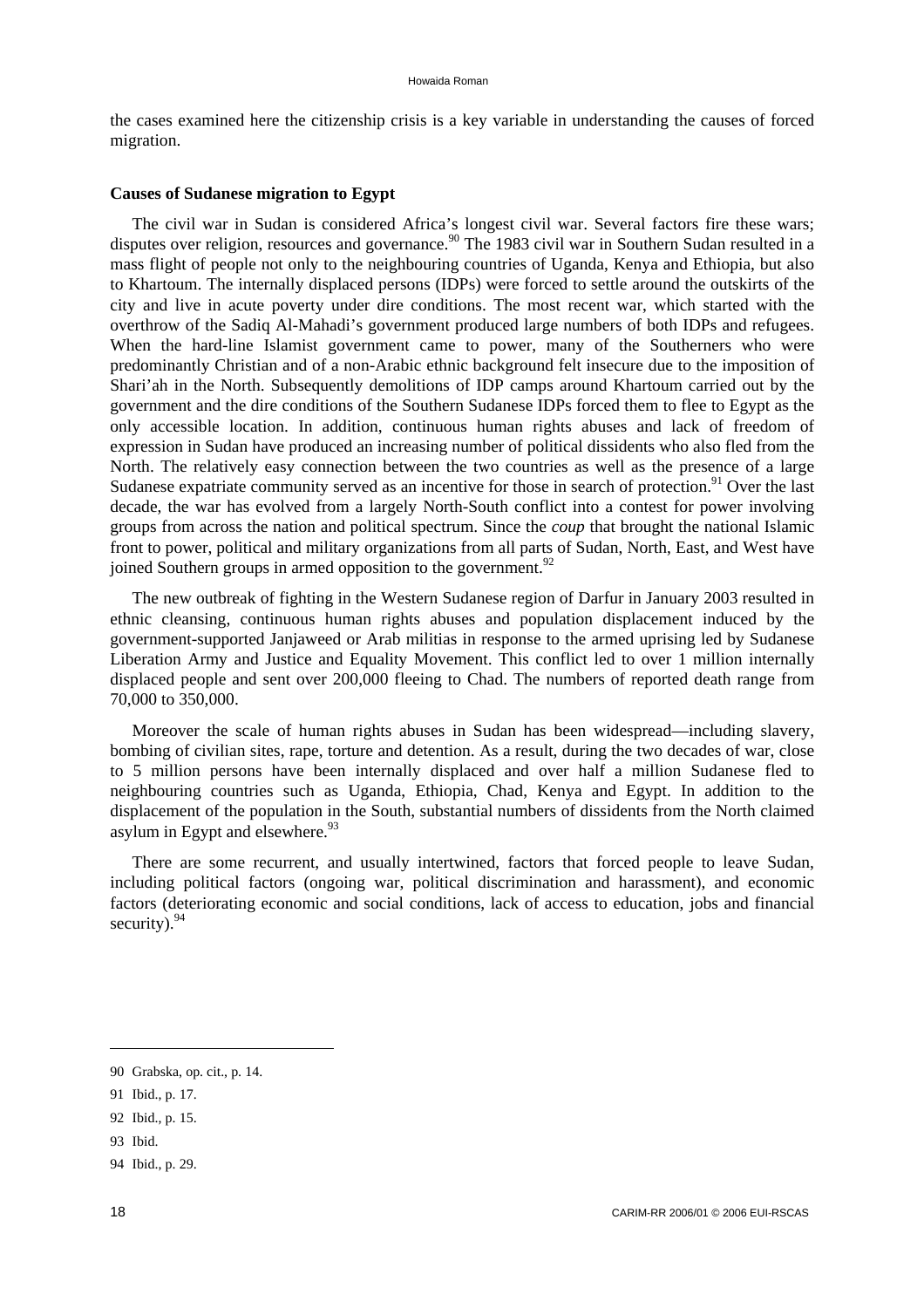#### **Causes of Somali migration to Egypt**

The onset of the civil war led to a large number of Somalis coming to Egypt. In January 1991, the despotic regime of President Mohamed Siyaad Barre was overthrown in Somalia by a coalition of clan-based opposition movements After the fall of the Barre government, a violent power struggle erupted among the various opposition movements. Thousands of Somalis were killed in the civil war and many more perished in the war-induced famine. Many fled to Kenya, Ethiopia, Uganda, the Middle East, North America, Europe and Australia.

### **Egyptian policies on refugees**

### *Legal frameworks — rights between law and practice*

Egypt is a party to key international treaties protecting the rights of refugees, the 1951 Geneva Convention relating to the status of refugees, its 1967 Protocol, and the Organization of Africa Unity's convention governing the specific of refugee problems in Africa. In 1984, Egypt ratified the African Charter on Human and Peoples' Rights, which also provides for the right to seek and obtain asylum. The Arab Declaration for Human Rights in 1992 also urged Arab states to adopt a broad concept of refugees and displaced persons as well as a minimum standard for their treatment, guided by the provision of the United Nations instruments relating to human rights and refugees as well as relevant regional instruments, and to also guard against *refoulement*. 95

However, Egypt made five reservations to the 1951 convention: Art. 12(1) (personal status), Art. 20 (rationing), Art. 22(1) access to primary education, Art. 23 (public relief/assistance), and Art. 24 (labour legislation/social security).96

These conventions require Egypt to follow the principle of non-*refoulement*, which prohibits returning a refugee to a territory where their life or freedom would be in danger. Egypt has generally allowed asylum seekers and recognized refugees to enter and remain in the country. In Egypt protection from *refoulement* depends on the fairness and effectiveness of the UNHCR's refugee status determination (RSD), Egypt does not have its own procedures for granting asylum. Instead, under a system established by 1954 agreement between UNHCR and Egypt, asylym seekers apply to the UNHCR for recognition as refugees. UNHCR decides whether the person meets the legal definition of a refugee, and Egypt agrees to allow those recognized by the UNHCR.<sup>97</sup> In Egypt the UNHCR has assumed responsibility for (RSD) in the light of the current unwillingness of the Egyptian government to carry out RSD.<sup>98</sup> RSD determines which asylum-seekers will receive protection and assistance from the UN as legal refugees.Without UNHCR protection, the Egyptian authorities may arrest and deport foreigners not holding residence permits.<sup>99</sup>

- 97 Kegan and Doctor, op. cit., pp. 7-8.
- 98 Grabska, op. cit., p. 16.

<sup>95</sup> Zohry and Harrel-Bond, op. cit., p. 50.

<sup>96</sup> FMO, op. cit., p. 2.

<sup>99</sup> Kegan, op. cit., p. 3. In Egypt, applications for asylum begin by registering with the UNHCR, followed by an application and interview, currently around seven months after registration, to determine whether the person is a legal refugee. Rejected applicants may file written appeals; some appealing applicants are interviewed again, while others are rejected on the basis of their written submissions. The files of applicants rejected on appeal are closed. A recognized refugee receives a UNHCR identity card and is eligible for a residence permit. A recognized refugee can receive some forms of health, financial or educational assistance, depending on personal need and UNHCR resources. The UNHCR attempts to find a durable solution for most recognized refugees, which most often includes either resettlement to a third country or local integration in Egypt. Rejected applicants receive no assistance or protection from UNHCR. Unless they can obtain valid passports and residence permits by some other means, they have no legal status or protection in Egypt and may be arrested, detained or deported (Kegan, p. 8).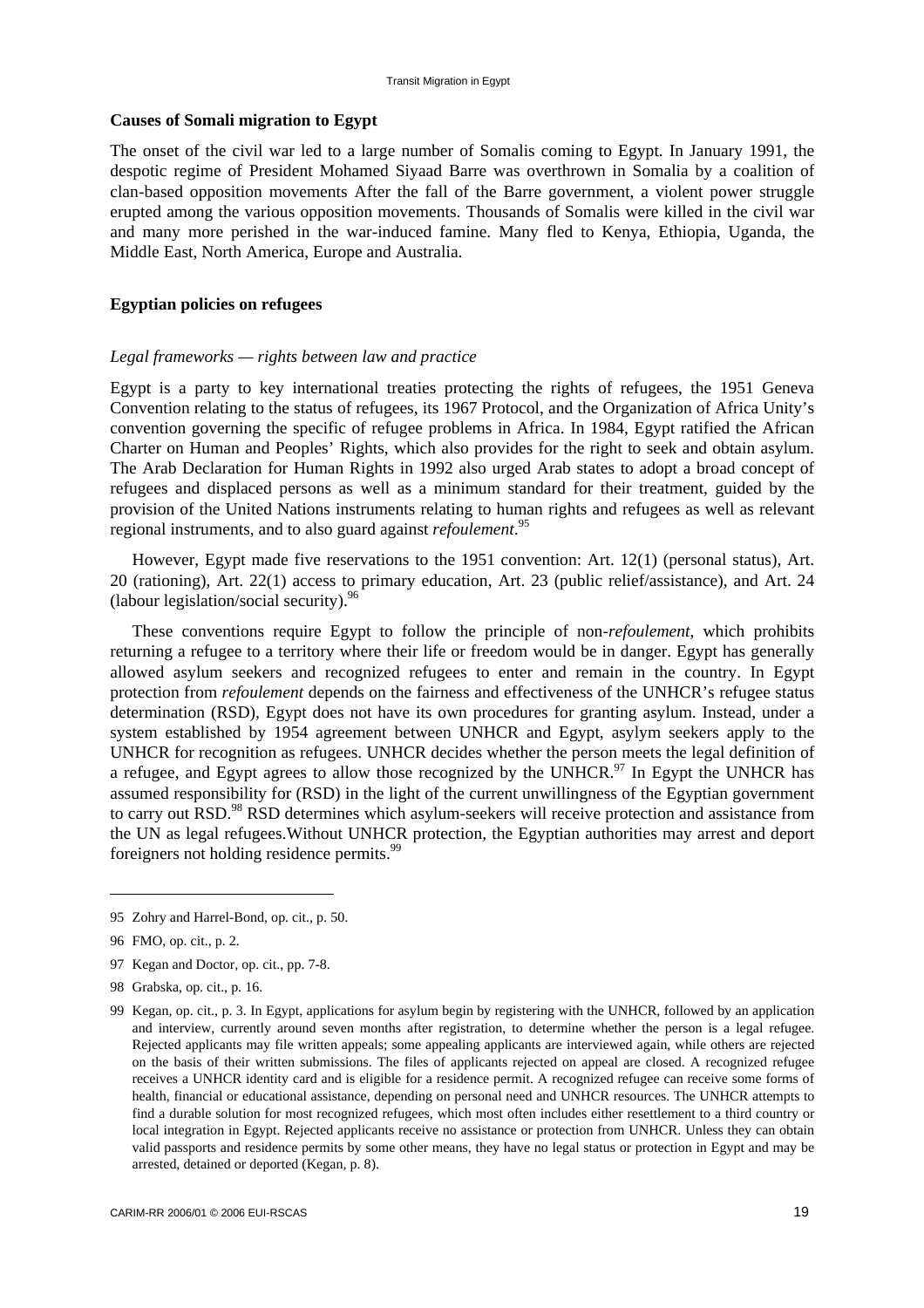According to Article 53 of the Egyptian Constitution (after amendments in 1980): the right to political asylum shall be guaranteed by the state for every foreigner persecuted for defending the peoples' interests, human rights, peace and justice. The extradition of political refugees is prohibited.<sup>100</sup> Article 151 of the Constitution states that international treaties ratified by Egypt have the force of law and in all cases supersede domestic law.<sup>101</sup>

In 1984, Presidential Decree No. 188 called for the creation of a permanent committee in the Ministry of Foreign Affairs to review asylum applications and grant refugee status. It is not publicly known whether this committee has ever taken any decision on granting refugee status, and if so, whether decision has been implemented. The determination of refugee status in Egypt is still undertaken by the UNHCR which has been unsuccessfully trying to hand over this responsibility to the Egyptian government for the past few years.<sup>102</sup>

In 2004 a new agreement was signed between the government of Egypt and Sudan guaranteeing freedom of movement, residence, work and property for Sudanese refugees.<sup>103</sup> Nevertheless, the agreement has not been implemented.

Nonetheless, Egypt has no domestic refugee legislation. Without legislation and with the number of reservations entered to the 1951 Convention, the rights of refugees and asylum seekers are significantly constrained, particularly access to public education, assistance, healthcare and work.<sup>104</sup>

Although Egypt made reservation to Article 22(1) of the 1951 convention (access to primary education), in 2000 the Egyptian Minister of Education implemented a 1992 Ministerial Decree (No. 24 of 1992) that allows the children of recognized refugees from Sudan to enroll and attend Egyptian public school. However, Egyptian public schools are overcrowded, which makes it is difficult for refugee children to gain entry.<sup>105</sup> Moreover, the educational grants for Sudanese refugee children were often not sufficient and did not cover all tuition costs, books, uniforms and transport expenses.106 In addition, the decree is problematic insofar as families are required to present extensive documentation, including a birth certificate, last schooling level certificate, identity document with legal residence permit and letter from the embassy of Sudan, and secondly there is the resistance of Sudanese refugees to the idea of local integration, preferring English-language teaching, as preparation for resettlement in the West.<sup>107</sup>

In February 2005, after lobbying by the National Council of Motherhood and Childhood in collaboration with Sudanese-Egyptian Forum, the Egyptian Ministry of Health issued a regulation allowing access to public primary healthcare services for all foreigners, including refugees, living in Egypt. This policy change will have a direct impact on access to public hospitals and government clinics by recognized refugees and those with legal status in Egypt. Nonetheless, the Sudanese in Grabska's research expressed mistrust of the public medical services available in Egypt. Rumours circulating in the Sudanese community about organ theft and the discriminatory treatment at the hands of Egyptian medical personnel also need to be addressed.<sup>108</sup>

<sup>100</sup> FMO, op. cit.

<sup>101</sup> Zohry and Harrel-Bond, op. cit., p. 50.

<sup>102</sup> Ibid., p. 2.

<sup>103</sup> Grabska, op. cit., p. 19.

<sup>104</sup> Grabska, op. cit., p. 15.

<sup>105</sup> FMO, op. cit., p. 4.

<sup>106</sup> Grabska, op. cit., p. 41.

<sup>107</sup> Zohry and Harrel-Bond, op. cit., p. 56.

<sup>108</sup> Grabska, op. cit., p. 45. See also, the exploratory study on consumption patterns and related potential health risks among southern Sudanese, Ainworth, P., Changing Dietary Practices Amongst Southern Sudanese Forced Migrants Living in Cairo, The American University in Cairo, Forced Migration and Refugee Studies (FMRS), June 2003.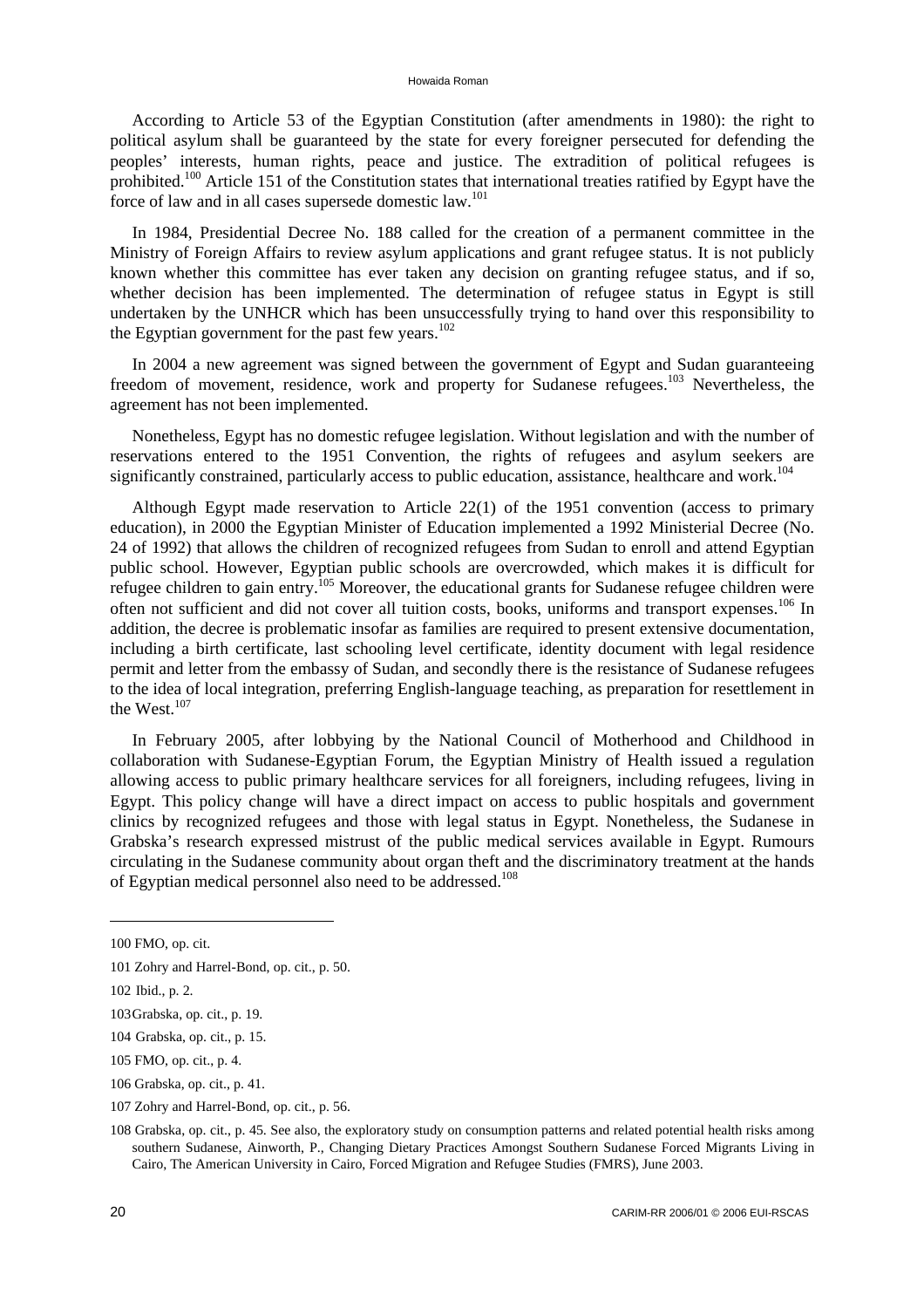Regarding the right to work, although Egypt did not make any reservations to Arts. 17–18 (wage earning employment or self–employment), refugees registered with the UNHCR are not allowed to work and very few obtain permits. But the Egyptian government modified the residence permit stamp recently and omitted the phrase, which prohibits work.<sup>109</sup>

According to Egypt's ambassador Mona Khashaba, the chief official at the Foreign Ministry responsible for refugees in Egypt, although Egypt was among the member countries that participated in drafting the 1951 Geneva Convention, it does not always receive the assistance it needs from wealthy countries in this regard. In addition, UN budget allocations to Egypt for refugee welfare programmes have fallen twice by a total of  $20\%$  in  $1999-2000$ .<sup>110</sup>

The Egyptian government opposes any suggestion of integrating refugees into Egyptian society and the presence of refugees is seen as temporary, until they are resettled to a third country.<sup>111</sup>

### **UNHCR policies for refugees in Egypt**

The suffering of refugees is not confined to what has been mentioned above, but they face similar suffering from UNHCR-Cairo. Recognized Sudanese refugees and those seeking asylum complain about the bureaucratic process of UNHCR-Cairo: the length of time needed for a decision on their case, which leaves asylum seekers in an uncertain situation. Moreover, refugees who obtain residence through the UNHCR complained of the length of time it takes to renew the residence. Therefore many do not even apply for their residence permit as they consider that it hampers their resettlement options through embassies. Instead, they continue to pursue their resettlement options with the Australian and Canadian embassies. Rejected refugees resort to other methods of obtaining legal status, either through middlemen or by enrolling at universities.<sup>112</sup> Moreover, the majority of refugees complained of the lengthy process necessary to receive assistance, sometimes taking up to seven months to receive the first monthly allowance. $^{113}$ 

Although the Egyptian government has allowed the UNHCR to assure the responsibility for RSD. When the UNHCR functions as the decision-maker (or judge) in the decision process, it cannot effectively fulfill its primary mandate of refugee protection. Moreover, there is no judicial review of the RSD procedures and no independent appeal process to which rejected refugees have recourse**.** 

Before November 2002, asylum seekers aged 18 and older who sought refugee status from the UNHCR were given a minute slip of paper that only gave the date of the interview and passport number. It was not stamped by the UNHCR and offered no other information. The holder of such a paper is supposed to be regarded as "under the protection of the UNHCR" but police and security do not recognize it. Since most asylum seekers must wait for more than a year for a decision on their case, they continue to be at serious risk of detention or deportation. Since November 2002, new asylum seekers are issued yellow cards, which are valid for six months and renewable three times. Those who are recognized as refugees by the UNHCR are issued a blue card that allow to reside in  $E$ gypt. $114$ 

In recent years UNHCR-Cairo has improved the RSD process. New agreements with the government of Egypt to provide identity cards to asylum-seekers with pending cases will offer improved protection when it is fully implemented. Appeals have recently become more independent.

<sup>109</sup> FMO, op. cit., p. 4.

<sup>110</sup> Nkrumah, G., "Open Arms, Tight-Fisted", Al Ahram weekly 20-26 Dec. 2001.

<sup>111</sup> FMO, op. cit., p. 2.

<sup>112</sup> Grabska, op. cit., p. 39.

<sup>113</sup> Grabska, op. cit., p. 48.

<sup>114</sup> Zohry and Harrel-Bond, op. cit., p. 59.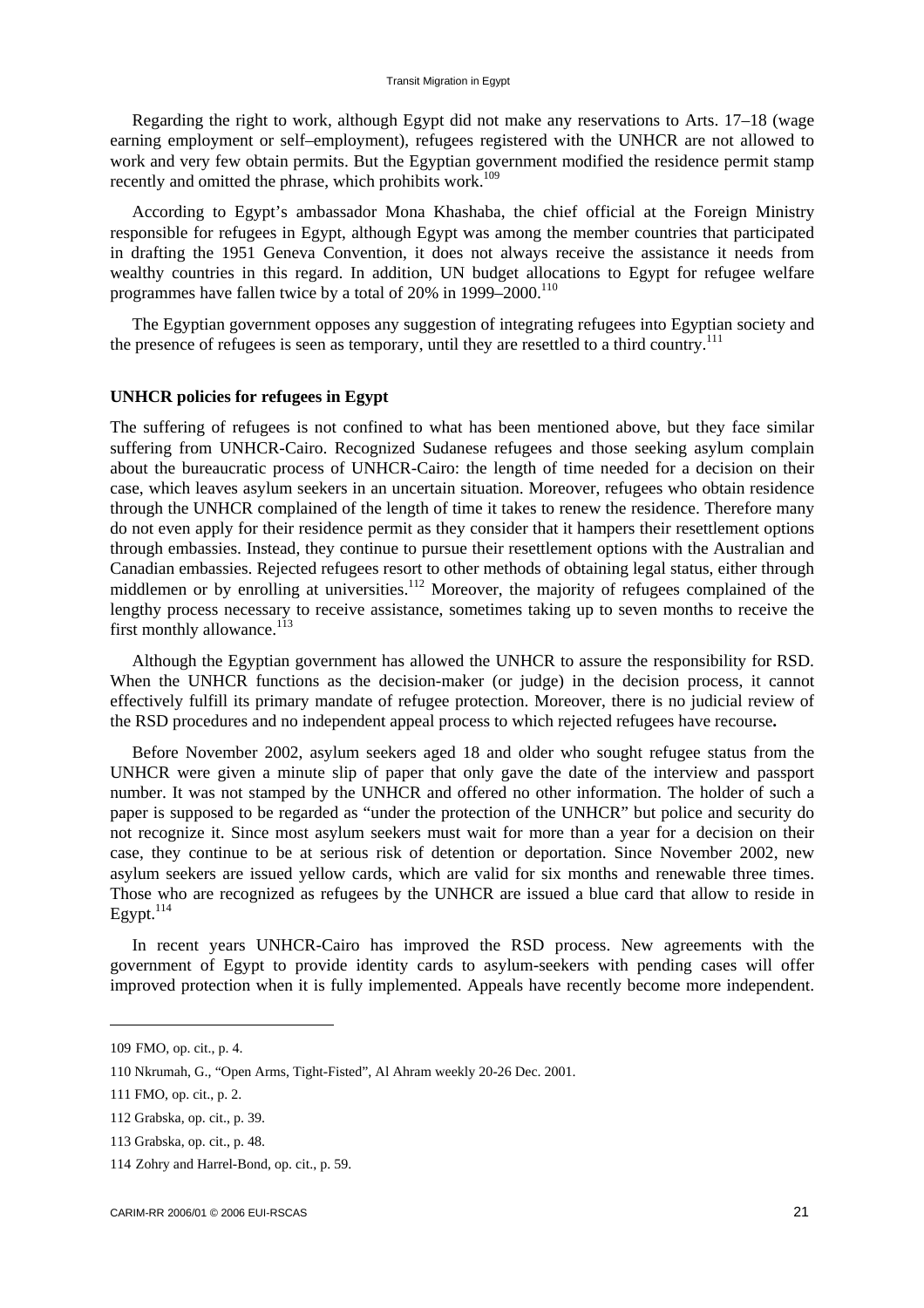Interview quality appears to have improved, and there are systems in place to deal with the cases of the most vulnerable groups of refugees. Physical space for interviews is now more private and secure than in the past. In 2002 UNHCR-Cairo took steps to improve the transparency of its RSD procedures. However, full implementation of these procedures did not occur. The non-implementation of procedural standards increases the risk of mistaken rejections and leaves *bona fide* refugees in danger of *de facto refoulement.* As the number of asylum-seekers in Egypt has increased, UNHCR-Cairo's financial resources have steadily declined.115

#### **The crisis of Sudanese refugees in Egypt 2005-2006**

There are some factors which exacerbate the conflict between the Egyptian government and the UNHCR-Cairo and Sudanese refugees. With the peace talks between the Khartoum government and SPLM/A in 2005, the policies of protection and durable solutions, which guaranteed some rights for Sudanese in Egypt (Four Freedoms Agreement), have been altered.

Since June 2004, asylum seekers approaching UNHCR-Cairo are given temporary protection for six months instead of an RSD interview date. It is worth noting that rejected refugees made up the majority of the Sudanese refugee population in Egypt. Since 1994, when applications by Sudanese started being screened for asylum, the percentage of those who were rejected, especially between 1999 and 2002, reached 67%. Grabska raised an important finding in her research, reporting that refugees themselves did not understand the changes in the procedures. One of the respondents asked "The people who came with me from the same village and with the same story have been resettled and I was given a letter and told to stay in Egypt. What is wrong with me?").

At the same time, the resettlement policies of Western countries are likely to change in due time, most probably maintaining the process until the situation in Sudan becomes safe enough for Sudanese refugees to return. In this new political context, the available solution for the refugees will be voluntary repatriation.<sup>116</sup> Since September 2005, the Sudanese refugees (1,500 refugees according to OMCT estimates and 3,000 according to IRIN Middle East) in Egypt have been living in front of UNHCR-Cairo in a sit-in, protesting that their applications for resettlement had been frozen following the signing of the peace accord between the Sudanese government and the South People's Liberation Army (SPLA).

Following the accord, the UNHCR suspended refugee status determination for Sudanese asylum applications while saying it would support the voluntary repatriation of refugees from the war-torn South by pledging \$250 to every family choosing to return. This decision led to more demonstrations, and officials from the Egyptian Ministries of Foreign Affairs and Interior, along with the UNHCR management held extensive discussions with the organizers of the demonstration.

The UNHCR and the Egyptian government presented a joint proposal to the protest organizers, including a pledge to provide emergency assistance and housing to those who had lost their homes. The proposal also offered aid to those wishing to resettle in Southern Sudan. The protesters refused the proposals and resumed their protest.<sup>117</sup>

The Sudanese refused to return to Southern Sudan because they believe the future there is still uncertain and because the country lacks the most basic infrastructure. On the other hand, they

<sup>115</sup> Kegan, op. cit., p. 3.

<sup>116</sup> Ibid., p. 19.

<sup>117</sup> UN Office for the Coordination of Humanitarian Affairs (IRIN), UNHCR Office temporarily halts operations, [http://www.irinnews.org/print.asp?reportID=50207.](http://www.irinnews.org/print.asp?reportID=50207)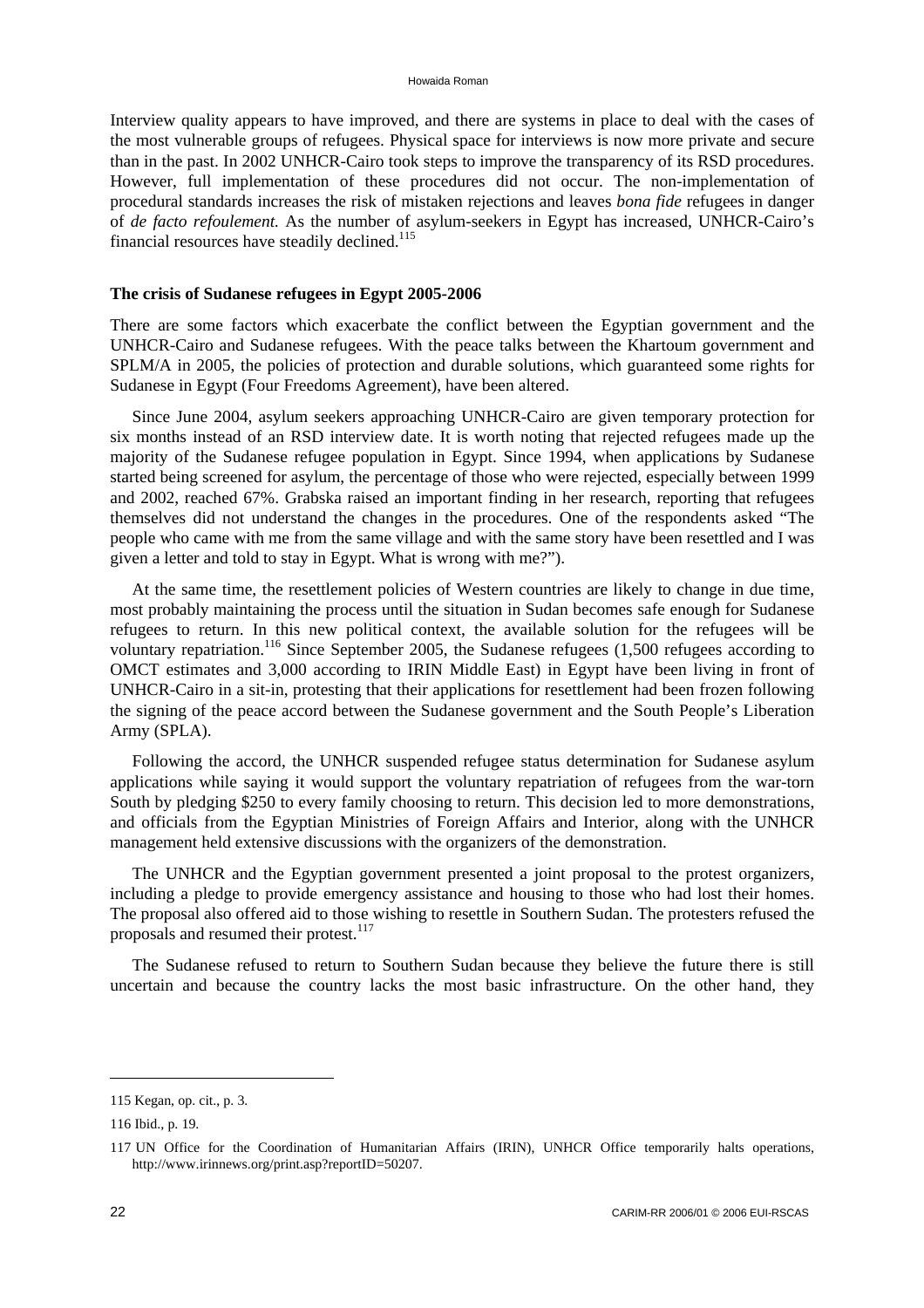complain that life in Egypt is not what they expected and that they hope to move to Europe or North America. For most Sudanese, Egypt is merely a stop-over point.<sup>118</sup>

The international secretariat of the world organization against torture (OMCT) referred that the police repeatedly arrested and confiscated the identity papers of protesters, issued by the UNHCR, and that they have also been subjected to violence. The OMCT called on the Egyptian government and the UNHCR to find a solution to the situation of the protesters and to protect them from forced repatriation and further human rights abuses.<sup>119</sup>

The issue reached a climax in the early hours of 30 December 2005, when Egyptian security forces moved in to break up the three-month long sit-in and to remove protestors by force. Encountering resistance, they used truncheons and water cannons to evacuate demonstrators in a raid lasting four hours.<sup>120</sup> According to Egyptian officials, the raid left 27 Sudanese protestors dead, and 70 injured. Human rights groups and the refugees themselves put the death toll higher, at over 100 Sudanese asylum seekers.<sup>121</sup>

In the wake of the incident, 2,000–2,500 Sudanese were arrested and taken to detention centres outside Cairo,<sup>122</sup> and the Egyptian Foreign Ministry announced that 654 Sudanese were to be deported, classifying them as illegal immigrants. However, the Egyptian government retreated and announced that it would not deport Sudanese detainees lacking official status as asylum seekers.<sup>123</sup>

The statement of Egyptian Foreign Ministry referred to pressure from the Regional Office of the UNHCR and reads, "Throughout the three months, the Egyptian authorities faced continued pressure from the Cairo-UNHCR office. The office demanded in writing and verbally [that] the Egyptian authorities to end the protest and threatened to suspend its activities in Cairo". The Egyptian Interior Ministry said it had acted after the UNHCR asked for protection because it had received 'threats to attack the commission offices and its members'. In addition, the Interior Ministry blamed the violence on the Sudanese and said the dead and injured were victims of a stampede.

Eleven Egyptian civil society groups called for a serious and transparent inquiry into the events and declared in a joint statement that "The real criminal behind these events is the Egyptian Ministry of the Interior, which knows of no way to deal with people, whether citizens or refugees, other than by beating, crushing, extrajudicial killing, or transfer to illegal detention centres". The South Centre for Human Rights described the police assault as savage.

Egyptian human rights groups called on the government not to deport any of the Sudanese. The El Nadim Centre for Victims of Torture, one of the petition's signatory organizations, described the reported threat of repatriation as "entirely unlawful, as this is an act of forced deportation". Some

<sup>118</sup> Ibid.

<sup>119</sup> World Organization Against Torture, Egypt: 1500 Sudanese Refugees Risk Forced Repatriation, available at [http://www.reliefweb.int/rw/.](http://www.reliefweb.int/rw/)

<sup>120</sup> See the detailed information on the Sudanese crisis in Egypt: Curtis, B., 20 Sudanese Killed in Egypt Refugee Camp, Washingtonpost.com, [http://www.washingtonpost.com/wp-dyn/content/article/2005/12/30/AR20051230001;](http://www.washingtonpost.com/wp-dyn/content/article/2005/12/30/AR20051230001) Reuters, U.N. talks to Sudanese facing expulsion from Egypt, [http://news.yahoo.com/s/nm/20060106/wl\\_nm/egypt\\_sudan\\_dc\\_1;](http://news.yahoo.com/s/nm/20060106/wl_nm/egypt_sudan_dc_1) IRIN, Egypt: Confusion over Deportation of Sudanese in Wake of Clashes; [http://www.alertnet.org/thenews/newsdesk/IRIN/e9db1bfafafd7fb95f6d03da80d7fc3;](http://www.alertnet.org/thenews/newsdesk/IRIN/e9db1bfafafd7fb95f6d03da80d7fc3) Yahoo News, Egypt deflects blame for deadly Sudanese protest breakup;

[http://news.yahoo.com/s/afp/20060104/wl\\_mideast\\_afp/sudanegypttrefugees\\_060104;](http://news.yahoo.com/s/afp/20060104/wl_mideast_afp/sudanegypttrefugees_060104) Pambazuka News, Sudanese Refugees in Cairo: We'll wait here, We'll die here; [http://www.pambazuka.org/index.php?id=29957;](http://www.pambazuka.org/index.php?id=29957) UNHCR News Stories, Hard Times for Cairo's Refugees.

<sup>121</sup> Nkrumah, G., "The Noose Tightens", Al-Ahram weekly, 5-11 Jan. 2006.

<sup>122</sup> Reuters AlertNet, Egypt: Confusion over Deportation of Sudanese in Wake of Clashes, 5 Jan. 2006, [http://www.alertnet.org/thenews/.](http://www.alertnet.org/thenews/)

<sup>123</sup> Sudan Tribune, 2 Feb. 2006.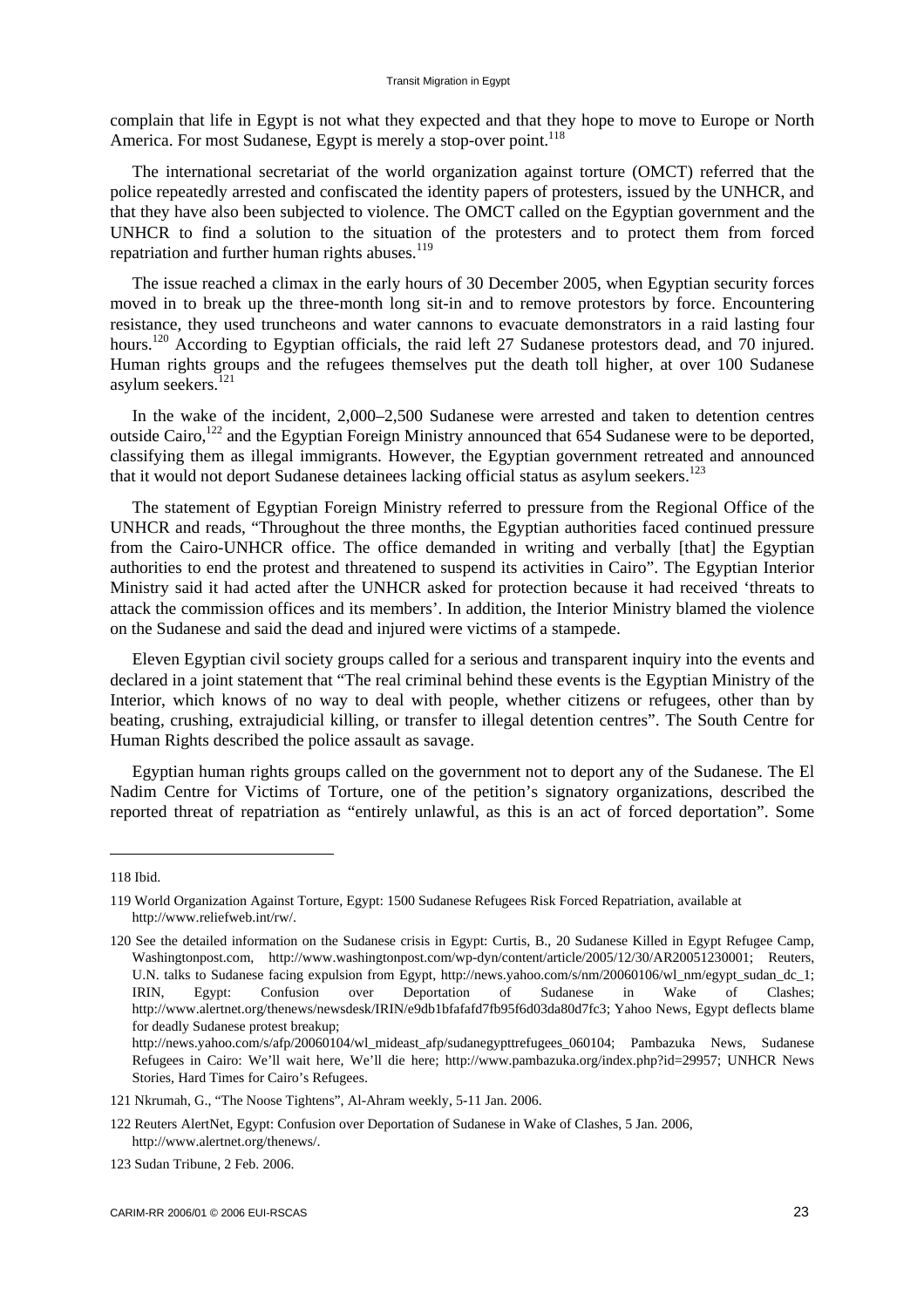organizations asserted that the decision violated the provision of the 1951 Convention relating to the status of refugees, to which Egypt is a signatory.<sup>124</sup>

The spokesman of the parliamentary bloc Muslim Brotherhood deplored the assault as, "indecent and inhumane ….The peoples of the Nile Valley, Egyptians and Sudanese are one. Nothing can justify such brutality".<sup>125</sup>

The Egyptian government has treated the presence of refugees as temporary, leading to two possible solutions: repatriation or resettlement (to a third country). The latter is preferred by refugees.

Both the Egyptian government and UNHCR-Cairo are responsible for the Sudanese crisis.

Kegan evaluates the refugee status determination (RSD) by UNHCR in Egypt, arguing that RSD needs to be reassessed for four reasons:

- 1. Minimum standards of procedural fairness have not been implemented, creating a risk of mistaken rejections of refugees in danger.
- 2. UNHCR funding has been becoming increasingly strained and UNHCR-Cairo is likely to lose much of its RSD staff in the coming months.
- 3. The number of applicants to UNHCR-Cairo has risen in the past four years, straining the agency's capacity.
- 4. UNHCR-Cairo's observation that a longer waiting period may make asylum-seekers more at risk of misinformation about the RSD process.

The weight of these problems is likely to fall particularly on the most vulnerable refugees unaccompanied minors, single women with children, the elderly, disabled or seriously ill, victims of torture, and people lacking education. These people are often most at risk for incorrect decisions in RSD process without adequate safeguards because many of these refugees are likely to have difficulty fully articulating their fears of persecution.<sup>126</sup> These findings were asserted by Barbara Harrell-Bond, Professor of forced migration studies at the American University in Cairo. Technically, there are three categories of refugees: those holding UN blue cards who have successfully secured refugee status, and receive UNHCR assistance; those not officially recognized as refugees but whose claims are under investigation by UNHCR officials; and the so-called 'closed files' of asylum seekers whose applications and appeals have been rejected.<sup>127</sup> It is the 'closed files' that are now at the heart of crisis.

At the same time, the policies of the Egyptian government towards refugees are inconsistent and characterized by ambiguous legislation and a big gap between discourse and practice. The government has completely refused any integration for refugees.

### **Consequences of transit migration**

#### **The economic situation of refugees in Egypt**

Forced migration tends to increase poverty and hinder development. This is particularly true in the context of MENA countries where states have failed to integrate refugees into state structures and institutions with pro-poor programmes. The urban setting is crucial to understanding the relationship between forced migration, poverty and development in the MENA region. A large number of refugees

<sup>124</sup> Yahoo News, 'Groups seek Inquiry into Sudanese Killed in Egypt', available at <http://uk.news.yahoo.com/31122005/325/groups-seek-inquiry-sudanese-killed-egypt>

<sup>125</sup> Nkrumah, G., "The Noose Tightens", Al-Ahram Weekly, 5-11 Jan. 2006.

<sup>126</sup> Kegan, op. cit., p. 40.

<sup>127</sup> Nkrumah, G., "Insecure but Incisive", Al Ahram weekly 24-30 Nov. 2005.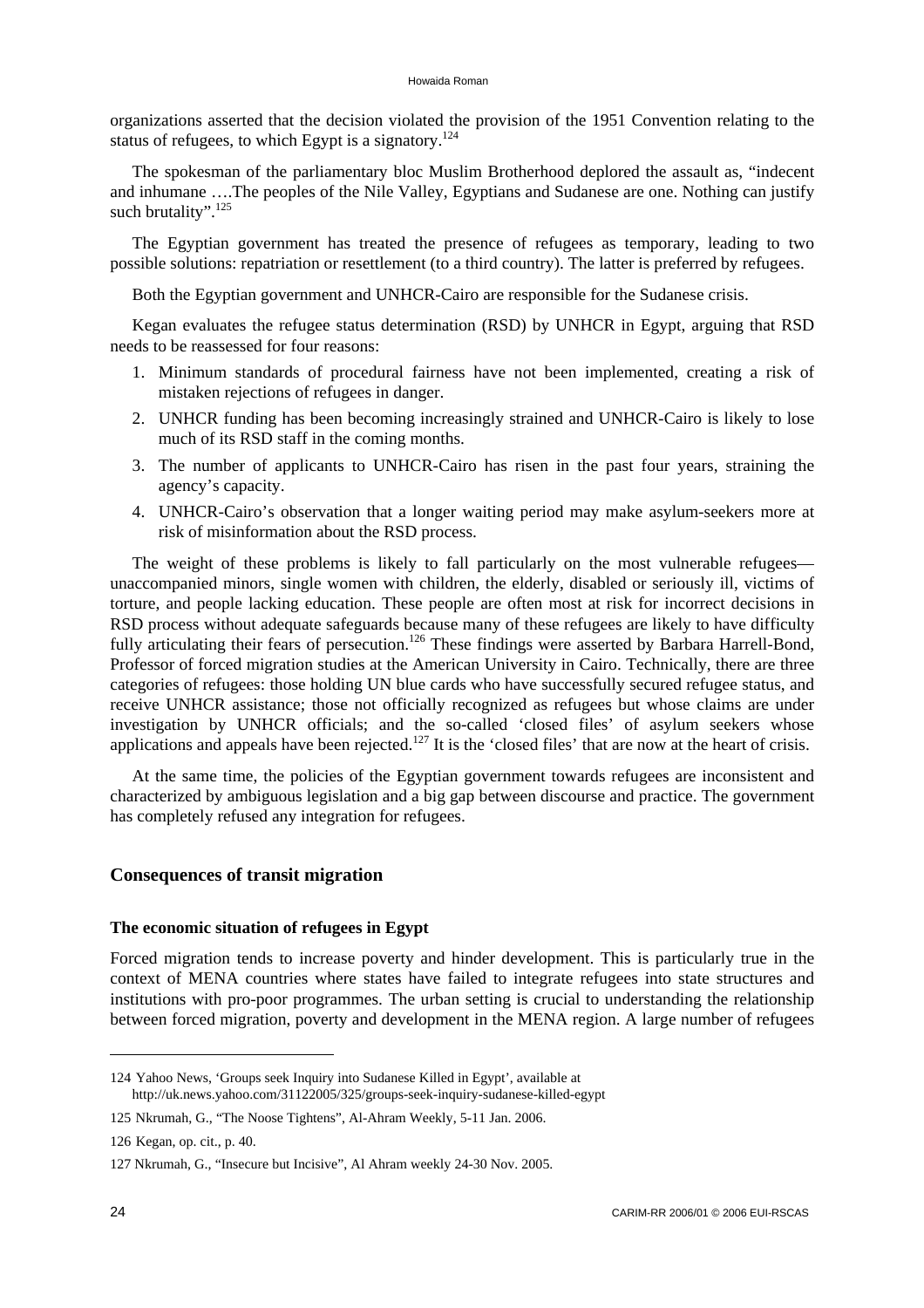in the region are settled in urban areas, where they interact with recent migrants from rural areas, as well as with long-term residents. Recent patterns of forced migration, bringing increasing number of refugees to cities, add a new dimension to the pressure of urbanization.<sup>128</sup>

The region is now uniquely characterized by the highest unemployment rate among regions of the world. At 15%, the unemployment rate of the region is about three times the world average. The characteristics of open unemployment are more important than its level, unemployment hits young people, women and the poor the hardest.<sup>129</sup>

The Egyptian economy has faced many challenges: high unemployment (officially 9.9% and unofficially double that figure), about 500,000-700,000 new job seekers every year, and 44% of the population living with less than 2 US\$ a day. These challenges force the government to place restrictions on foreigners' right to work in order to protect the domestic labour force.<sup>130</sup>

Recognized refugees are subject to the same labour regulations governing access to work as foreigners, meaning that they must acquire a work permit. Until the beginning of 2004 "Not permitted to work" was stamped on refugee cards. The government removed the stamp from Sudanese refugee cards after considerable pressure from the UNHCR. However, even with this improvement obtaining a work permit for refugees is subject to strict criteria, including presentation of documents and possession a certain qualifications as well as payment of a fee costing as much as EGP 1000. In this situation, almost all recognized refugees work informally and are exposed to the same exploitation as rejected asylum seekers. Most of them are paid much lower salaries than Egyptians, and are often denied payment at the end of their work.<sup>131</sup> In newspapers and magazines, refugees are generally portrayed as labour migrants whereas Egyptians are portrayed as suffering from economic hardship; consequently the Egyptians do not welcome refugees. Furthermore, some Egyptians resent the fact that refugees receive assistance and are resettled whereas Egyptians cannot obtain visas to travel to developed countries.<sup>132</sup>

Given the limited amount of assistance available, Sudanese refugees are forced to engage in income-generating activities, especially in the informal sector. It is interesting to compare the relatively high numbers of working Sudanese refugees to Somali refugees, who in most cases rely on remittances and assistance with only a relatively small number engaged in paid employment.<sup>133</sup> Additionally, while Somalis tend to work within their own community, the Sudanese work mainly with Egyptians or foreigners. For Sudanese, the average monthly salary reported was EGP 250350 for men, and EGP 400–600 for women. Most of the work available is in low-skilled jobs, such as domestic service, which is easier for women than men, and which is relatively better paid. As a result, many Sudanese women are the major income earners. Most jobs for men are also in low-skilled sectors. Work that is more accessible and preferred by men centres on small business, usually street vending. Others worked as day labourers, construction workers, security guards, office cleaners and teachers in refugee schools.<sup>134</sup>

The UNHCR provides monthly stipends to a limited number of refugees through its implementing partner Caritas. The number of refugees in need has been increasing each year, whereas funds have been decreasing from \$2,928,129 in 1997 to \$1,677,088 in 2002. The steady decrease in subsistence

<sup>128</sup> Al-Ali, op. cit., p. 26.

<sup>129</sup> Fergany, N., Aspects of Labor Migration and Unemployment in the Arab Region. Cairo, Almishkat Centre for Research, Egypt, Feb. 2001, p. 2.

<sup>130</sup> European Commission, Euro-Med Partnership, Egypt, National Indicative Programme 2005-2006, p. 4.

<sup>131</sup> Grabska, op. cit., p. 39.

<sup>132</sup> Sudan Tribune, 2003 [http://www.sudantribune.com/.](http://www.sudantribune.com/) 

<sup>133</sup> Sharamani, op. cit., p. 18.

<sup>134</sup> Grabska, op. cit., p. 66.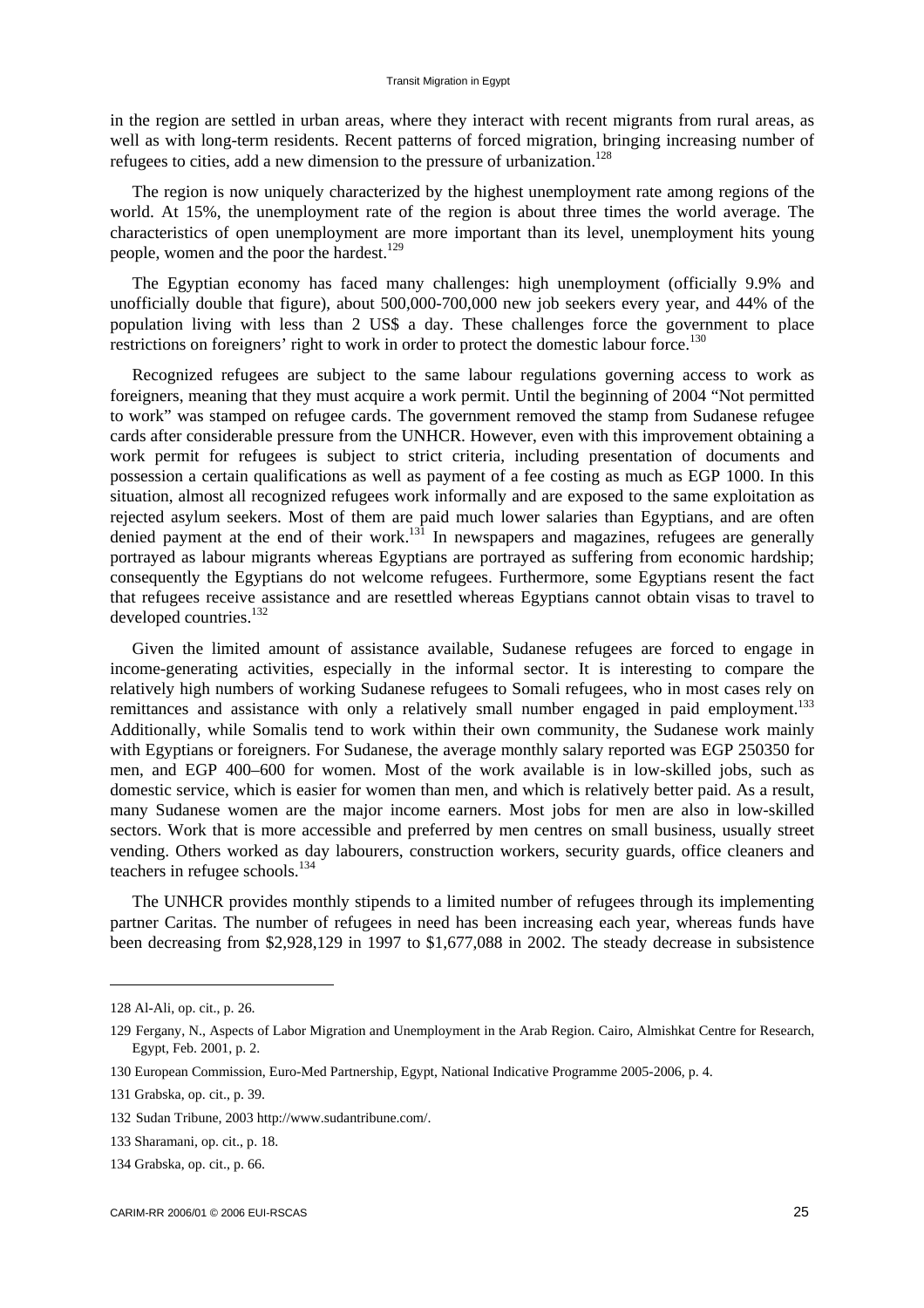allowances, combined with the reduction of UNHCR support for health and education, has meant a crisis for many families. Many refugees reduce their costs by living in overcrowded accommodation and economizing on food.<sup>135</sup> In a pilot study, Ainworth found that refugees never ate more than two meals a day and most ate only one meal.

Being employed illegally makes refugees vulnerable to abuse at work. The high rates of unemployment or under-employment in Egypt and the wide availability of cheap labour has meant that Sudanese must be willing to accept poor treatment and harsh conditions such as long working hours and lower wages.<sup>136</sup>

#### **Transit migrants: social interaction with Egyptians and within refugee groups**

Large sectors of the Egyptian public are hostile to Sudanese. The widely-held view is that Southern Sudanese are drunken, lazy, and uncivilized, and this hostile attitude is evident on many occasions. In the recent events, when Egyptian police attacked the Sudanese asylum seekers in Muhandseen, Egyptian onlookers cheered the police. Some local people said, "the Sudanese had made such a mess of our beautiful square, they were an eyesore and deserve what they got".

The question is then why the sudden antagonism, given that Egyptian and Sudanese peoples have traditionally enjoyed close fraternal relations?

Sudanese, particularly, southerners, face daily harassment in the streets of Cairo. They are subject to racist taunts from Egyptian nationals who are understandably angry at the deplorable conditions they themselves face, including unemployment and disfranchisement, and it appears they have been unable to resist the temptation of scape-goating the large number of Sudanese, (possibly millions) residing in the country. At the same time, many Egyptians perceive that local and foreign churches are championing the cause of the Sudanese, employing them and helping them financially. The growing hostility to the Sudanese appears to be a classic case of blaming outsiders.<sup>137</sup>

Many sectors of the Egyptian public consider refugees "irrelevant" because they are consumers from the moment of their arrival, receive remittances from abroad, and receive some assistance from the UNHCR and NGOs. Egyptians do not recognize that the expenditure of refugees benefits the local economy.138

Sharamani reports that the Somalis interviewed had little or no interaction with Egyptians. They did not socialize with Egyptian neighbours. Many had uneasy relationships with their landlords, and many students at language and computer institutes, high schools, or universities report very little interaction with fellow Egyptian students. Many attribute this to a sense of fear and wanting to avoid Egyptians because of their vulnerable legal status and lack of employment rights. Others cited cultural and language differences in addition to a sense of fear. A considerable number of refugees say that they live with Somalis in Somali-concentrated areas, networks, and socialize with Somalis and hence have very little incentive to interact and build relationships with Egyptians. There are refugees who complain of Egyptian racism, citing police harassment in particular.

Regarding the relationship between Somalis and Sudanese almost all the Somalis refugees interviewed reported having no interaction with Sudanese or any other refugee group. Those who had some interaction with Sudanese refugees report that this was mostly confined to English classes. None of those interviewed lived with Sudanese or had befriended them. Moreover, there is a sense among a large number of Somalis that Sudanese, because of their visible number, longer residence in Egypt,

<sup>135</sup> Zohry and Harrel-Bond, op. cit., p. 63.

<sup>136</sup> Ibid., p. 66.

<sup>137</sup> Nkrumah, G., "The Noose Tightens", Al Ahram weekly, 5-11 Jan. 2006.

<sup>138</sup> Zohry and Harrel-Bond, op. cit., p. 61.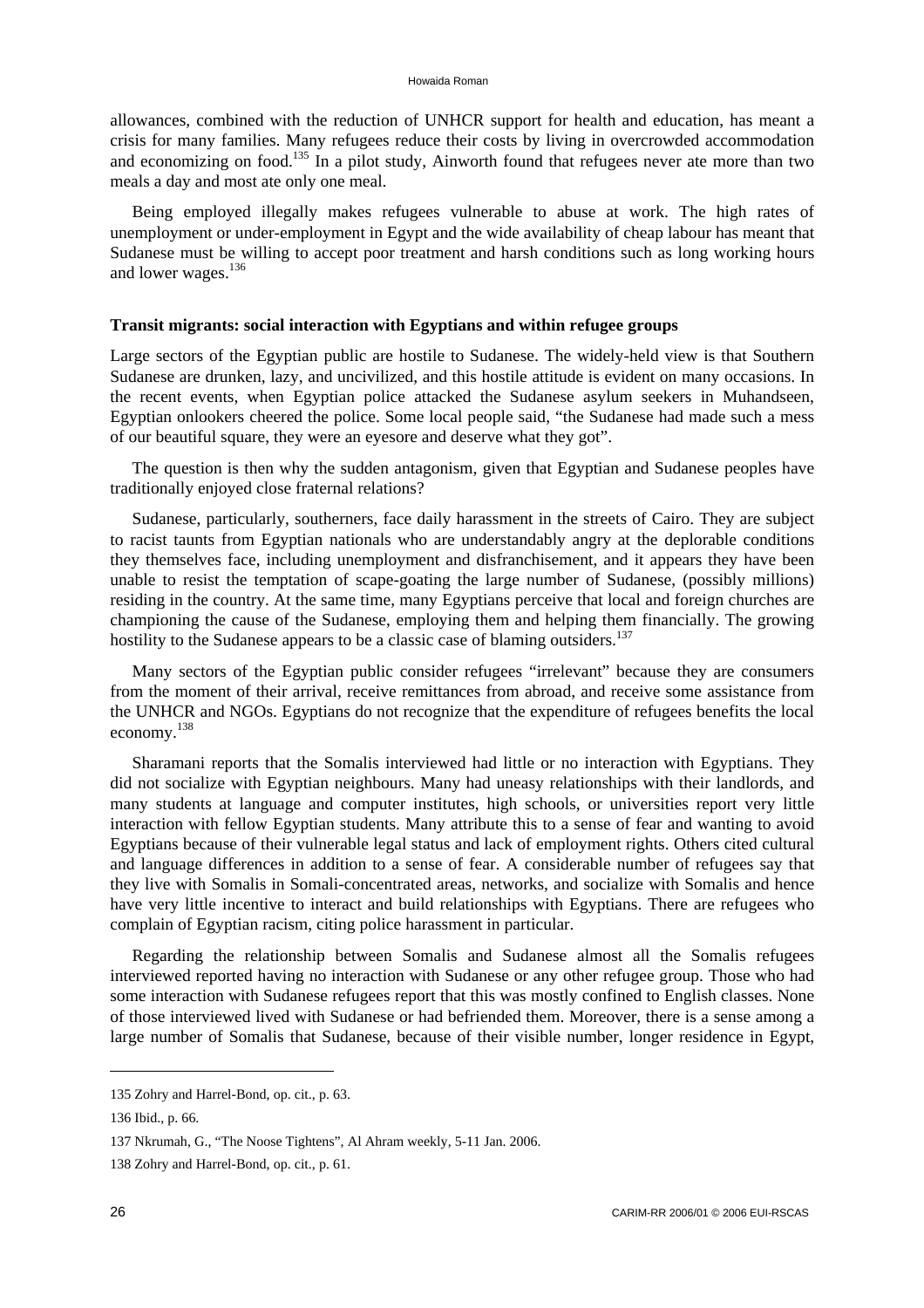and strong contacts with church-based NGOs, have access to more resources and obtain more aid from NGOs than Somalis. The situation of Sudanese and Somali refugees appears analogous to that of recent immigrants groups that physically and socially isolate themselves from one another and invest considerable individual and collective efforts and resources in the group's survival.139

The difficulty of the resettlement and integration of Somali refugees into Egyptian society is indicative of the contradictions inherent in Egypt's position on refugees and their place in Egyptian society within the framework of government policies and actual practices. Somali refugees in Cairo as well as many other refugee groups are seen as the 'others' who cannot and should not be part of what is perceived as the community of 'nationals'. $140$ 

The media blackout did little to prepare Egyptians for the influx of refugees. The silence of the media is a way to avoid breaching the rather taboo topic of race relations, even if the Egyptian public is not particularly concerned about resolving the issue.<sup>141</sup>

#### **Civil society and refugees in Egypt**

With regard to the work of the churches in Egypt, Jose Pires of International Organization for Migration (IOM) declared that, "If the churches don't help the refugees, nobody else will". Unlike other countries with large refugee populations, there are few NGOs working with refugees in Egypt.

The small Anglican All Saints Church provides health care, clothing, food, vocational classes and spiritual guidance for Sudanese refugees working with  $4,400$  registered refugees.<sup>142</sup> Other churches such as St. Andrews, the Presbyterian Synod of the Nile, the Coptic Orthodox Church and Sacred Heart Church, also refugees and work together to ensure some coordination of services through an ecumenical committee. St Andrews concentrates on education for young children, and Sacred Heart offers classes from junior secondary level, while other churches offer adult education. St Andrews also works with the nearby German Church to provide carpentry, handicraft, and sewing classes for refugees.143 St Andrews Refugee Ministry was founded in 1979 and offers assistance to refugees through three programmes: Educational Programmes for Children, Educational Programmes for Adults, and African Arts and Crafts.<sup>144</sup> The Coptic Orthodox Church assists refugee on an individual basis and provides medical care for 10 refugee patients a month who are referred by the Presbyterian Church. The Sacred Heart Church runs a school for 950 refugee children. All the teachers are Sudanese refugees. The ten classrooms are crowded even though the school has two shifts a day. The demand for education is great and children come from far away to attend. The school principal reports that Christian and Moslem students attend classes together.<sup>145</sup> In Alexandria, some churches provide assistance for refugees: the Sacred Heart Church, the Anglican Church and the Presbyterian Church.<sup>146</sup>

Among the main organizations providing relief for refugees are the UNHCR's implementing partners, such as Caritas and Catholic Relief Service (CRS).

In 2003, the UNHCR worked with five implementing partners: Caritas Egypt, Catholic Relief Service, St. Andrews Church, the Family Planning Association and Refugee Egypt, to provide

143 Ibid.

<sup>139</sup> Sharamani, op. cit., p. 28.

<sup>140</sup> Ibid., p. 29.

<sup>141</sup> Nkrumah, G., "Open Arms, Tight-Fisted", Al-Ahram weekly, 20-26 Dec. 2001.

<sup>142</sup> Ferris, op. cit., p. 1.

<sup>144</sup> FMO, op. cit., p. 6.

<sup>145</sup> Ferris, op. cit., p. 2.

<sup>146</sup> FMO, op. cit., p. 8.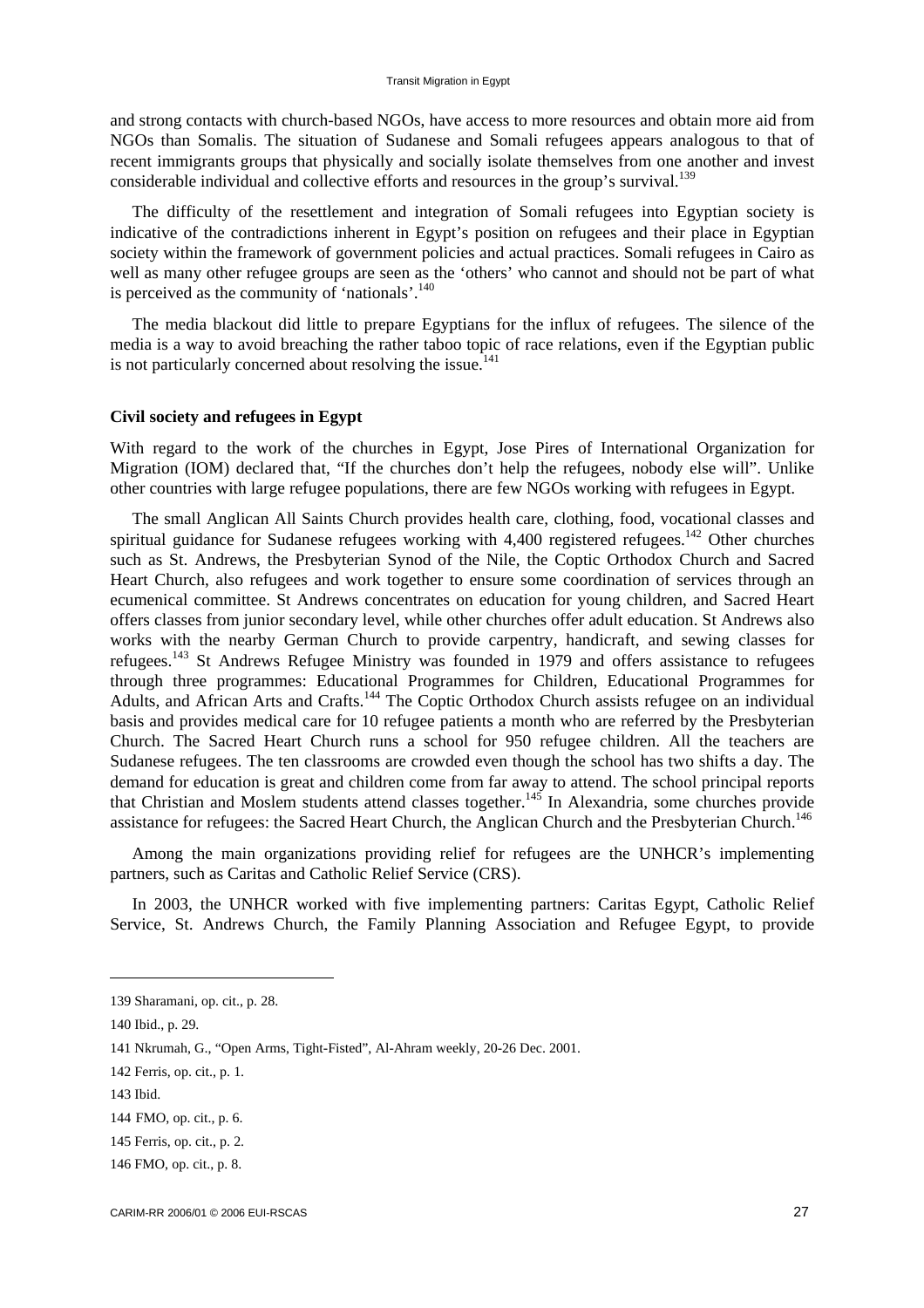assistance and services for refugees.<sup>147</sup> For example, Caritas offers a one-off subsistence payment or a monthly financial subsistence allowance for recognized refugees depending of family size, vulnerability and medical needs. In 2004, the UNHCR changed the assistance programme to respond to vulnerable cases by issuing monthly allowances: vulnerable cases have included families with five or more members, single female headed households, children separated from their families, elderly refugees, refugees with serious medical disabilities or chronic illness. Caritas also assists refugees in health care, providing up to 25% of the cost of doctors fees and medicines and up to 50% of hospitalization costs.<sup>148</sup>

The Catholic Relief Service has been a UNHCR implementing partner since 2002. CRS administers educational grants for school children and illiterate adults. In 2004, it provided 3,244 educational grants to refugee children.

The Cairo Family Planning Association (CFPA) began its refugee programme in 1993 after an agreement with the UNHCR to provide health education for refugee women. Currently the CFPA offers some services for refugees: skills training (cooking, sewing, handicrafts) and first aid training. It runs five clinics providing medical treatment and organizes an annual event for refugees.

The UNHCR also has a sub-agreement with SOSm a transit home for separated children consisting of a flat housing 6–8 unaccompanied refugee children.

All Saints Cathedral Refuge Egypt assists Africans living in Cairo who have been displaced by war or disaster or who have a well founded fear of return due to persecution or loss of rights. Refuge Egypt mainly targets asylum seekers who have not yet been recognized as refugees. Asylum seekers must be registered with Refuge Egypt in order to benefit from their assistance programmes. Refuge Egypt distributes basic foodstuffs (oil, sugar, rice, powdered milk and lentils) to pregnant women, large families, TB-infected refugees and single-parent households, and provides health care, and education. It also offers training programmes to help refugees learn about the kind of work they may find.<sup>149</sup>

However, with the expanding refugee population, shrinking UNHCR funds, and financial constraints of NGOs when providing assistance to refugees, the majority of recognized refugees are left with very limited support. In addition, those who have been rejected and are living in Egypt illegally are excluded from *any* formal assistance, and rely on help from churches that assist both recognized and rejected refugees.<sup>150</sup>

Community services such as Musaideen, Somali Refugee Committee of Egypt, Sons of Sudan Charity Association, Sadaka, the Sudanese Development Initiative, Maan and Care with Love Programme also help refugees.

Musaideen was created in 1998 by the church communities in Cairo, and consists of a group of refugees who help other refugees, by offering classes and information sessions about the procedures of applying for refugee's status with the UNHCR. Musaideen also helps refugee candidates for resettlement to fill out the application forms for the different embassies.

The Somali Refugee Committee of Egypt (SRCOE) was established in 2001 provides education for Somali refugees in Cairo with English language classes for adults and home-schooling classes for children. In 2004, 50 children and 70 adults were enrolled with SRCOE.

<sup>147</sup> Ibid.

<sup>148</sup> Ibid., p. 4.

<sup>149</sup> Ibid., p. 5.

<sup>150</sup> A detailed discussion on service providers for refugees in Egypt and the constraints of the UNHCR office are presented in the UNHCR Survey, Refugee Self-reliance in Cairo: Obstacles and Prospects, UNHCR Cairo, 2003.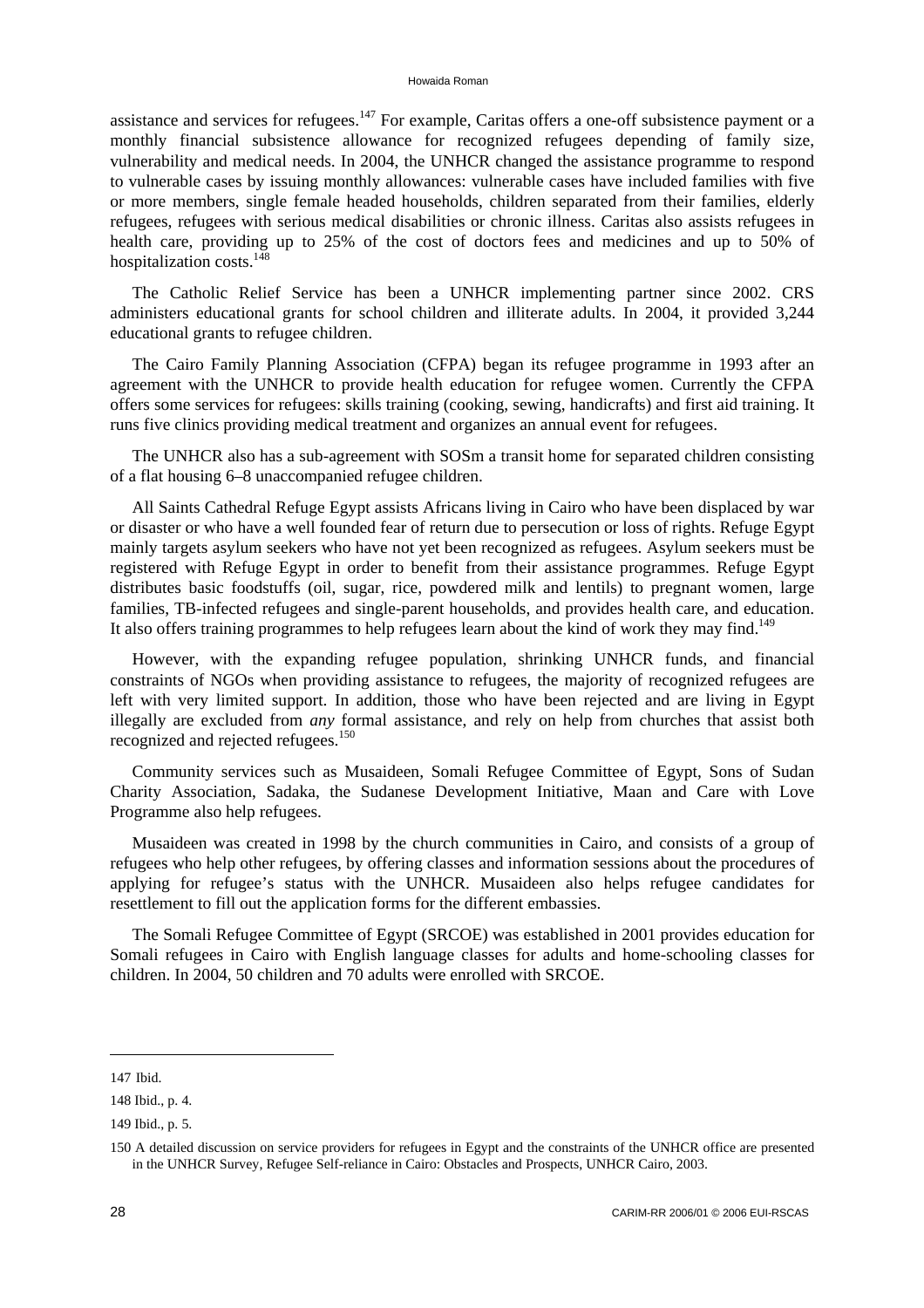The Sudanese Development Initiative (SUDIA) was created in 1995 to address the challenges facing Sudanese refugees in Egypt with a main focus on the capacity-building of the many Sudanese organizations and groups. In 1998 SUDIA took the initiative by establishing a co-coordinating body for Sudanese NGOs in Egypt. The aim of coordinating body is to explore the benefits of working together. The coordinating body was called the Sudanese NGOs Forum in Egypt. Building the capacities of the Sudanese NGOs was the main focus of SUDIA's work, in addition to building networks and linkages, information dissemination and cultural activities. The forum ceased because of many of the NGOs that constituted it no longer operate and others are keeping a very low profile. The disintegration of many of the refugee-based organizations has also resulted from the regular resettlement by the UNHCR.151 Maan, a Sudanese refugee-based organization, was set up in 1996 and offers courses in gender, womens' rights, computer skills and health care. Discussion groups are held once a week to address different issues in Sudan. Maan, in collaboration with the Forced Migration and Refugees Studies Department (FMRS) at the American University in Cairo has developed a training course for refugee women.<sup>152</sup>

The African and Middle Eastern Refugee Assistance (formerly the Refugee Legal Aid project), offers free legal advice to refugees, helping them write their testimonies for the UNHCR and in preparing appeals for refugees whose claims have been rejected by the UNHCR. It also trains Egyptian lawyers and students in refugee law and advocates for the improvement of policies toward refugees.

The Refugees Centre for Human Rights provides legal aid to recognized and unrecognized refugees and assists refugees with legal representation before Egyptian law in issues such as marriage and divorce.<sup>153</sup>

The Forced Migration and Refugee Studies Department (FMRS) at the American University in Cairo offers a graduate diploma in forced migration and refugee studies, conducts research and surveys on refugee issues in Egypt, holds seminars, workshops and summer courses, and has a community outreach programme offering:

- a Community Interpreters Initiative, holding courses three times a year to train refugees as community interpreters.
- for the past two years it has offered space and facilities for the annual training sessions of Maan, a Sudanese refugee-based local organization.
- Glossary-Building Project where FMRS students are currently participating to develop multilingual glossaries, initially based on a number of African languages and dialects in order to provide a tool for the community interpreters.
- it provides space for two voluntary organizations providing educational services for refugees: the West African Education Project and the African Institute for Culture. The first project offered computer literacy and English language classes to a group of Liberians and Sierra Leonese, while the second offered English classes for a group of Sudanese, Ethiopian and Eritrean refugees in summer 2003.
- FMRS/AUC in collaboration with the UNHCR and Catholic Relief Services, has hosted World Refugee Day Festival for the past three years.<sup>154</sup>

<sup>151</sup> Ismail, I., Co-ordinating 'Humanitarian Aid' for Refugees in Egypt, American University in Cairo, Forced Migration and Refugee Studies, 2001, pp. 2-3.

<sup>152</sup> FMRS; Organizations Providing Assistance for Refugees, available at [http://www.aucegypt.edu/fmrs/ServicesforRefugees.htm.](http://www.aucegypt.edu/fmrs/ServicesforRefugees.htm) 

<sup>153</sup> Egyptian Organization for Human Rights, [http://www.eohr.org/ref/index.htm.](http://www.eohr.org/ref/index.htm)

<sup>154</sup> The American University in Cairo, Forced Migration and Refugee Studies, Report of Activities 2003-2004.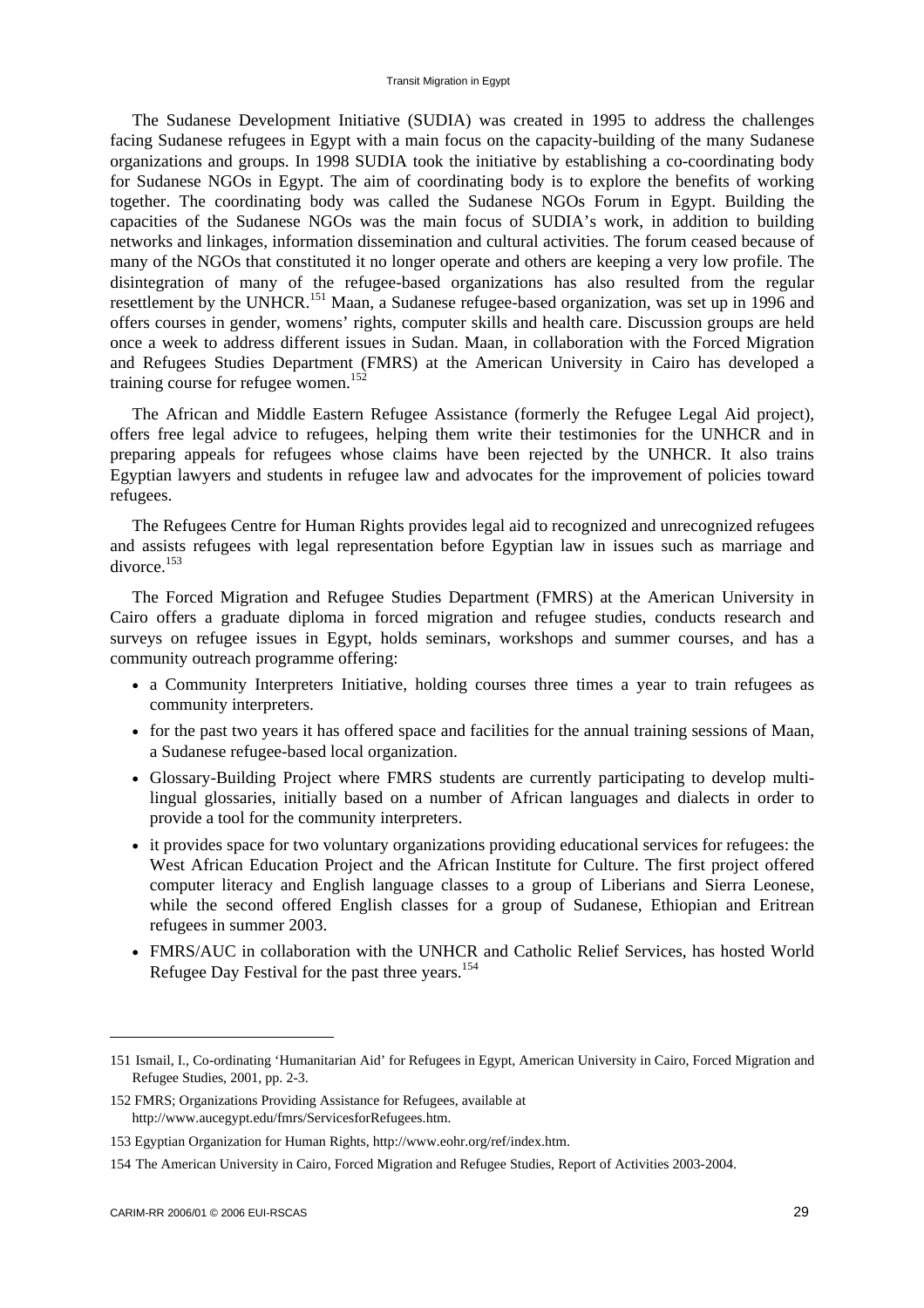Since January 2003, FMRS has been engaged in discussion and activities on the promotion of refugee law with a number of Judges in Egypt. In May 2004, FMRS organized a Conference on Refugees and Refugee Law in cooperation with the UNHCR Regional Office in Cairo and the Egyptian Judges Club. One of the important recommendations made by the conference was for Egypt to consider the adoption of domestic legislation regularizing the status of refugees in the country, and ensuring their protection and capacity to exercise their rights.<sup>155</sup>

The predominant feature of assistance to refugees in Egypt is that it is delivered by churches or NGOs (some of which are UNHCR-implementing partners) which receive financial support from international sources or by refugee-based NGOs who are largely self-funded. Egyptian NGOs have not been prominent in providing refugee assistance.

Some NGOs have initiated programmes providing information classes and workshops for asylum seekers, including Joint Relief Ministries at All Saints Cathedral (through the Musa'adeen Programme) and the Egyptian Organization for Human Rights (through Refugee Legal Aid Project), but these programmes cannot cover more than a minority of the several thousand asylum-seekers arriving each year.<sup>156</sup> Finally, the role of NGOs and the churches is mostly confined to humanitarian and social assistance, whereas their role in policymaking process is unclear.

#### **Cooperation between transit countries and destination countries in regularizing migration**

In the aftermath of the September 11 attacks in the USA, many changes have occurred in western policies on migration, particularly transit migration, which explain a large part of crisis affecting both transit migrants and transit countries.

Resettlement in a rich country is an option available only to a few fortunate individuals, especially in times of large refugee flows. This was the case with the exodus of hundreds of thousand of refugees escaping heightened conflict in chronic war zone such as Southern Sudan, Somalia, Sierra Leone, Rwanda, Congo, Burundi and the Great Lakes region of Africa.<sup>157</sup> Refugees may head to the West in the belief that they will find protection in the liberal democracies that profess support for human rights principles.<sup>158</sup>

International apprehension as to the prospects of resettlement for refugees worldwide is growing, especially in the light of unresolved conflicts and a failure to address many of the root causes of conflict situations in Sub-Saharan Africa. The grim international climate is aggravated by the refusal of Western nations to open the floodgates and allow entry to larger numbers of asylum seekers—a situation exacerbated following the September 11 attacks in the USA.<sup>159</sup>

The policies of Western Europe towards the migration from its Eastern borders are completely different from the migration from its Southern borders. EU enlargement has led to a regularization of Eastern migration and a reduction of organized crime. At the Southern external borders, in the Mediterranean region, there is no EU enlargement. At the request of the EU, Morocco, Algeria, Egypt and others have signed readmission agreements, as did Poland and the Czech Republic many years ago. This servile behaviour meant being able to travel without visa obligations for Polish and Czech citizens.

The Mediterranean partners did the same but received nothing for their citizens. It seems that for years to come there will be a blockage of legal mobility in the Mediterranean basin. Young people

<sup>155</sup> Ibid.

<sup>156</sup> Kegan, op. cit., p. 17.

<sup>157</sup> Nkrumah, G., "Open Arms, Tight-Fisted", Al-Ahram weekly 20-26 Dec. 2001.

<sup>158</sup> Middleton, D., op. cit., p. 4.

<sup>159</sup> Nkrumah, G., "Open Arms, Tight-Fisted", Al-Ahram weekly 20-26 Dec. 2001.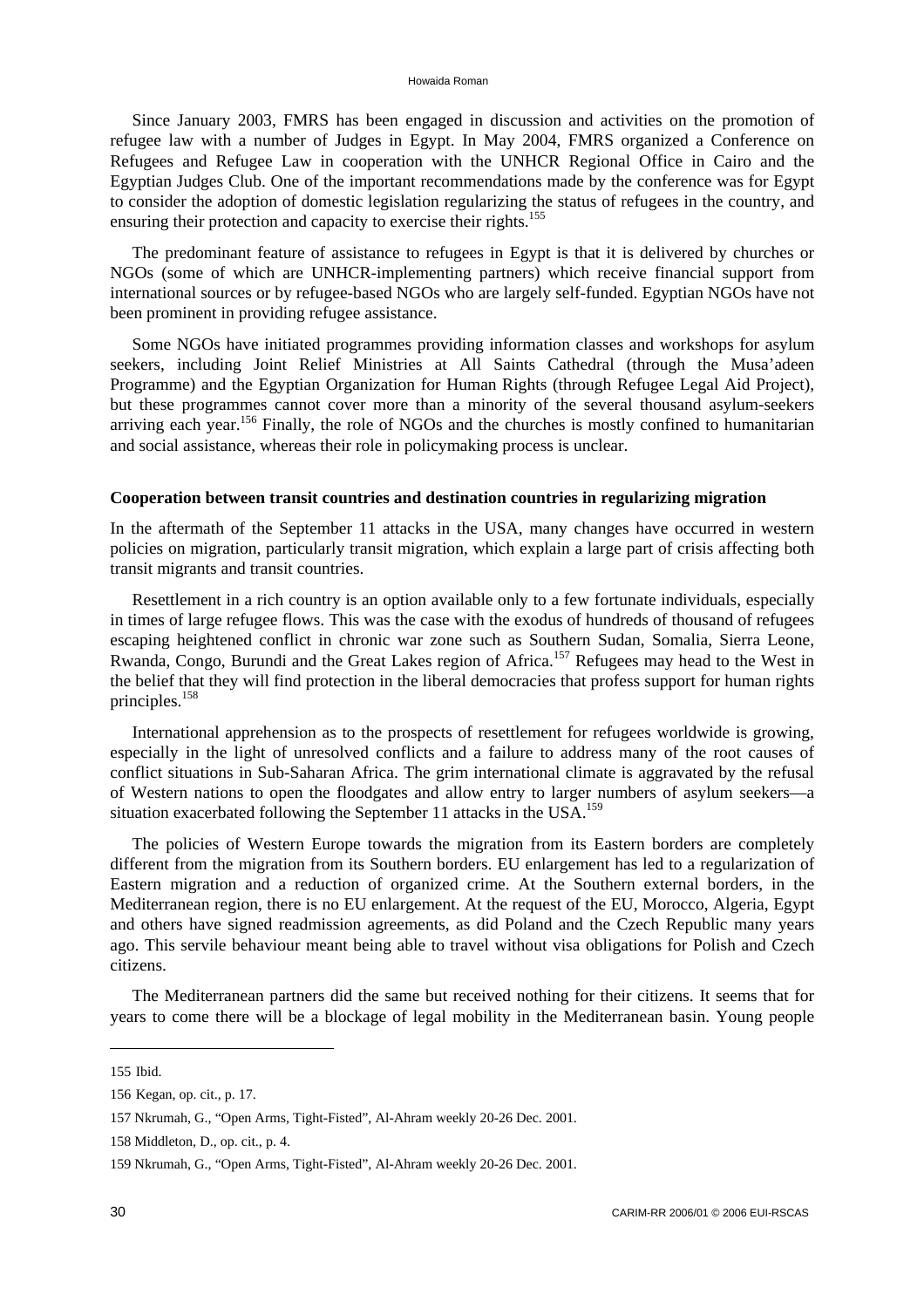have no other option than to cross the sea borders as irregular migrants and as boat people, and thousands of them have perished in the last decade.<sup>160</sup>

Within the existing restrictive immigration policy in destination countries, people who intend to move to another country are often forced to resort to the help of professional mediators or smugglers. Once a potential migrant manifests his intention to move to another country, he risks becoming an object for criminal groups specializing in migrant trafficking.<sup>161</sup>

Indeed, European border control, immigration and asylum policies have grown more restrictive towards the South. Restriction is evident in the intensification of sea patrols, multiplication of readmission agreements, and intense EU pressure on countries to control and prevent irregular migration. The multilateral cooperation framework with Europe (EU Mediterranean Partnership or Barcelona process) contains a number of strands that relate to migration and asylum policy and the fight against irregular migration and trafficking, and that also link policies with development assistance and capacity building.<sup>162</sup> Egypt was a participant in Barcelona declaration which referred to need to reduce migratory pressures.<sup>163</sup>

In addition to these policies, there are limited opportunities for refugees to request the protection of Western states when they are geographically located outside the West. Resettlement through the UNHCR can be applied for by refugees unable to find protection in a country of first asylum, or refugees with special needs such as victims of torture who need specialist treatment. Only 33,000 refugees were resettled by the UNHCR in 2001, out of a worldwide refugee population of over 12 million.<sup>164</sup>

Opinion polls in a number of Western countries show that the public view the arrival of significant numbers of asylum-seekers as a danger. Although one may question the validity of such surveys, the fact remains that asylum and refugee issues rarely receive positive coverage in the media.<sup>165</sup>

The link between migration and security has become an even greater issue of international concern. Recent incidents involving violence committed by migrants have led to a perception that there is a close connection between international migration and international terrorism. Irregular migration, which appears to be growing in scale in many parts of the world, is regarded by politicians and public alike as a threat to the sovereignty and security of the state. In a number of destination countries, host societies have become increasingly fearful of the presence of migrant communities, especially those from unfamiliar cultures.<sup>166</sup>

Nonetheless, there are international efforts to regularize transit migration. Informal meetings and consultations started in Malta (La Valletta) 25-26 February 2003 including 50 representatives of North-South Mediterranean countries, with the aim of initiating new informal intergovernmental dialogue on transit migration in the Mediterranean. The Malta meeting was designed to identify common policy stances between interested EU member states and Arab partner's states on how to tackle the rapidly growing problem of irregular migration in the Mediterranean. The Malta meeting created a climate of mutual trust and a general basis for further dialogue, which was to complement the more formal contacts between the states, as well as other bilateral and multilateral forms of

<sup>160</sup> Dietrich, op. cit.

<sup>161</sup> Ivakhniouk, op. cit., p. 2.

<sup>162</sup> Papadopoulou, op. cit., p. 7.

<sup>163</sup> Barcelona Declaration, [http://europa.eu.int/comm/external\\_relations?,](http://europa.eu.int/comm/external_relations?) p. 8.

<sup>164</sup> Middelton, op. cit., p. 7.

<sup>165</sup> Gorlick, B., Improving Decision-making in Asylum Determination, New Issues in Refugee Research, Working Paper No. 119, August 2005, p. 2.

<sup>166</sup> Global Commission on International Migration, Migration in an Interconnected WORLD: New Directions for Action, Oct. 2005, p. 8.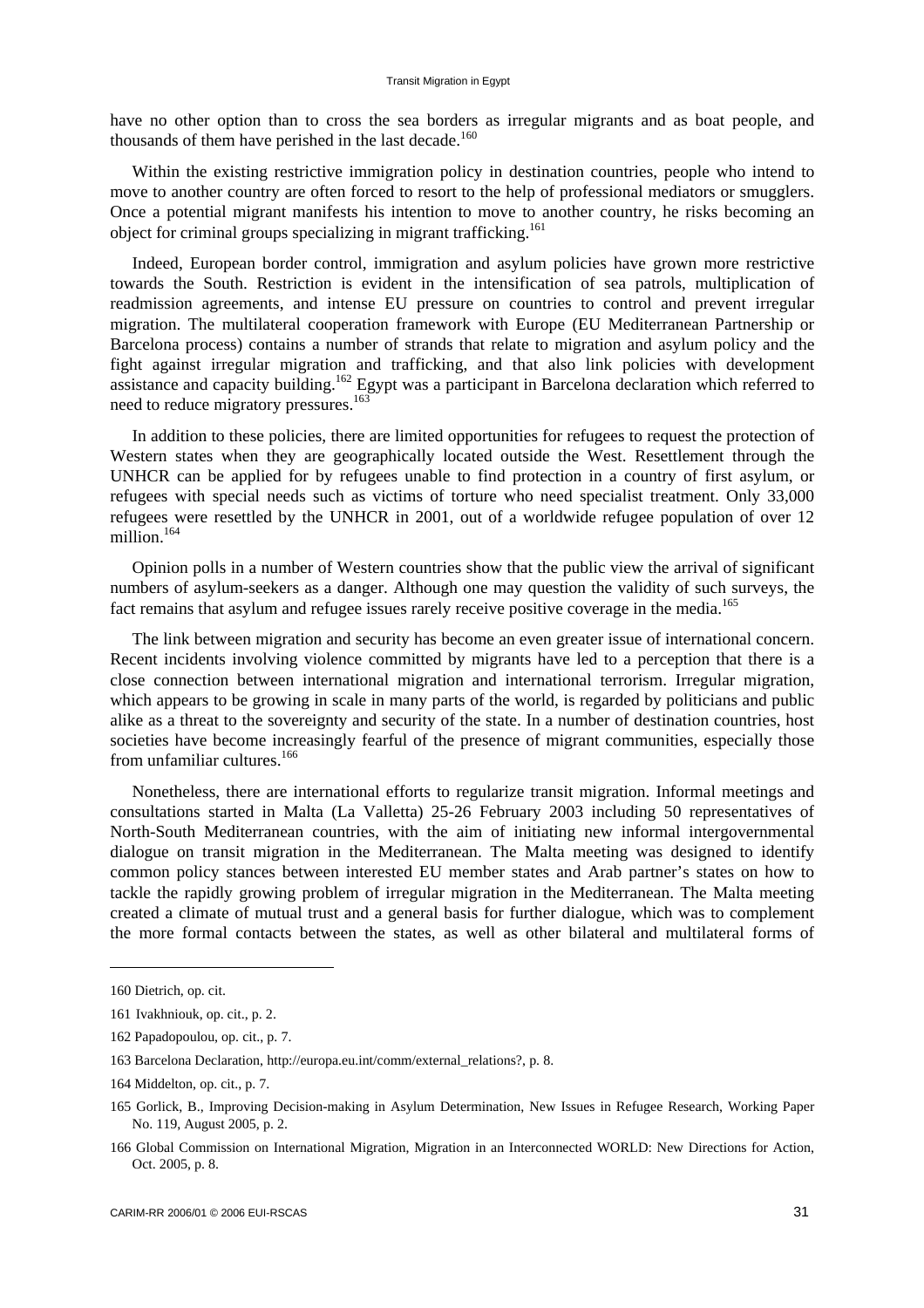cooperation. It was agreed that a comprehensive approach should be chosen, encompassing not only operational response to irregular transit migration, but also cooperation on other vital migration policy issues relating to security, socio-economic conditions as well as development cooperation to attack the root causes of migration.<sup>167</sup>

On 9-10 June 2003 about 60 representative of Mediterranean Basin, including Egypt, met informally in Alexandria. The meeting was chaired by Egypt and its objective was to reinforce the intergovernmental dialogue of transit migration over the Mediterranean and to enhance the quality and intensity of the cooperation on this issue, not only between European countries and the countries of the South, but also among the latter.<sup>168</sup> The meeting concluded that meetings should be held on a regular basis and that combating illegal migration should be based on an objective analysis of the root causes and the detrimental effect on transit states, and that illegal migration should be in the context of the economic development in countries of origin. The concerned parties should use all forms of bilateral and multilateral cooperation when taking into consideration the specific characteristics and features of this problem in each transit country or region with special emphasis on the following forms of cooperation:

- 1. Contribution to the development of the countries of origin of illegal migrants as an effective way to address the core causes of the problem;
- 2. Exchange of information, experiences and studies on illegal migration, especially the consequences on transit states;
- 3. Cooperation between border control departments, administrations, training of staff in all sectors concerned with the prevention, and combating of illegal migration;
- 4. Provision of technical assistance and knowledge to transit states especially as regards documentation, control of forgery of documents and maritime monitoring equipment;
- 5. Combating trafficking and imposing stringent penalties on traffickers;
- 6. Combating the exploitation of illegal migrants and trafficking victims, provision of legal and humanitarian aid, particularly for women, children and the elderly as well as health care for the needy;
- 7. Voluntary readmission of illegal migrants to their homeland on agreement of the two countries concerned, including cooperation to verify their identity;
- 8. Supporting transit states in bearing the burden of sheltering illegal migrants and ensuring their safe return to their homeland;
- 9. Facilitation and encouragement of regular legal migration upon agreement between sending and receiving states.

The intended destination countries should bear the cost of returning the migrant to their homeland via a safe means of transportation.<sup>169</sup>

At the UN level there are efforts to place the issue of international migration on the global policy agenda. The Global Commission on International Migration (GCIM) was launched by the UN Secretary-General and a number of governments on 9 December 2003 in Geneva. The Commission aims to analyse gaps in current approaches to migration, examining the interlinkages between migration and other global issues, and to present recommendations to the Secretary-General and other stakeholders<sup>170</sup>

<sup>167</sup> ICMPD International Centre for Migration Policy Development, [http://www.icmpd.org.](http://www.icmpd.org)

<sup>168</sup> ICMPD, Consultations on a Reinforcement of the Intergovernmental Dialogue on Transit Migration over the Mediterranean, Alexandria 9-10 June 2003, available at [http://www.icmpd.org.](http://www.icmpd.org)

<sup>169</sup> Ibid.

<sup>170</sup> Papadopoulou, op. cit., p. 1.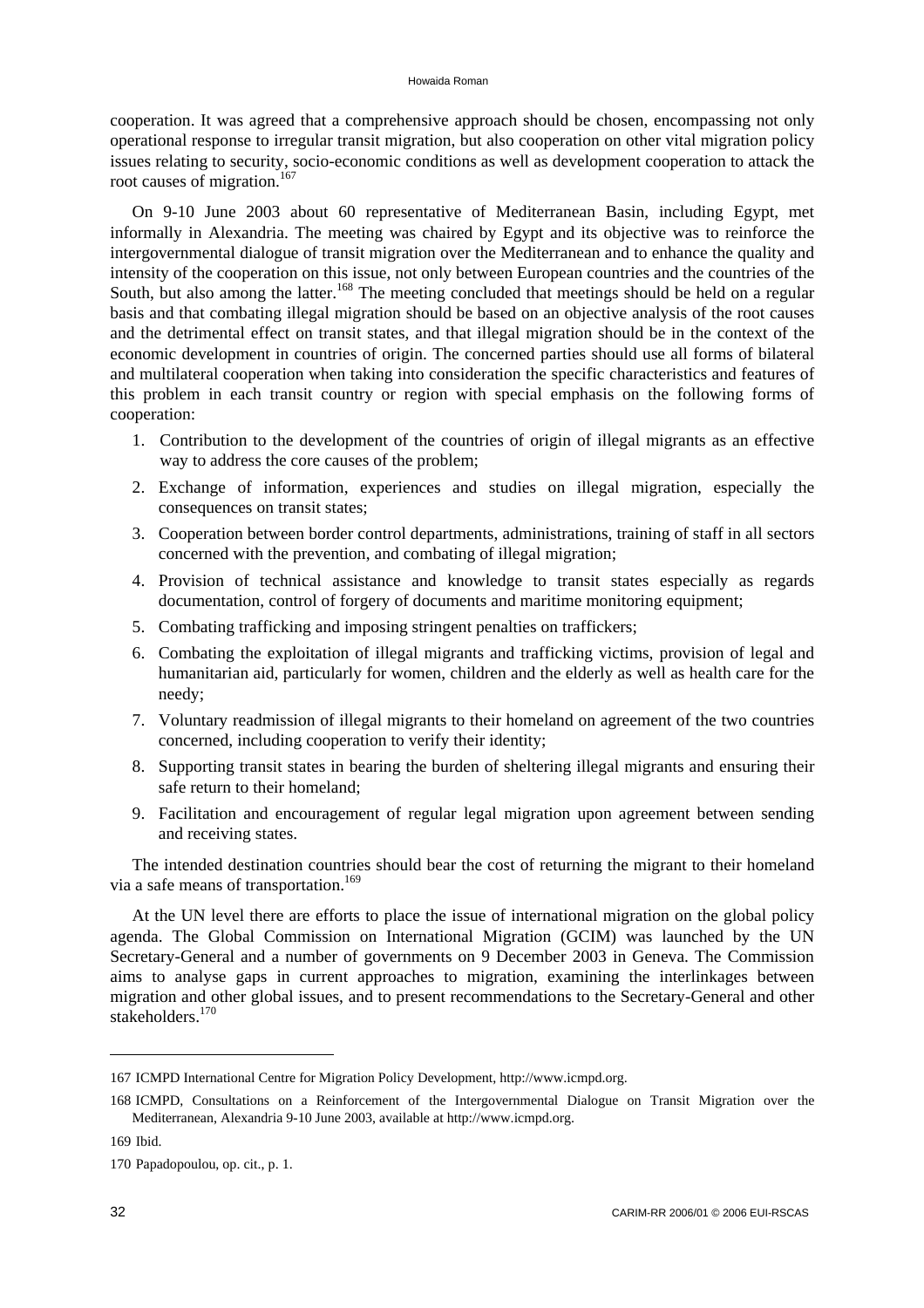The Commission issued its report (2005),which asserted that:

- States and other stakeholders should engage in an objective debate on the negative consequences of irregular migration and its prevention.
- Border control policies should form part of a long-term approach to the issue of irregular migration that address the socio-economic, governance and human rights deficits that prompt people to leave their country. This approach must be based on interstate dialogue and  $\frac{1}{2}$ cooperation.<sup>171</sup>
- Greater efforts should be made to create jobs and sustainable livelihoods in developing countries, so that their citizens do not feel compelled to migrate. Developing countries and the industrialized states should pursue economic policies and implement existing commitments to achieve this objective.172
- The Commission urges all states to establish fast, fair and efficient refugee status determination procedures, so that asylum seekers are quickly informed of the outcome of their cases. In some countries significant backlogs remain, leaving asylum seekers in limbo for months or even years. The Commission recommends immediate action to address this problem. In situations of mass influx, states should consider offering the new arrivals prima facie refugee status. $^{173}$
- The Commission holds that in the longer term a more fundamental overhaul of the current institutional architecture relating to international migration will be required, in order to bring together the disparate migration-related functions of existing UN and other agencies within a single organization, and to respond to the new and complex realities of international migration.<sup>174</sup>

# **Conclusion**

- African refugees in Egypt are mainly transit migrants. Nonetheless, transit migration does not always lead to permanent resettlement in the West when their claims are rejected by UNHCR-Cairo.
- An important element that makes Egypt an attractive destination is the existence of one of the largest resettlement programmes in the world both through the UNHCR and the private sponsorship programme to Canada, Australia, the USA and Finland. For the Sudanese, there are additional factors such as Egypt's geographical position and the historical relations between Egyptians and Sudanese.
- The two largest nationalities of asylum seekers are Sudanese and Somalis. The influx of refugees to Egypt started in 1990s as a result of war and instability in the Horn of Africa, especially Sudan, Somalia, Ethiopia and Eritrea.
- There is some overlapping between the economic and political causes of African migration to Egypt. African refugees come to Egypt in search for protection or better living standards. The migration of Africans is mostly forced, occurring as a last resort for the poor, persecuted in response to war, poverty, famine and abuse of human rights. The geopolitical order of wealth and poverty, of stability and war is a crucial variable in understanding the flow of African refugees to Egypt as a transit country, then to third country in the West.

<sup>171</sup> Global Commission on International Migration, Migration in an Interconnected WORLD: New Directions for Action, Oct. 2005, p. 80.

<sup>172</sup> Ibid., p. 20.

<sup>173</sup> Ibid., p. 41.

<sup>174</sup> Ibid., p. 75.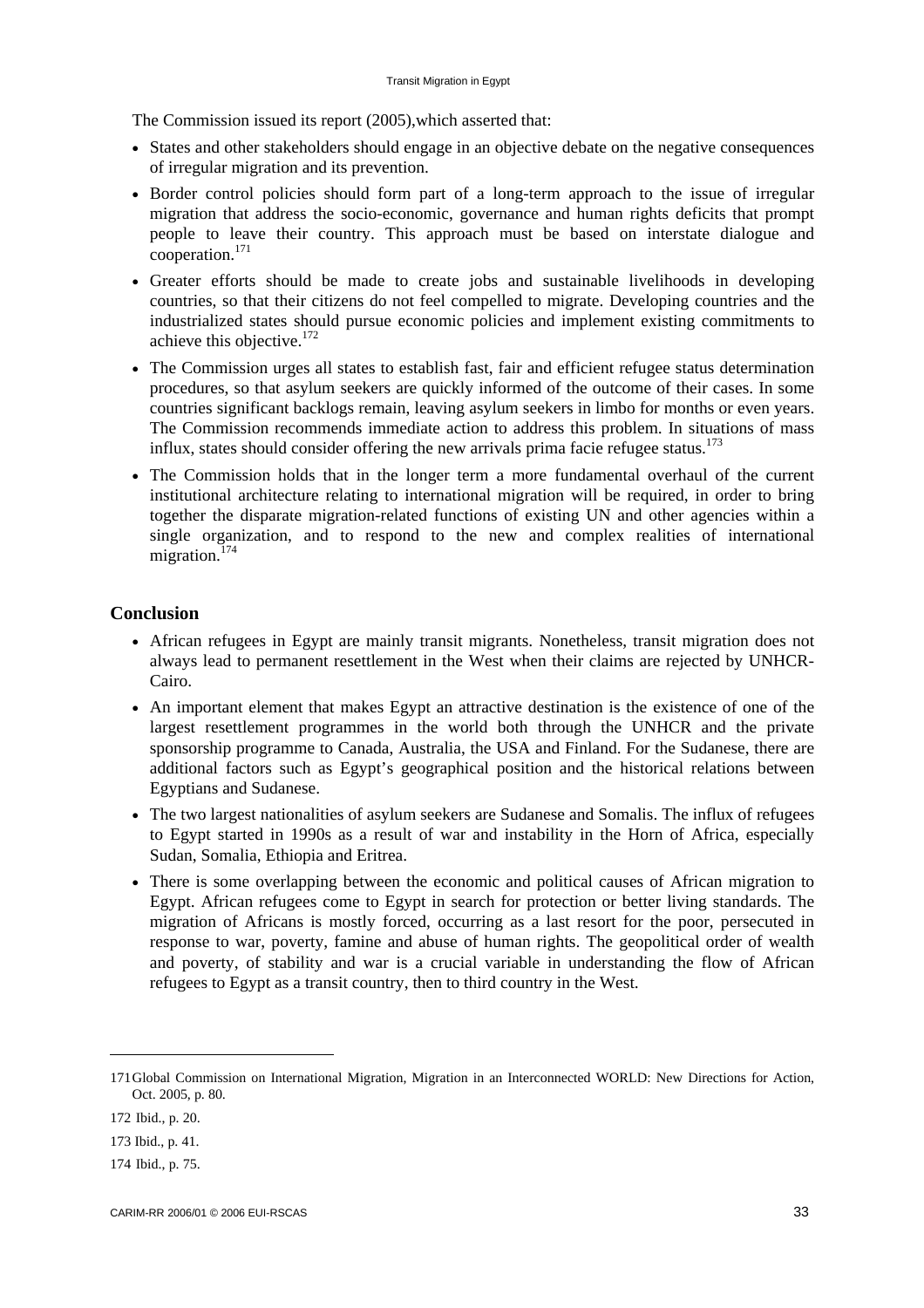- The assessment of number of refugees in Egypt is very controversial; estimates vary between several thousand to several million. The main reason probably being the overlapping between refugees and migrants residing in Egypt temporarily or permanently.
- Most African refugees entered Egypt legally, but their legal status depends on decision by UNHCR-Cairo. Under a system established by 1954 agreement between the UNHCR and Egypt, asylum seekers apply to the UNHCR to be recognized as refugees. The UNHCR decides whether the person meets the legal definition of a refugee, and Egypt agrees to allow those recognized by the UNHCR. In Egypt the UNHCR has assumed the responsibility for refugee status determination (RSD) in light of the current unwillingness of the Egyptian government to carry out RSD. Without protection from the UNHCR, the Egyptian authorities may arrest and deport foreigners without residence permits. This situation partly explains the Sudanese crisis in Egypt in December 2005.
- Due to lack of local integration prospects, limited opportunities for securing adequate living conditions in Egypt, and continuing conflicts in their home countries, resettlement to a third country has become a preferred durable solution for refugees. The Egyptian government has two solutions, resettlement or repatriation.
- Because of the restrictive policies of destination countries, migrants tend to 'get stuck' in Egypt for years.
- The living conditions of refugees are deteriorating and they are deprived of basic rights such as the right to education, access to health services and the right to work. Whether recognized or unrecognized, refugees suffer varying levels of insecurity which affects not only daily livelihood strategies but also has a serious impact on their psycho-social well being.
- The role of civil society in influencing migration policy has been fairly limited. This is a result of the nascent and controversial nature of this field, states' reticence to have other actors involved in policy-making and civil society's traditional focus on service provision rather than policy advocacy.175

Finally, there are many actors responsible for the suffering of refugees and transit migrants:

- The current shape of the global system. The world is divided to three categories: centres or core countries, semi-peripheral countries and peripheral countries. Globalization increases disparities and unequal development. It has created enormous wealth and lifted millions of people out of poverty but the North–South gap is still widening.<sup>176</sup>
- Acute problems relating to situation of people in transit mean that the transition migration issue must be treated as a part of the general migration policy debate. These problems should not be seen as separate, since the complex of international migration issues is closely interrelated, but existence of so many groups of people in transit should be specially notified in national and international legislation. It is precisely the lack of clear migration policies that leads to the growth of irregular transit migration (with their inevitable negative consequences).<sup>177</sup>
- Refugees are often perceived as having a negative impact on the host society both in terms of draining resources and contributing to social instability. This view of refugees as a "burden" overlooks the role of the host government's policies in perpetuating this image by its failure to remove obstacles to formal employment and its disregard for the contributions refugees make to the host economy.

<sup>175</sup> Green, J., and Thouez, C., Global Governance for Migration and the Environment: What Can We Learn from Each Other? Global Commission on International Migration, (GCIM), Global Migration Perspective No. 46, August 2005, p. 9.

<sup>176</sup> Global Commission on International Migration, Migration in an Interconnected World, op. cit., p. 6.

<sup>177</sup> Ivakhniouk, op. cit., p. 5.